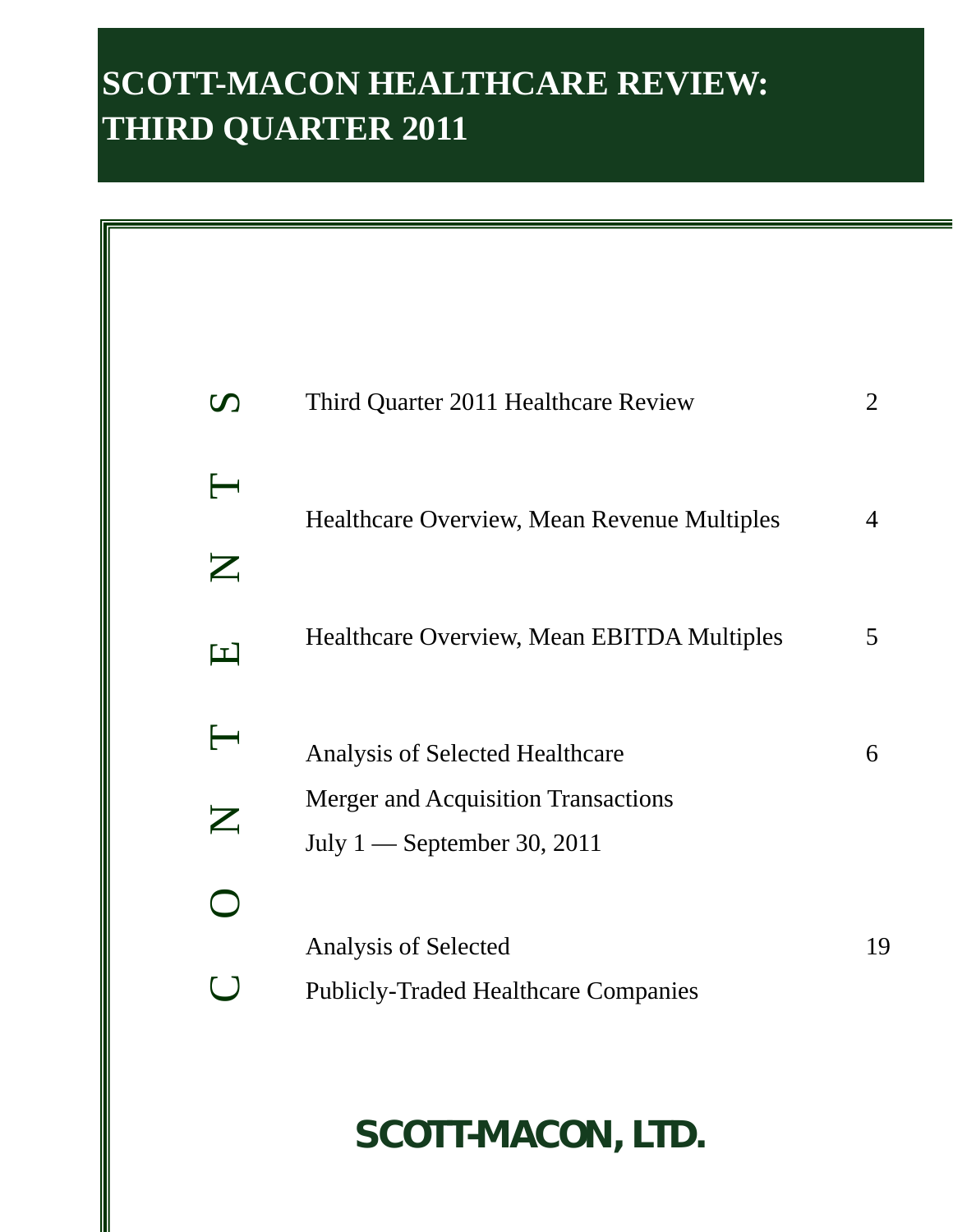# **THIRD QUARTER 2011 HEALTHCARE REVIEW**

### Dear Clients and Friends,

 $\equiv$  <sup>2</sup>

Scott-Macon is pleased to present our quarterly Healthcare Review covering the third quarter of 2011.

Pages four and five represent a visual snapshot of the average multiples for all of the healthcare, medical and pharmaceutical transactions that either closed or were announced during the third quarter, along with the average multiples for the major publicly-traded healthcare, medical and pharmaceutical companies.

*SCOTT-MACON, LTD.* Starting on page 6, we present information on the quarter's mergers and acquisitions activity. The largest deal in the Services segment this quarter and, so far, for the year is Express Scripts' intention to purchase Medco Health Solutions for an implied enterprise value of \$33.4 billion (0.5x revenues, 11.1x EBITDA). There are concerns that the deal will face antitrust scrutiny since it would create the largest pharmacy benefit manager in the United States, giving Express Scripts almost one third of the market. The next largest deal announced this quarter in the Services segment was private equity firm Blackstone Group's agreement to take Emdeon Inc. private for \$3.3 billion (3.1x revenues, 13.1x EBITDA). Another sizeable deal of note that closed this quarter is PharmaNet's acquisition by inVentiv

Health for \$600 million, making inVentiv one of the top contract research organizations in the world. iSOFT Group has agreed to be acquired by CSC Computer Sciences in a transaction valued at \$474 million, bolstering CSC's healthcare information technology business. Interestingly, in the Insurance segment, every transaction in the quarter (in addition to October's CIGNA/HealthSpring announced deal) involved government focused plans, as the market continues to shy away from commercial insurers in the wake of healthcare reform legislation. Aetna continues diversifying away from its core insurance business with its acquisition of PayFlex, a leader in the flexible spending area. And after the quarter's close, two major private TPAs agreed to merge with HealthSmart's acquisition of Wells Fargo's TPA.

Turning to Providers starting on page 9, the largest deal announced in this sector was the offer by Fresenius to acquire Liberty Dialysis for \$1.7 billion or 1.7x revenues. Another deal for dialysis clinics was the acquisition by DaVita of DSI Renal for \$689 million. Other deals of note in long term care include one acquisition by Health Management Associates and two acquisitions by Senior Housing Properties Trust. Health Management acquired the assets of Mercy Health Partners Inc. for \$525 mil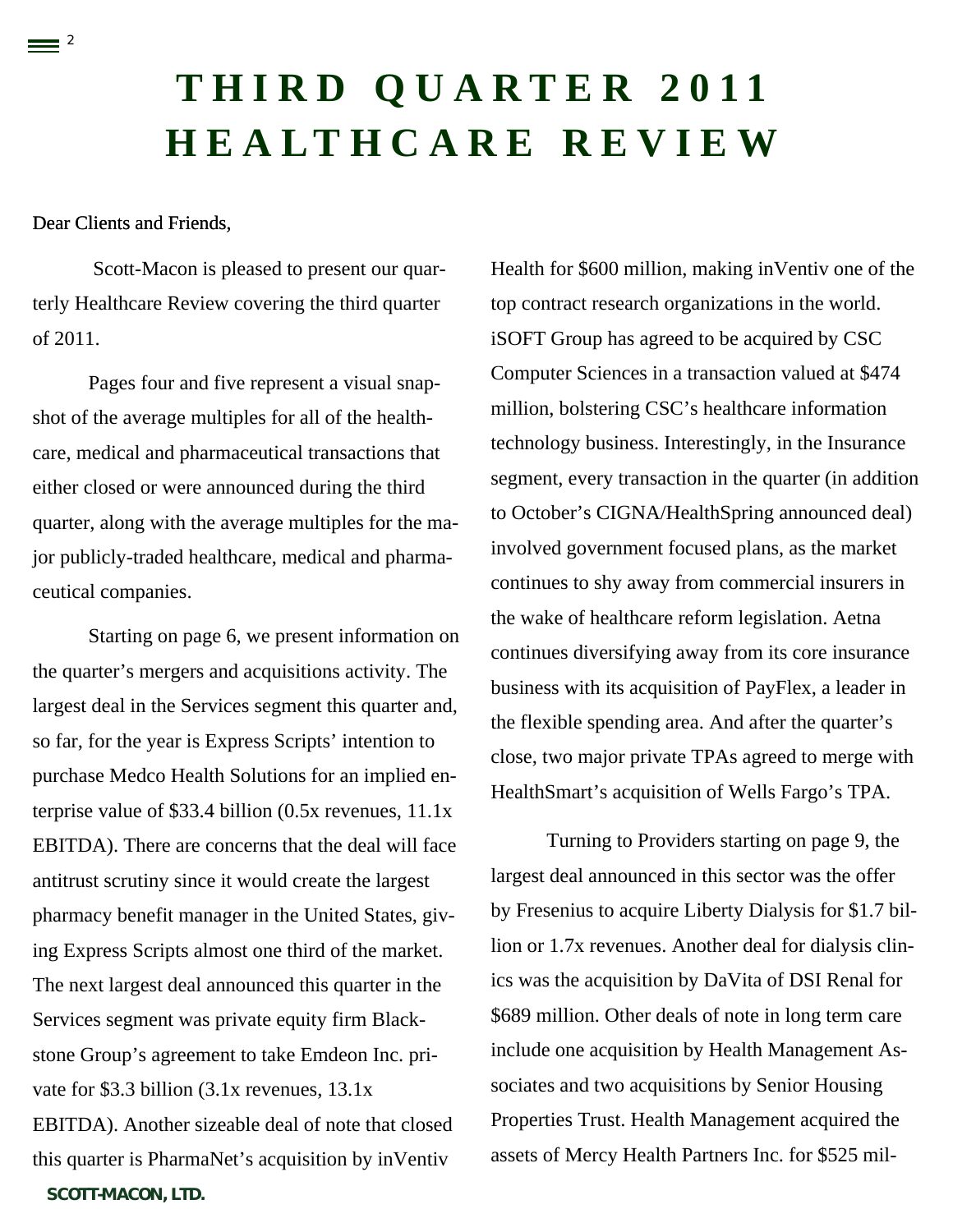lion, and Senior Housing purchased 31 senior living communities for \$785 million. In the lab space, Welsh Carson's Solstas/Triad portfolio company closed two transactions in the quarter. The home health segment showed substantial activity, notwithstanding ongoing allegations of reimbursement irregularities, with Almost Family bidding 2.1x revenues for Cambridge Home Health, Kindred closing on its Professional HealthCare at Home deal for 1.0x revenues, and Skilled Healthcare acquiring Altura Homecare & Rehab.

 In the Products areas beginning on page 14, the largest deal of the quarter was private equity firm Apax Partners' announced acquisition of Kinetic Concepts for \$5.8 billion (2.8x revenues, 9.1x EBITDA). The deal would be the biggest leveraged buyout since the collapse of Lehman Brothers. The next two largest deals of the quarter were also completed by private equity firms in the Commercial Devices sector with the acquisition of Capsugel by Kohlberg Kravis Roberts for \$2.4 billion and TPG Capital's purchase of Immucor for \$1.6 billion. All three of these deals are further signs of the return of senior lenders to the LBO market. In the Pharmaceutical sector, Nestlé Health Science completed its \$657 million purchase of Prometheus Laboratories. During the same month Perrigo closed its Paddock Laboratories deal for \$540 million. PerkinElmer announced its largest acquisition in more than a decade with its \$609 million offer for Caliper Life Sciences. In addition, Baxter, Integra LifeSciences, Medtronic, Stryker and Varian all closed or announced deals during the third quarter.

3

Following the mergers and acquisitions analysis, we present an analysis of publicly-traded Services, Providers, and Products companies by sector. Mean EBITDA multiples for Services companies ended the quarter at 9.7x (even with Q2 2011); Providers at 8.0x (down from 8.3x in Q2 2011); and Products at 10.3x (down from 10.4x in Q2 2011). Technology services companies ended the quarter at an average EBITDA multiple of 14.6 times, while Outsourcing services companies traded at 10.4 times EBITDA as of September 30th. The Insurance segment EBITDA multiple came in at 5.0 times.

Finally, contact information for the Scott-Macon Healthcare Investment Banking Group Professionals appears on the back cover. We welcome your call or email to discuss your thoughts on this article.

Sincerely yours,

Nate Cortright

Nathan D. Cortright *Managing Director Group Head – Healthcare Investment Banking*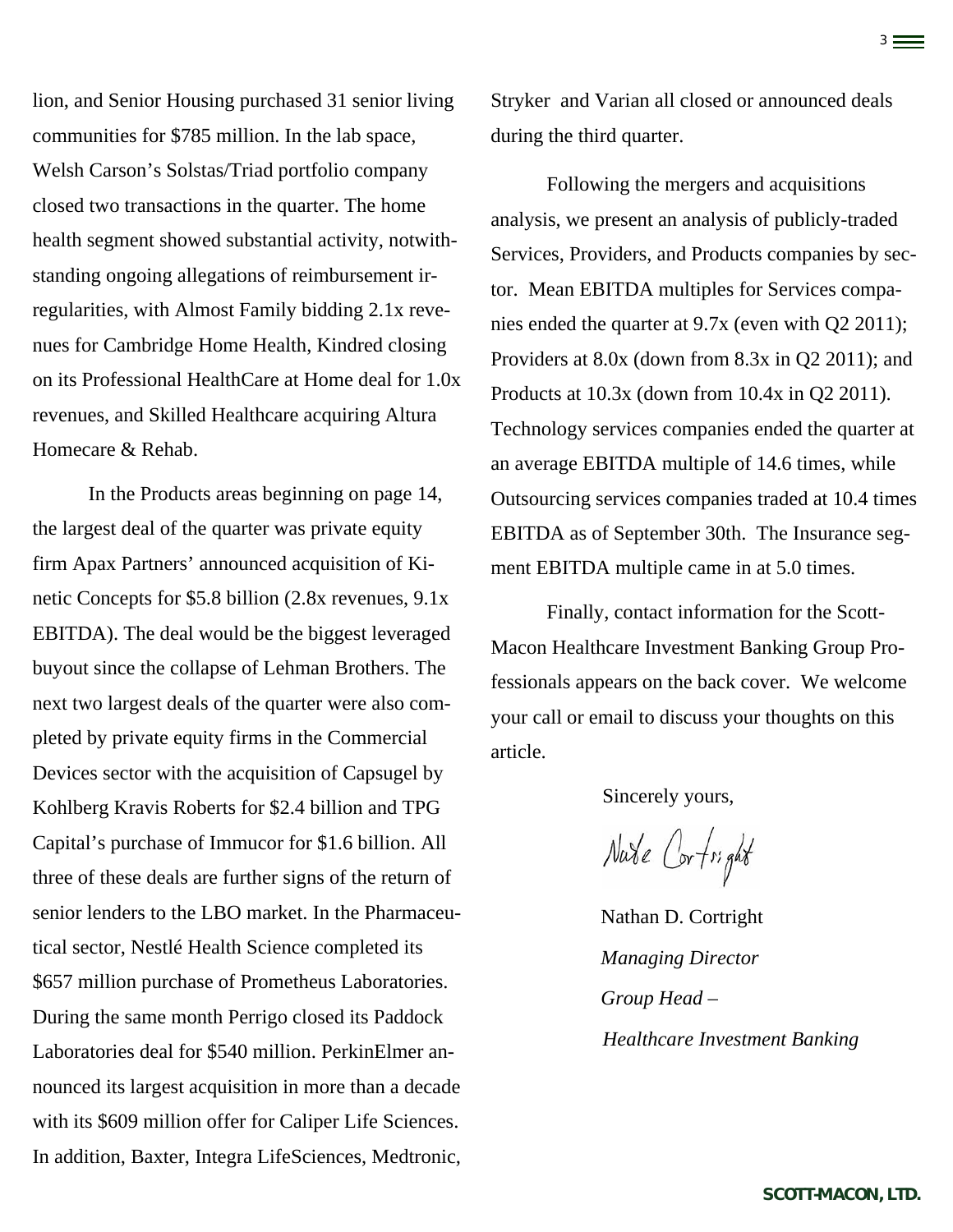# **HEALTHCARE OVERVIEW**

## **MEAN REVENUE MULTIPLES**

#### **OVERALL: Revenue Multiple**





#### *SCOTT-MACON, LTD.*

 $\equiv$   $\frac{4}{1}$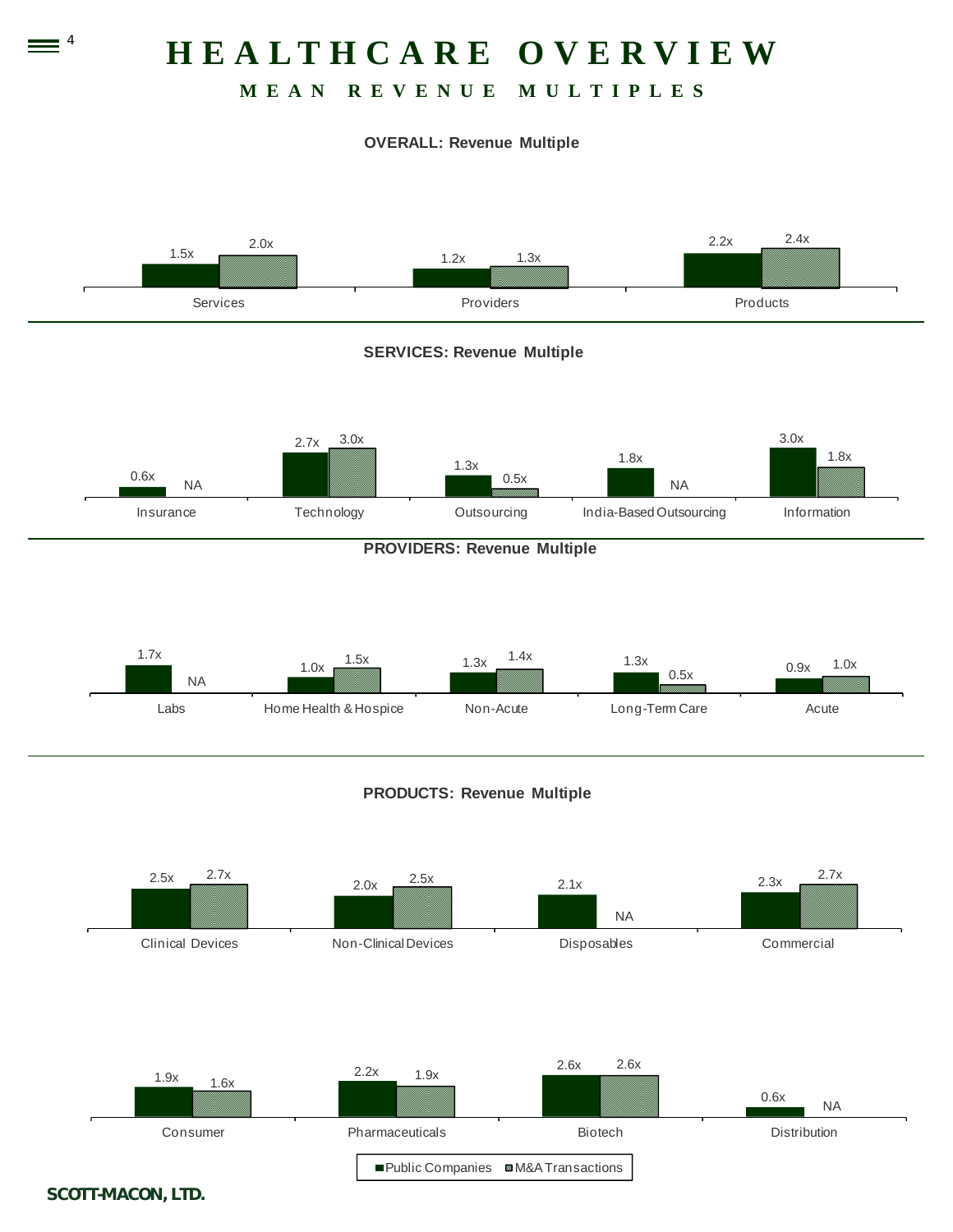# 5 **HEALTHCARE OVERVIEW**

## **MEAN EBITDA MULTIPLES**

### **OVERALL: EBITDA Multiple**



### **SERVICES: EBITDA Multiple**



#### **PROVIDERS: EBITDA Multiple**



#### **PRODUCTS: EBITDA Multiple**

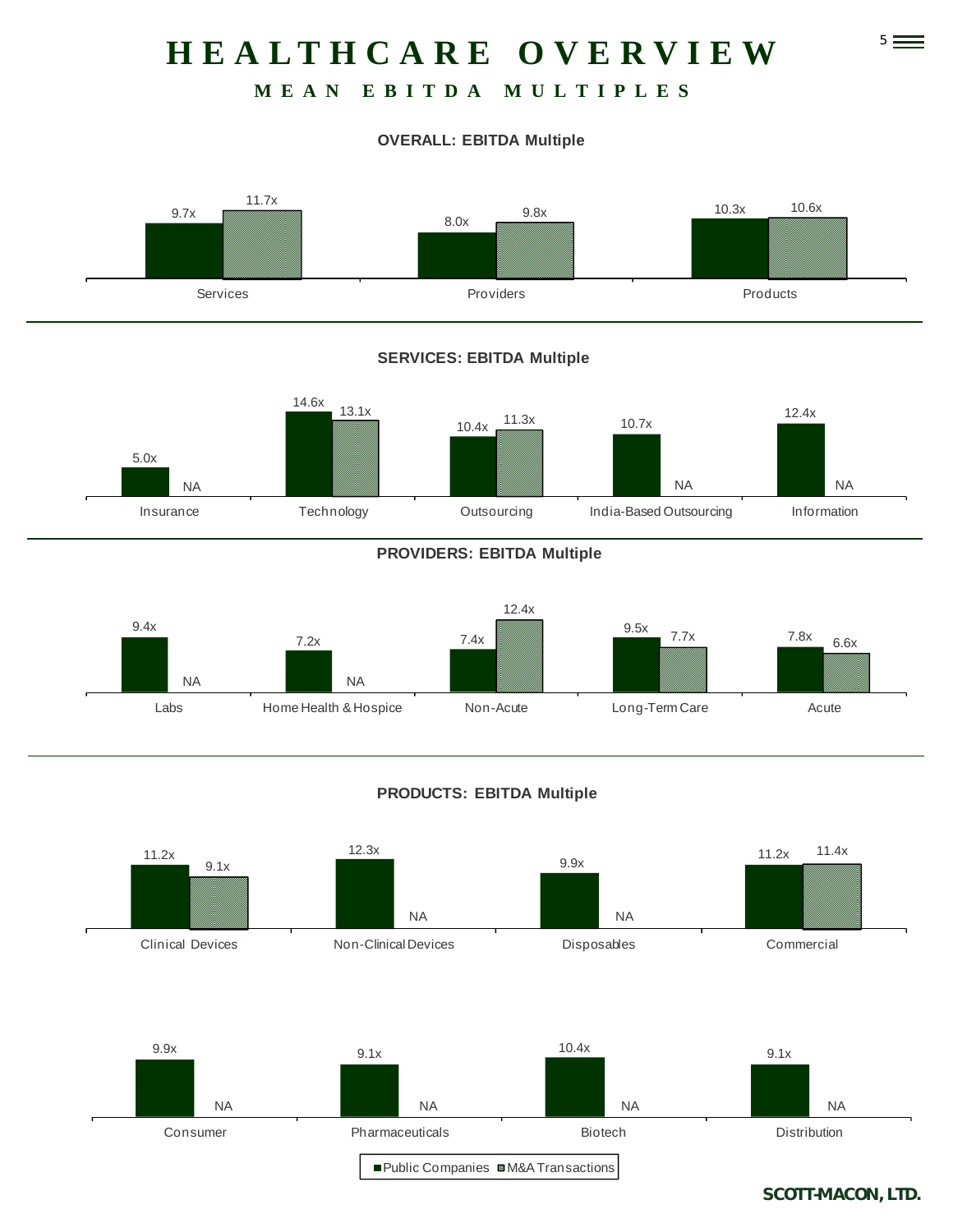## **EXECTED HEALTHCARE MERGER & ACQUISITION TRANSACTIONS<sup>1</sup> THIRD QUARTER (JULY 1 — SEPTEMBER 30, 2011)**

#### **(\$ millions Except Per Share Data)**

**Price/** 

| Date                                                 | <b>Acquirer / Target</b>                                                                                             | Price     | <b>Target</b><br>Revenue | <b>Target</b><br>EBITDA <sup>2</sup> | Price/<br>Revenue      | Price/<br>EBITDA <sup>2</sup> | <b>Target Description</b>                                                                                                                                                                                                        |
|------------------------------------------------------|----------------------------------------------------------------------------------------------------------------------|-----------|--------------------------|--------------------------------------|------------------------|-------------------------------|----------------------------------------------------------------------------------------------------------------------------------------------------------------------------------------------------------------------------------|
|                                                      |                                                                                                                      |           |                          |                                      |                        |                               |                                                                                                                                                                                                                                  |
|                                                      |                                                                                                                      |           |                          | <b>SERVICES - INSURANCE</b>          |                        |                               |                                                                                                                                                                                                                                  |
| 8/22/2011                                            | Anthem Holding Corp. /<br>CareMore Medical Group, Inc.                                                               | <b>NA</b> | <b>NA</b>                | <b>NA</b>                            | <b>NA</b>              |                               | NA A senior focused health care delivery system.                                                                                                                                                                                 |
| Announced                                            | Blue Cross Blue Shield of Michigan, Inc.; Independence<br>Blue Cross, Inc./<br>AmeriHealth Mercy Family of Companies | \$340.0   | <b>NA</b>                | <b>NA</b>                            | <b>NA</b>              | NA                            | Medicaid managed care services and management for<br>publicly funded programs.                                                                                                                                                   |
| Announced                                            | Health Alliance Plan of Michigan /<br>Midwest Health Plan, Inc.                                                      | <b>NA</b> | <b>NA</b>                | <b>NA</b>                            | <b>NA</b>              | <b>NA</b>                     | A for profit, licensed health maintenance organization.                                                                                                                                                                          |
| Announced                                            | Humana Inc. (NYSE:HUM) /<br>M.D. Care, Inc.                                                                          | <b>NA</b> | \$155.0                  | <b>NA</b>                            | <b>NA</b>              | <b>NA</b>                     | Offers Medicare beneficiaries a choice of plans with<br>comprehensive and value-added alternatives to traditional<br>Fee-for-Service Medicare.                                                                                   |
| Announced                                            | Humana Inc. (NYSE:HUM) /<br>Arcadian Management Services, Inc.                                                       | <b>NA</b> | \$622.0                  | <b>NA</b>                            | <b>NA</b>              | <b>NA</b>                     | Medicare Advantage plans and a community-based local<br>network, providing coordinated care to our members in small<br>to medium-sized communities.                                                                              |
| Announced                                            | TA Associates, Inc. /<br>Senior Whole Health, LLC                                                                    | <b>NA</b> | <b>NA</b>                | <b>NA</b>                            | <b>NA</b>              | <b>NA</b>                     | Medicaid and Medicare managed care services to seniors.                                                                                                                                                                          |
| <b>MEAN (INSURANCE)</b><br><b>MEDIAN (INSURANCE)</b> |                                                                                                                      |           |                          |                                      | <b>NA</b><br><b>NA</b> | <b>NA</b><br><b>NA</b>        |                                                                                                                                                                                                                                  |
|                                                      |                                                                                                                      |           |                          | <b>SERVICES - TECHNOLOGY</b>         |                        |                               |                                                                                                                                                                                                                                  |
| 8/31/2011                                            | athenahealth, Inc. (NasdaqGS:ATHN) /<br>athenaCoordinator                                                            | \$36.0    | <b>NA</b>                | <b>NA</b>                            | <b>NA</b>              | NA                            | Web-based solutions for preadmissions to healthcare<br>facilities.                                                                                                                                                               |
| 8/16/2011                                            | AXIOM Systems, Inc. /<br>Ivertexo Internet Solutions Inc.                                                            | <b>NA</b> | <b>NA</b>                | <b>NA</b>                            | <b>NA</b>              | <b>NA</b>                     | Software solutions, specialzing in HIPAA compliance<br>products, for the healthcare industry.                                                                                                                                    |
| Announced                                            | Blackstone Group, Private Equity Group; Hellman &<br>Friedman LLC /<br>Emdeon Inc. (NYSE:EM)                         | \$3,306.3 | \$1,075.2                | \$253.1                              | 3.1x                   | 13.1x                         | Revenue and payment cycle management solutions that<br>connect payers, providers, and patients.                                                                                                                                  |
| 7/8/2011                                             | Bracket/<br>Arrowhead Electronic Healthcare, LLC                                                                     | <b>NA</b> | <b>NA</b>                | <b>NA</b>                            | <b>NA</b>              | NA.                           | Comprehensive electronic patient reported outcome<br>solutions for pharmaceutical clients.                                                                                                                                       |
| 07/19/2011                                           | CSC Computer Sciences Australia Holdings Pty Limited /<br>iSOFT Group Limited (ASX:ISF)                              | \$474.8   | <b>NA</b>                | <b>NA</b>                            | 1.2x                   | NM                            | Engages in the development and licensing of computer<br>software, and the supply of services to the health industry.                                                                                                             |
| 8/15/2011                                            | Deloitte Consulting /<br>Intrasphere Technologies, Inc.                                                              | <b>NA</b> | <b>NA</b>                | <b>NA</b>                            | <b>NA</b>              | <b>NA</b>                     | Business-focused services and software solutions,<br>addressing drug safety, pharmacovigilance and regulatory<br>capability, to life sciences organizations.                                                                     |
| Announced                                            | DHS Holding, Co. (OTCPK:DHSM) /<br>Data Health Systems, Inc.                                                         | <b>NA</b> | <b>NA</b>                | <b>NA</b>                            | <b>NA</b>              | <b>NA</b>                     | Healthcare eBusiness infrastructure solutions utiliizing a suite<br>of electronic data interchange, application, integration and<br>security products that directly connects providers, payors,<br>banks and enterprise systems. |
| 7/11/2011                                            | Evolution Benefits, Inc. /<br>Lighthouse1, LLC                                                                       | <b>NA</b> | <b>NA</b>                | <b>NA</b>                            | <b>NA</b>              | <b>NA</b>                     | Web-based consumer driven healthcare software solutions<br>for the administration of flexible spending accounts, health<br>reimbursement arrangements, health savings accounts, and<br>transportation accounts.                  |
| 7/15/2011                                            | Experian plc (LSE:EXPN) /<br>Medical Present Value, Inc.                                                             | \$185.0   | \$22.2                   | <b>NA</b>                            | 8.3x                   | <b>NA</b>                     | Web-based patient and payer management solutions that<br>help physician practices and hospitals enhance collections,<br>minimize denied claims, and accelerate reimbursements.                                                   |
| Announced                                            | Greenway Medical Technologies, Inc. /<br>CySolutions, Inc.                                                           | <b>NA</b> | <b>NA</b>                | <b>NA</b>                            | <b>NA</b>              | NA                            | Healthcare information technology solutions, HIPAA and<br>HCFA compliant software, and automated medical practices<br>for community health centers.                                                                              |
| 07/13/2011                                           | ICON plc /<br><b>Firecrest Clinical</b>                                                                              | <b>NA</b> | <b>NA</b>                | <b>NA</b>                            | <b>NA</b>              |                               | NA A site performance management solution that is used by<br>pharma companies to improve compliance, consistency, and<br>execution of activities at investigative sites.                                                         |
| Announced                                            | Imperium Partners Group /<br>Entelos, Inc.                                                                           | <b>NA</b> | <b>NA</b>                | <b>NA</b>                            | <b>NA</b>              | <b>NA</b>                     | Develops predictive biosimulation technologies to enhance<br>the discovery, development, and utilization of medicines.                                                                                                           |
| 9/26/2011                                            | iPractice Group Inc. /<br>Doctors Access, Inc.                                                                       | <b>NA</b> | <b>NA</b>                | <b>NA</b>                            | <b>NA</b>              | NA                            | Offers software, services, tools, and resources for<br>management solutions of physician practices.                                                                                                                              |
| 7/26/2011                                            | McKesson Health Solutions LLC /<br>Portico Systems, Inc.                                                             | \$90.0    | <b>NA</b>                | <b>NA</b>                            | <b>NA</b>              | <b>NA</b>                     | Software solutions for health plan providers which help in<br>reducing medical, administrative, and technology costs.                                                                                                            |
| 07/01/2011                                           | Medidata Solutions, Inc. /<br>Clinical Force Ltd.                                                                    | \$7.8     | <b>NA</b>                | <b>NA</b>                            | <b>NA</b>              | <b>NA</b>                     | Develops clinical trial management software.                                                                                                                                                                                     |
| 8/18/2011                                            | MedQuist Holdings Inc. (NasdaqGM:MEDH) /<br>Multimodal Technologies, Inc.                                            | \$132.7   | <b>NA</b>                | <b>NA</b>                            | <b>NA</b>              | NA.                           | Solutions for healthcare providers to create structured,<br>encoded, and shareable clinical documents.                                                                                                                           |
| Announced                                            | Millennium Healthcare, Inc. (OTCPK:MHCC) /<br>Premier Technology Resources, LLC                                      | <b>NA</b> | <b>NA</b>                | <b>NA</b>                            | <b>NA</b>              | <b>NA</b>                     | Develops medical billing and collection solutions and<br>provides technology consulting and implementation services<br>for the healthcare community.                                                                             |
| 08/29/2011                                           | Mphasis Limited (BSE:526299) /<br>Wyde Corporation                                                                   | <b>NA</b> | <b>NA</b>                | <b>NA</b>                            | <b>NA</b>              | <b>NA</b>                     | Develops business solutions and technology tools for the<br>administrative and workflow problems of insurance<br>companies that handle health, diability and health coverage.                                                    |
| Announced                                            | NextGen Healthcare Information Systems, Inc. /<br>CQI Solutions, Inc.                                                | <b>NA</b> | <b>NA</b>                | <b>NA</b>                            | <b>NA</b>              | <b>NA</b>                     | Offers healthcare tracker software and services, such as<br>software implementation and training; file building; system<br>integration; and remote interface monitoring.                                                         |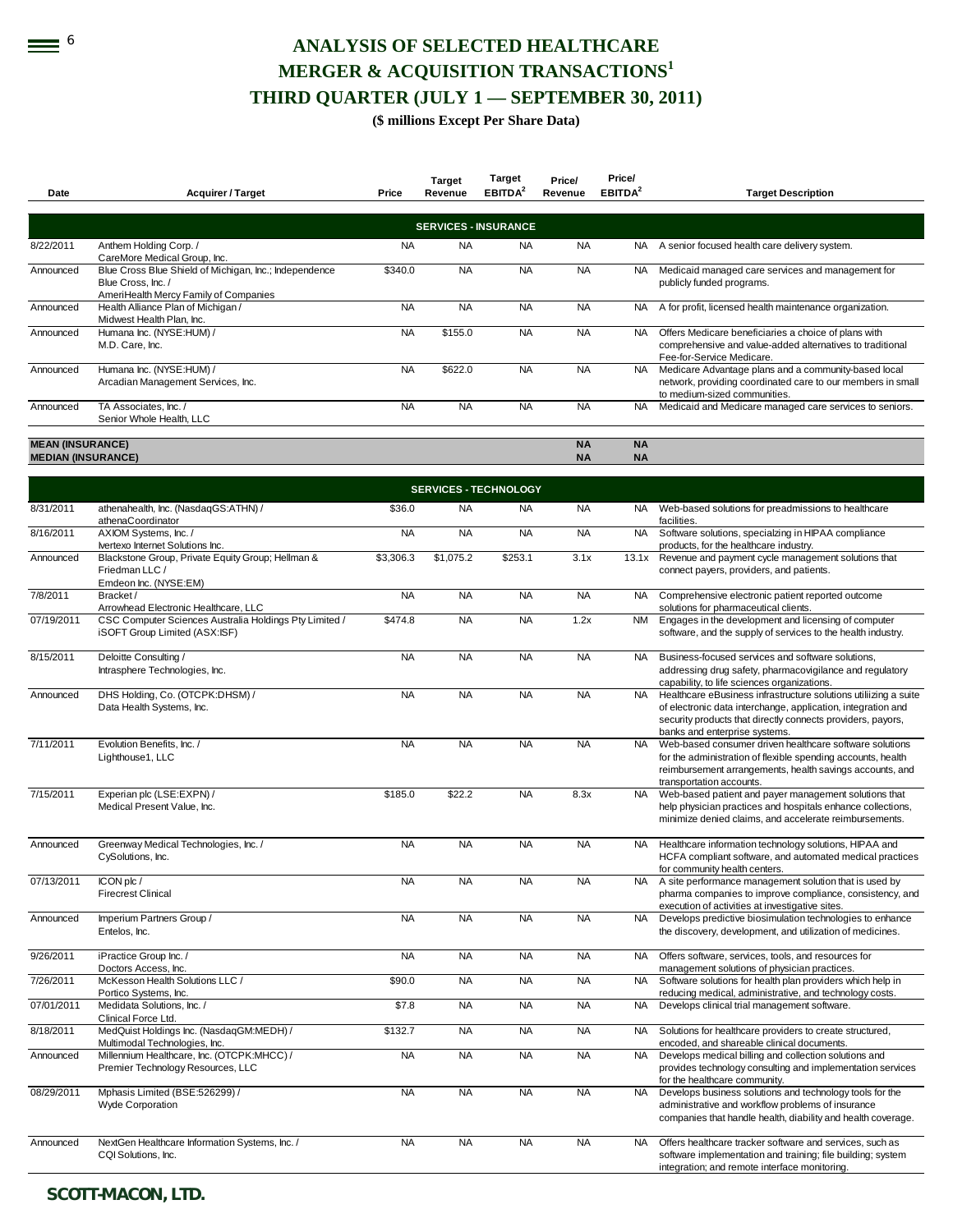| <b>NA</b><br>9/28/2011<br>Prognosis Health Information Systems LLC /<br><b>NA</b><br><b>NA</b><br><b>NA</b><br>Develops and installs industrial strength relational database<br><b>NA</b><br>Creative Healthcare Systems Inc.<br>Information systems that handle ever-changing billing<br>requirements and HIPAA for the healthcare industry.<br><b>NA</b><br>8/18/2011<br>QHR Technologies Inc. (TSXV:QHR) /<br>\$0.4<br>\$36.7<br><b>NM</b><br><b>NA</b><br>Develops, installs, and maintains EMR software systems for<br>EMIS Inc.<br>physicians, specialists, and the healthcare community.<br>7/5/2011<br>Straumann Holding AG (SWX:STMN) /<br><b>NA</b><br><b>NA</b><br><b>NA</b><br><b>NA</b><br><b>NA</b><br>Open dental CAD/CAM solutions and software and also<br>Dental Wings inc.<br>develops, manufactures, and sells 3D scanners to the dental<br>industry.<br><b>NA</b><br><b>NA</b><br>9/19/2011<br>SuccessEHS, Inc./<br><b>NA</b><br><b>NA</b><br><b>NA</b><br>Dental technology solutions for community health care<br>MMD Systems Inc.<br>centers, private dental practices, and dental group<br>enterprises.<br>SXC Health Solutions, Corp. (TXS:SXC) /<br><b>NA</b><br><b>NA</b><br><b>NA</b><br><b>NA</b><br>Direct mail order pharmacy provider for PTRX members.<br>Announced<br><b>NA</b><br>SaveDirectRX, Inc.<br>Transcend Services, Inc. (NasdaqGS:TRCR) /<br>\$11.0<br>\$4.0<br><b>NA</b><br>2.8x<br>NA.<br>Electronic clinical documentation and charge capture<br>Salar, Inc.<br>solutions for the health care industry.<br>\$2.7<br><b>NA</b><br>Undisclosed /<br><b>NA</b><br><b>NA</b><br>NA.<br>Medical office management software and transaction<br>HTN Inc., Substantially All Assets<br>network services.<br><b>NA</b><br><b>NA</b><br>Veronis Suhler Stevenson /<br><b>NA</b><br><b>NA</b><br>Develops and implements financial and strategic decision-<br><b>NA</b><br>Strata Decision Technology, LLC<br>making systems and software tools for the healthcare<br>industry.<br>\$314.7<br>Vista Equity Partners /<br>\$241.0<br><b>NA</b><br>1.3x<br><b>NA</b><br>End-to-end clinical and financial technology solutions for<br>Announced<br>Sage Software Healthcare, Inc.<br>physicians and medical professionals.<br><b>MEAN (TECHNOLOGY)</b><br>13.1x<br>3.3x<br><b>MEDIAN (TECHNOLOGY)</b><br>2.8x<br>13.1x<br><b>SERVICES - OUTSOURCING</b><br><b>NA</b><br><b>NA</b><br>ACOM Health, Inc. /<br><b>NA</b><br><b>NA</b><br>Outsourced medical billing and collection services.<br>NA.<br><b>ACOM Medical Billing</b><br>\$202.0<br><b>NA</b><br><b>NA</b><br><b>NA</b><br>Announced<br>Aetna Inc./<br><b>NA</b><br>Administration services for employee benefit programs.<br>PayFlex Systems USA, Inc.<br>Aetna International Inc. /<br><b>NA</b><br><b>NA</b><br><b>NA</b><br><b>NA</b><br>07/12/2011<br>Certification for medical practitioners in India.<br>NA.<br>Indian Health Organization Pvt. Ltd.<br><b>NA</b><br><b>NA</b><br><b>NA</b><br><b>NA</b><br>Management services for medical groups that provide<br>Aktien, Inc./<br>NA .<br>Apollo Medical Holdings, Inc. (OTCPK:AMEH)<br>inpatient care services.<br><b>NA</b><br><b>NA</b><br><b>NA</b><br>Aprima Medical Software, Inc. /<br><b>NA</b><br><b>NA</b><br>Medical management services, utilizing predictive modeling<br>HealthCare Strategies, Inc.<br>based on clinical data, for employers, health plans and<br>insurance carriers, consultants, and individual members.<br><b>NA</b><br><b>NA</b><br><b>NA</b><br><b>NA</b><br>Aptiv Solutions /<br>NA.<br>Contract research organization and consulting company that<br>Medical Device Consultants, Inc.<br>helps companies commercialize medical devices, in vitro<br>diagnostics, and combination products.<br><b>NA</b><br><b>NA</b><br><b>NA</b><br><b>NA</b><br>9/21/2011<br>Atlanta Equity Investors, LLC /<br><b>NA</b><br>Staffs and operates emergency departments and hospital<br>Marshall Emergency Services Associates, PLLC<br>medicine programs to rural hospitals.<br>Beacon Partners Inc. /<br><b>NA</b><br><b>NA</b><br><b>NA</b><br><b>NA</b><br>Consulting, systems implementation, optimization and<br><b>NA</b> |  |
|--------------------------------------------------------------------------------------------------------------------------------------------------------------------------------------------------------------------------------------------------------------------------------------------------------------------------------------------------------------------------------------------------------------------------------------------------------------------------------------------------------------------------------------------------------------------------------------------------------------------------------------------------------------------------------------------------------------------------------------------------------------------------------------------------------------------------------------------------------------------------------------------------------------------------------------------------------------------------------------------------------------------------------------------------------------------------------------------------------------------------------------------------------------------------------------------------------------------------------------------------------------------------------------------------------------------------------------------------------------------------------------------------------------------------------------------------------------------------------------------------------------------------------------------------------------------------------------------------------------------------------------------------------------------------------------------------------------------------------------------------------------------------------------------------------------------------------------------------------------------------------------------------------------------------------------------------------------------------------------------------------------------------------------------------------------------------------------------------------------------------------------------------------------------------------------------------------------------------------------------------------------------------------------------------------------------------------------------------------------------------------------------------------------------------------------------------------------------------------------------------------------------------------------------------------------------------------------------------------------------------------------------------------------------------------------------------------------------------------------------------------------------------------------------------------------------------------------------------------------------------------------------------------------------------------------------------------------------------------------------------------------------------------------------------------------------------------------------------------------------------------------------------------------------------------------------------------------------------------------------------------------------------------------------------------------------------------------------------------------------------------------------------------------------------------------------------------------------------------------------------------------------------------------------------------------------------------------------------------------------------------------------------------------------------------------------------------------------------------------------------------------------------------------------------------------------------------------------------------------------------------------------------------------------------------------------------------------------------------------------------------------------------------------------------------------------------------------------------------------------------------------------------------------------------------------------------------------|--|
|                                                                                                                                                                                                                                                                                                                                                                                                                                                                                                                                                                                                                                                                                                                                                                                                                                                                                                                                                                                                                                                                                                                                                                                                                                                                                                                                                                                                                                                                                                                                                                                                                                                                                                                                                                                                                                                                                                                                                                                                                                                                                                                                                                                                                                                                                                                                                                                                                                                                                                                                                                                                                                                                                                                                                                                                                                                                                                                                                                                                                                                                                                                                                                                                                                                                                                                                                                                                                                                                                                                                                                                                                                                                                                                                                                                                                                                                                                                                                                                                                                                                                                                                                                                                              |  |
|                                                                                                                                                                                                                                                                                                                                                                                                                                                                                                                                                                                                                                                                                                                                                                                                                                                                                                                                                                                                                                                                                                                                                                                                                                                                                                                                                                                                                                                                                                                                                                                                                                                                                                                                                                                                                                                                                                                                                                                                                                                                                                                                                                                                                                                                                                                                                                                                                                                                                                                                                                                                                                                                                                                                                                                                                                                                                                                                                                                                                                                                                                                                                                                                                                                                                                                                                                                                                                                                                                                                                                                                                                                                                                                                                                                                                                                                                                                                                                                                                                                                                                                                                                                                              |  |
|                                                                                                                                                                                                                                                                                                                                                                                                                                                                                                                                                                                                                                                                                                                                                                                                                                                                                                                                                                                                                                                                                                                                                                                                                                                                                                                                                                                                                                                                                                                                                                                                                                                                                                                                                                                                                                                                                                                                                                                                                                                                                                                                                                                                                                                                                                                                                                                                                                                                                                                                                                                                                                                                                                                                                                                                                                                                                                                                                                                                                                                                                                                                                                                                                                                                                                                                                                                                                                                                                                                                                                                                                                                                                                                                                                                                                                                                                                                                                                                                                                                                                                                                                                                                              |  |
| 7/29/2011<br>8/31/2011<br>7/20/2011<br>7/6/2011<br>7/21/2011<br>8/10/2011<br>8/22/2011<br>7/5/2011                                                                                                                                                                                                                                                                                                                                                                                                                                                                                                                                                                                                                                                                                                                                                                                                                                                                                                                                                                                                                                                                                                                                                                                                                                                                                                                                                                                                                                                                                                                                                                                                                                                                                                                                                                                                                                                                                                                                                                                                                                                                                                                                                                                                                                                                                                                                                                                                                                                                                                                                                                                                                                                                                                                                                                                                                                                                                                                                                                                                                                                                                                                                                                                                                                                                                                                                                                                                                                                                                                                                                                                                                                                                                                                                                                                                                                                                                                                                                                                                                                                                                                           |  |
|                                                                                                                                                                                                                                                                                                                                                                                                                                                                                                                                                                                                                                                                                                                                                                                                                                                                                                                                                                                                                                                                                                                                                                                                                                                                                                                                                                                                                                                                                                                                                                                                                                                                                                                                                                                                                                                                                                                                                                                                                                                                                                                                                                                                                                                                                                                                                                                                                                                                                                                                                                                                                                                                                                                                                                                                                                                                                                                                                                                                                                                                                                                                                                                                                                                                                                                                                                                                                                                                                                                                                                                                                                                                                                                                                                                                                                                                                                                                                                                                                                                                                                                                                                                                              |  |
|                                                                                                                                                                                                                                                                                                                                                                                                                                                                                                                                                                                                                                                                                                                                                                                                                                                                                                                                                                                                                                                                                                                                                                                                                                                                                                                                                                                                                                                                                                                                                                                                                                                                                                                                                                                                                                                                                                                                                                                                                                                                                                                                                                                                                                                                                                                                                                                                                                                                                                                                                                                                                                                                                                                                                                                                                                                                                                                                                                                                                                                                                                                                                                                                                                                                                                                                                                                                                                                                                                                                                                                                                                                                                                                                                                                                                                                                                                                                                                                                                                                                                                                                                                                                              |  |
|                                                                                                                                                                                                                                                                                                                                                                                                                                                                                                                                                                                                                                                                                                                                                                                                                                                                                                                                                                                                                                                                                                                                                                                                                                                                                                                                                                                                                                                                                                                                                                                                                                                                                                                                                                                                                                                                                                                                                                                                                                                                                                                                                                                                                                                                                                                                                                                                                                                                                                                                                                                                                                                                                                                                                                                                                                                                                                                                                                                                                                                                                                                                                                                                                                                                                                                                                                                                                                                                                                                                                                                                                                                                                                                                                                                                                                                                                                                                                                                                                                                                                                                                                                                                              |  |
|                                                                                                                                                                                                                                                                                                                                                                                                                                                                                                                                                                                                                                                                                                                                                                                                                                                                                                                                                                                                                                                                                                                                                                                                                                                                                                                                                                                                                                                                                                                                                                                                                                                                                                                                                                                                                                                                                                                                                                                                                                                                                                                                                                                                                                                                                                                                                                                                                                                                                                                                                                                                                                                                                                                                                                                                                                                                                                                                                                                                                                                                                                                                                                                                                                                                                                                                                                                                                                                                                                                                                                                                                                                                                                                                                                                                                                                                                                                                                                                                                                                                                                                                                                                                              |  |
|                                                                                                                                                                                                                                                                                                                                                                                                                                                                                                                                                                                                                                                                                                                                                                                                                                                                                                                                                                                                                                                                                                                                                                                                                                                                                                                                                                                                                                                                                                                                                                                                                                                                                                                                                                                                                                                                                                                                                                                                                                                                                                                                                                                                                                                                                                                                                                                                                                                                                                                                                                                                                                                                                                                                                                                                                                                                                                                                                                                                                                                                                                                                                                                                                                                                                                                                                                                                                                                                                                                                                                                                                                                                                                                                                                                                                                                                                                                                                                                                                                                                                                                                                                                                              |  |
|                                                                                                                                                                                                                                                                                                                                                                                                                                                                                                                                                                                                                                                                                                                                                                                                                                                                                                                                                                                                                                                                                                                                                                                                                                                                                                                                                                                                                                                                                                                                                                                                                                                                                                                                                                                                                                                                                                                                                                                                                                                                                                                                                                                                                                                                                                                                                                                                                                                                                                                                                                                                                                                                                                                                                                                                                                                                                                                                                                                                                                                                                                                                                                                                                                                                                                                                                                                                                                                                                                                                                                                                                                                                                                                                                                                                                                                                                                                                                                                                                                                                                                                                                                                                              |  |
|                                                                                                                                                                                                                                                                                                                                                                                                                                                                                                                                                                                                                                                                                                                                                                                                                                                                                                                                                                                                                                                                                                                                                                                                                                                                                                                                                                                                                                                                                                                                                                                                                                                                                                                                                                                                                                                                                                                                                                                                                                                                                                                                                                                                                                                                                                                                                                                                                                                                                                                                                                                                                                                                                                                                                                                                                                                                                                                                                                                                                                                                                                                                                                                                                                                                                                                                                                                                                                                                                                                                                                                                                                                                                                                                                                                                                                                                                                                                                                                                                                                                                                                                                                                                              |  |
|                                                                                                                                                                                                                                                                                                                                                                                                                                                                                                                                                                                                                                                                                                                                                                                                                                                                                                                                                                                                                                                                                                                                                                                                                                                                                                                                                                                                                                                                                                                                                                                                                                                                                                                                                                                                                                                                                                                                                                                                                                                                                                                                                                                                                                                                                                                                                                                                                                                                                                                                                                                                                                                                                                                                                                                                                                                                                                                                                                                                                                                                                                                                                                                                                                                                                                                                                                                                                                                                                                                                                                                                                                                                                                                                                                                                                                                                                                                                                                                                                                                                                                                                                                                                              |  |
|                                                                                                                                                                                                                                                                                                                                                                                                                                                                                                                                                                                                                                                                                                                                                                                                                                                                                                                                                                                                                                                                                                                                                                                                                                                                                                                                                                                                                                                                                                                                                                                                                                                                                                                                                                                                                                                                                                                                                                                                                                                                                                                                                                                                                                                                                                                                                                                                                                                                                                                                                                                                                                                                                                                                                                                                                                                                                                                                                                                                                                                                                                                                                                                                                                                                                                                                                                                                                                                                                                                                                                                                                                                                                                                                                                                                                                                                                                                                                                                                                                                                                                                                                                                                              |  |
|                                                                                                                                                                                                                                                                                                                                                                                                                                                                                                                                                                                                                                                                                                                                                                                                                                                                                                                                                                                                                                                                                                                                                                                                                                                                                                                                                                                                                                                                                                                                                                                                                                                                                                                                                                                                                                                                                                                                                                                                                                                                                                                                                                                                                                                                                                                                                                                                                                                                                                                                                                                                                                                                                                                                                                                                                                                                                                                                                                                                                                                                                                                                                                                                                                                                                                                                                                                                                                                                                                                                                                                                                                                                                                                                                                                                                                                                                                                                                                                                                                                                                                                                                                                                              |  |
|                                                                                                                                                                                                                                                                                                                                                                                                                                                                                                                                                                                                                                                                                                                                                                                                                                                                                                                                                                                                                                                                                                                                                                                                                                                                                                                                                                                                                                                                                                                                                                                                                                                                                                                                                                                                                                                                                                                                                                                                                                                                                                                                                                                                                                                                                                                                                                                                                                                                                                                                                                                                                                                                                                                                                                                                                                                                                                                                                                                                                                                                                                                                                                                                                                                                                                                                                                                                                                                                                                                                                                                                                                                                                                                                                                                                                                                                                                                                                                                                                                                                                                                                                                                                              |  |
|                                                                                                                                                                                                                                                                                                                                                                                                                                                                                                                                                                                                                                                                                                                                                                                                                                                                                                                                                                                                                                                                                                                                                                                                                                                                                                                                                                                                                                                                                                                                                                                                                                                                                                                                                                                                                                                                                                                                                                                                                                                                                                                                                                                                                                                                                                                                                                                                                                                                                                                                                                                                                                                                                                                                                                                                                                                                                                                                                                                                                                                                                                                                                                                                                                                                                                                                                                                                                                                                                                                                                                                                                                                                                                                                                                                                                                                                                                                                                                                                                                                                                                                                                                                                              |  |
|                                                                                                                                                                                                                                                                                                                                                                                                                                                                                                                                                                                                                                                                                                                                                                                                                                                                                                                                                                                                                                                                                                                                                                                                                                                                                                                                                                                                                                                                                                                                                                                                                                                                                                                                                                                                                                                                                                                                                                                                                                                                                                                                                                                                                                                                                                                                                                                                                                                                                                                                                                                                                                                                                                                                                                                                                                                                                                                                                                                                                                                                                                                                                                                                                                                                                                                                                                                                                                                                                                                                                                                                                                                                                                                                                                                                                                                                                                                                                                                                                                                                                                                                                                                                              |  |
|                                                                                                                                                                                                                                                                                                                                                                                                                                                                                                                                                                                                                                                                                                                                                                                                                                                                                                                                                                                                                                                                                                                                                                                                                                                                                                                                                                                                                                                                                                                                                                                                                                                                                                                                                                                                                                                                                                                                                                                                                                                                                                                                                                                                                                                                                                                                                                                                                                                                                                                                                                                                                                                                                                                                                                                                                                                                                                                                                                                                                                                                                                                                                                                                                                                                                                                                                                                                                                                                                                                                                                                                                                                                                                                                                                                                                                                                                                                                                                                                                                                                                                                                                                                                              |  |
| Healthcare Innovative Solutions, Inc.<br>redesign services for healthcare providers.                                                                                                                                                                                                                                                                                                                                                                                                                                                                                                                                                                                                                                                                                                                                                                                                                                                                                                                                                                                                                                                                                                                                                                                                                                                                                                                                                                                                                                                                                                                                                                                                                                                                                                                                                                                                                                                                                                                                                                                                                                                                                                                                                                                                                                                                                                                                                                                                                                                                                                                                                                                                                                                                                                                                                                                                                                                                                                                                                                                                                                                                                                                                                                                                                                                                                                                                                                                                                                                                                                                                                                                                                                                                                                                                                                                                                                                                                                                                                                                                                                                                                                                         |  |
| 7/18/2011<br>Bench International Search, Inc. /<br><b>NA</b><br><b>NA</b><br><b>NA</b><br><b>NA</b><br><b>NA</b><br>Direct hire services to biotech, pharmaceutical, and medical<br>Rocket Careers, Inc.<br>device companies.                                                                                                                                                                                                                                                                                                                                                                                                                                                                                                                                                                                                                                                                                                                                                                                                                                                                                                                                                                                                                                                                                                                                                                                                                                                                                                                                                                                                                                                                                                                                                                                                                                                                                                                                                                                                                                                                                                                                                                                                                                                                                                                                                                                                                                                                                                                                                                                                                                                                                                                                                                                                                                                                                                                                                                                                                                                                                                                                                                                                                                                                                                                                                                                                                                                                                                                                                                                                                                                                                                                                                                                                                                                                                                                                                                                                                                                                                                                                                                                |  |
| <b>NA</b><br><b>NA</b><br><b>NA</b><br>09/20/2011<br>Blue Cross Blue Shield of Michigan, Inc.; Health Care<br><b>NA</b><br>Works with employers and health plans to define and control<br>NA.<br>Service Corporation; WellPoint Inc. (NYSE:WLP) /<br>health benefits spending through a defined contribution<br>Bloom Health Corp.<br>approach.                                                                                                                                                                                                                                                                                                                                                                                                                                                                                                                                                                                                                                                                                                                                                                                                                                                                                                                                                                                                                                                                                                                                                                                                                                                                                                                                                                                                                                                                                                                                                                                                                                                                                                                                                                                                                                                                                                                                                                                                                                                                                                                                                                                                                                                                                                                                                                                                                                                                                                                                                                                                                                                                                                                                                                                                                                                                                                                                                                                                                                                                                                                                                                                                                                                                                                                                                                                                                                                                                                                                                                                                                                                                                                                                                                                                                                                              |  |
| <b>NA</b><br><b>NA</b><br><b>NA</b><br><b>NA</b><br>8/26/2011<br>CI Capital Partners LLC /<br><b>NA</b><br>Worksite health evaluation service offering a comprehensive<br>process that stresses early detection, testing and aggressive<br>Interactive Health Solutions, Inc.<br>follow-up before health problems take hold.                                                                                                                                                                                                                                                                                                                                                                                                                                                                                                                                                                                                                                                                                                                                                                                                                                                                                                                                                                                                                                                                                                                                                                                                                                                                                                                                                                                                                                                                                                                                                                                                                                                                                                                                                                                                                                                                                                                                                                                                                                                                                                                                                                                                                                                                                                                                                                                                                                                                                                                                                                                                                                                                                                                                                                                                                                                                                                                                                                                                                                                                                                                                                                                                                                                                                                                                                                                                                                                                                                                                                                                                                                                                                                                                                                                                                                                                                 |  |
| \$110.6<br><b>NA</b><br>CIGNA Corporation /<br><b>NA</b><br><b>NA</b><br>White-label specialist insurance solutions in the United<br>Announced<br><b>NA</b><br>Firstassist Insurance Services Ltd.<br>Kingdom.                                                                                                                                                                                                                                                                                                                                                                                                                                                                                                                                                                                                                                                                                                                                                                                                                                                                                                                                                                                                                                                                                                                                                                                                                                                                                                                                                                                                                                                                                                                                                                                                                                                                                                                                                                                                                                                                                                                                                                                                                                                                                                                                                                                                                                                                                                                                                                                                                                                                                                                                                                                                                                                                                                                                                                                                                                                                                                                                                                                                                                                                                                                                                                                                                                                                                                                                                                                                                                                                                                                                                                                                                                                                                                                                                                                                                                                                                                                                                                                               |  |
| <b>NA</b><br><b>NA</b><br><b>NA</b><br><b>NA</b><br>07/21/2011<br>Coalition America, Inc. /<br><b>NA</b><br>Offers carrier level cost containment services, data services,<br>KeyClaims, Inc.<br>claims editing, and primary PPO network management<br>services.                                                                                                                                                                                                                                                                                                                                                                                                                                                                                                                                                                                                                                                                                                                                                                                                                                                                                                                                                                                                                                                                                                                                                                                                                                                                                                                                                                                                                                                                                                                                                                                                                                                                                                                                                                                                                                                                                                                                                                                                                                                                                                                                                                                                                                                                                                                                                                                                                                                                                                                                                                                                                                                                                                                                                                                                                                                                                                                                                                                                                                                                                                                                                                                                                                                                                                                                                                                                                                                                                                                                                                                                                                                                                                                                                                                                                                                                                                                                             |  |
| 8/2/2011<br>Cogent HMG /<br><b>NA</b><br><b>NA</b><br><b>NA</b><br><b>NA</b><br><b>NA</b><br>Designs and manages critical care services for community<br>Intensivist Group Inc.<br>hospitals.                                                                                                                                                                                                                                                                                                                                                                                                                                                                                                                                                                                                                                                                                                                                                                                                                                                                                                                                                                                                                                                                                                                                                                                                                                                                                                                                                                                                                                                                                                                                                                                                                                                                                                                                                                                                                                                                                                                                                                                                                                                                                                                                                                                                                                                                                                                                                                                                                                                                                                                                                                                                                                                                                                                                                                                                                                                                                                                                                                                                                                                                                                                                                                                                                                                                                                                                                                                                                                                                                                                                                                                                                                                                                                                                                                                                                                                                                                                                                                                                                |  |
| Dohmen Investment Group, LLC /<br>Prescribed therapies and specialized health management<br><b>NA</b><br><b>NA</b><br><b>NA</b><br><b>NA</b><br>8/9/2011<br><b>NA</b><br>Centric Health Resources, Inc.<br>services for patients challenged by rare, chronic illnesses and<br>their families.                                                                                                                                                                                                                                                                                                                                                                                                                                                                                                                                                                                                                                                                                                                                                                                                                                                                                                                                                                                                                                                                                                                                                                                                                                                                                                                                                                                                                                                                                                                                                                                                                                                                                                                                                                                                                                                                                                                                                                                                                                                                                                                                                                                                                                                                                                                                                                                                                                                                                                                                                                                                                                                                                                                                                                                                                                                                                                                                                                                                                                                                                                                                                                                                                                                                                                                                                                                                                                                                                                                                                                                                                                                                                                                                                                                                                                                                                                                |  |
| Eagle Hospital Physicians LLC /<br>Physician owned and managed private-practice hospitalist<br>7/6/2011<br><b>NA</b><br><b>NA</b><br><b>NA</b><br><b>NA</b><br><b>NA</b><br>Primedoc Management Services, Inc.<br>company.                                                                                                                                                                                                                                                                                                                                                                                                                                                                                                                                                                                                                                                                                                                                                                                                                                                                                                                                                                                                                                                                                                                                                                                                                                                                                                                                                                                                                                                                                                                                                                                                                                                                                                                                                                                                                                                                                                                                                                                                                                                                                                                                                                                                                                                                                                                                                                                                                                                                                                                                                                                                                                                                                                                                                                                                                                                                                                                                                                                                                                                                                                                                                                                                                                                                                                                                                                                                                                                                                                                                                                                                                                                                                                                                                                                                                                                                                                                                                                                   |  |
| Comprehensive hospitalist programs and consulting services<br>08/08/2011<br>Eagle Hospital Physicians LLC /<br><b>NA</b><br><b>NA</b><br><b>NA</b><br><b>NA</b><br><b>NA</b><br>Inpatient Management Inc.<br>to hospital and health system clients.                                                                                                                                                                                                                                                                                                                                                                                                                                                                                                                                                                                                                                                                                                                                                                                                                                                                                                                                                                                                                                                                                                                                                                                                                                                                                                                                                                                                                                                                                                                                                                                                                                                                                                                                                                                                                                                                                                                                                                                                                                                                                                                                                                                                                                                                                                                                                                                                                                                                                                                                                                                                                                                                                                                                                                                                                                                                                                                                                                                                                                                                                                                                                                                                                                                                                                                                                                                                                                                                                                                                                                                                                                                                                                                                                                                                                                                                                                                                                          |  |
| <b>NA</b><br>9/9/2011<br>EmCare, Inc./<br><b>NA</b><br><b>NA</b><br><b>NA</b><br>Surgical care support services to hospitals in urban and rural<br>NA .<br>Acute Surgical Care Specialists, PLLC<br>communities.                                                                                                                                                                                                                                                                                                                                                                                                                                                                                                                                                                                                                                                                                                                                                                                                                                                                                                                                                                                                                                                                                                                                                                                                                                                                                                                                                                                                                                                                                                                                                                                                                                                                                                                                                                                                                                                                                                                                                                                                                                                                                                                                                                                                                                                                                                                                                                                                                                                                                                                                                                                                                                                                                                                                                                                                                                                                                                                                                                                                                                                                                                                                                                                                                                                                                                                                                                                                                                                                                                                                                                                                                                                                                                                                                                                                                                                                                                                                                                                             |  |
| Clinically-driven pharmacy services for private and public<br>Express Scripts Inc. (NasdaqGS:ESRX) /<br>\$33,464.1<br>\$67,343.4<br>\$3,027.8<br>0.5x<br>Announced<br>11.1x<br>employers, health plans, labor unions, government agencies,<br>Medco Health Solutions, Inc. (NYSE:MHS)<br>and individuals.                                                                                                                                                                                                                                                                                                                                                                                                                                                                                                                                                                                                                                                                                                                                                                                                                                                                                                                                                                                                                                                                                                                                                                                                                                                                                                                                                                                                                                                                                                                                                                                                                                                                                                                                                                                                                                                                                                                                                                                                                                                                                                                                                                                                                                                                                                                                                                                                                                                                                                                                                                                                                                                                                                                                                                                                                                                                                                                                                                                                                                                                                                                                                                                                                                                                                                                                                                                                                                                                                                                                                                                                                                                                                                                                                                                                                                                                                                    |  |
| General Atlantic LLC /<br>7/18/2011<br><b>NA</b><br><b>NA</b><br><b>NA</b><br><b>NA</b><br>Workers' compensation physical medicine programs.<br><b>NA</b><br>Align Networks, Inc.                                                                                                                                                                                                                                                                                                                                                                                                                                                                                                                                                                                                                                                                                                                                                                                                                                                                                                                                                                                                                                                                                                                                                                                                                                                                                                                                                                                                                                                                                                                                                                                                                                                                                                                                                                                                                                                                                                                                                                                                                                                                                                                                                                                                                                                                                                                                                                                                                                                                                                                                                                                                                                                                                                                                                                                                                                                                                                                                                                                                                                                                                                                                                                                                                                                                                                                                                                                                                                                                                                                                                                                                                                                                                                                                                                                                                                                                                                                                                                                                                            |  |
| Global Health Voyager, Inc. (OTCBB:GLHV) /<br><b>NA</b><br><b>NA</b><br><b>NA</b><br><b>NA</b><br>Announced<br><b>NA</b><br>Operates as a medical tourism company.<br>PlanetHospital.com LLC                                                                                                                                                                                                                                                                                                                                                                                                                                                                                                                                                                                                                                                                                                                                                                                                                                                                                                                                                                                                                                                                                                                                                                                                                                                                                                                                                                                                                                                                                                                                                                                                                                                                                                                                                                                                                                                                                                                                                                                                                                                                                                                                                                                                                                                                                                                                                                                                                                                                                                                                                                                                                                                                                                                                                                                                                                                                                                                                                                                                                                                                                                                                                                                                                                                                                                                                                                                                                                                                                                                                                                                                                                                                                                                                                                                                                                                                                                                                                                                                                 |  |
| Healthways Inc. (NasdaqGS:HWAY) /<br><b>NA</b><br>\$28.6<br><b>NA</b><br><b>NA</b><br>Announced<br>Na<br>Healthcare management consultancy.<br>Nawis Healthcare, LLC                                                                                                                                                                                                                                                                                                                                                                                                                                                                                                                                                                                                                                                                                                                                                                                                                                                                                                                                                                                                                                                                                                                                                                                                                                                                                                                                                                                                                                                                                                                                                                                                                                                                                                                                                                                                                                                                                                                                                                                                                                                                                                                                                                                                                                                                                                                                                                                                                                                                                                                                                                                                                                                                                                                                                                                                                                                                                                                                                                                                                                                                                                                                                                                                                                                                                                                                                                                                                                                                                                                                                                                                                                                                                                                                                                                                                                                                                                                                                                                                                                         |  |
| 09/13/2011<br>ImpactRx, Inc./<br><b>NA</b><br><b>NA</b><br><b>NA</b><br><b>NA</b><br>Provides pharmaceutical and biotech enterprises with insight<br>NA.<br>TargetRx, Inc.<br>into the drivers of prescribing.                                                                                                                                                                                                                                                                                                                                                                                                                                                                                                                                                                                                                                                                                                                                                                                                                                                                                                                                                                                                                                                                                                                                                                                                                                                                                                                                                                                                                                                                                                                                                                                                                                                                                                                                                                                                                                                                                                                                                                                                                                                                                                                                                                                                                                                                                                                                                                                                                                                                                                                                                                                                                                                                                                                                                                                                                                                                                                                                                                                                                                                                                                                                                                                                                                                                                                                                                                                                                                                                                                                                                                                                                                                                                                                                                                                                                                                                                                                                                                                               |  |

7

**Target** 

**Price/** 

**Price/** 

**Target** 

Ξ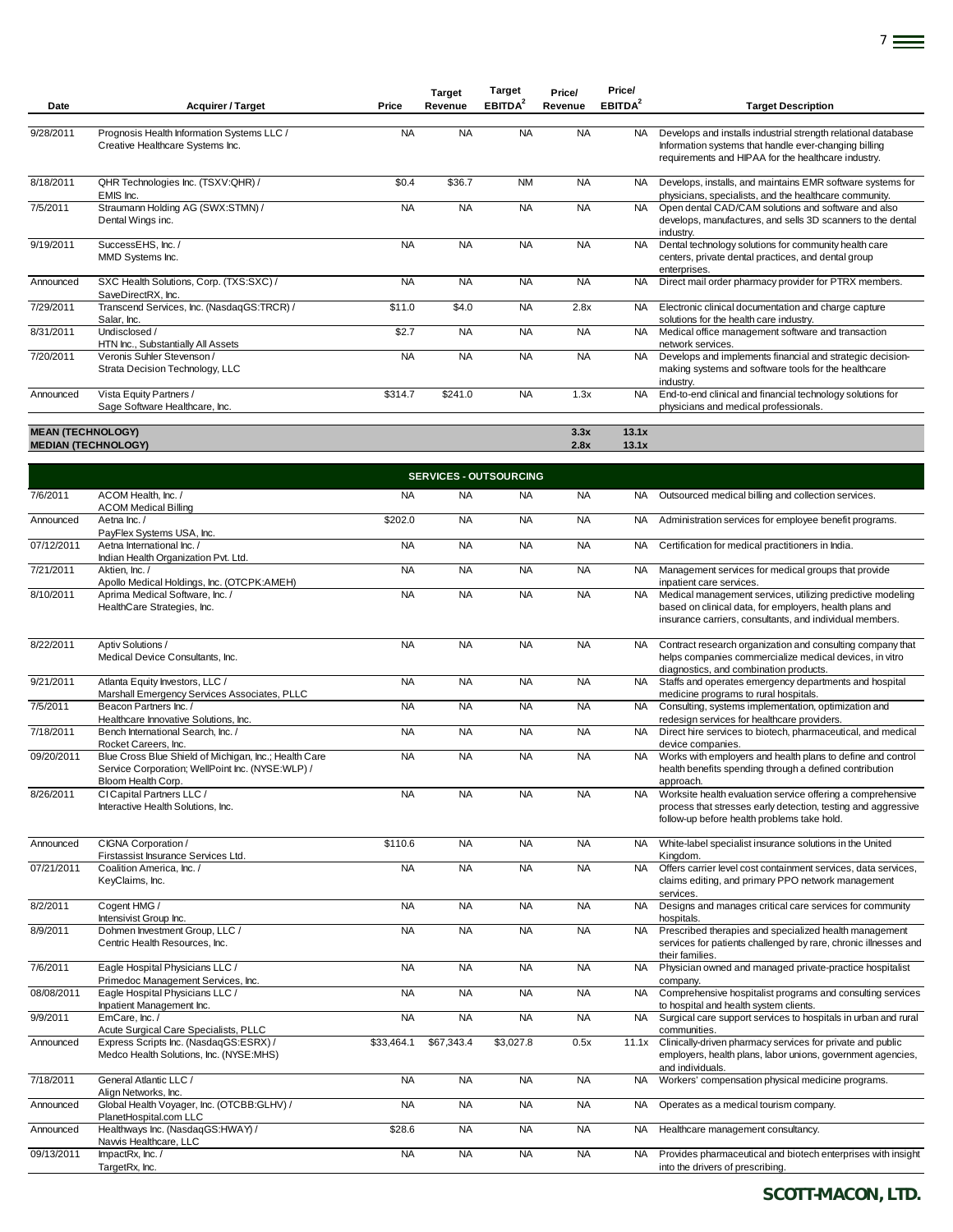| Date                      | <b>Acquirer / Target</b>                                                                         | Price              | <b>Target</b><br>Revenue | Target<br>EBITDA <sup>2</sup> | Price/<br>Revenue | Price/<br>EBITDA <sup>2</sup> | <b>Target Description</b>                                                                                                                                                                                                                                                                           |
|---------------------------|--------------------------------------------------------------------------------------------------|--------------------|--------------------------|-------------------------------|-------------------|-------------------------------|-----------------------------------------------------------------------------------------------------------------------------------------------------------------------------------------------------------------------------------------------------------------------------------------------------|
| 7/12/2011                 | INC Research. LLC /                                                                              | \$346.3            | \$434.6                  | \$24.4                        | 0.8x              | 14.2x                         | Phase I-IV clinical development services on a contract basis                                                                                                                                                                                                                                        |
|                           | Kendle International Inc.                                                                        |                    |                          |                               |                   |                               | to the biopharmaceutical industry worldwide.                                                                                                                                                                                                                                                        |
| 8/12/2011                 | Intermedix Corporation /<br>Comprehensive Medical Billing Solutions, Inc.                        | <b>NA</b>          | <b>NA</b>                | <b>NA</b>                     | <b>NA</b>         | <b>NA</b>                     | Practice management, accounts receivable management,<br>and emergency medical financial services to emergency<br>physicians and administrators.                                                                                                                                                     |
| 7/14/2011                 | inVentiv Health, Inc./<br>PharmaNet Development Group, Inc.                                      | \$600.0            | <b>NA</b>                | <b>NA</b>                     | <b>NA</b>         | <b>NA</b>                     | Drug development services operating in two segments, Early<br>Stage Development and Late Stage Development.                                                                                                                                                                                         |
| 7/15/2011                 | IPC The Hospitalist Company, Inc. (NasdaqGS:IPCM) /<br>North Florida Acute Care Specialists, LLC | <b>NA</b>          | <b>NA</b>                | <b>NA</b>                     | <b>NA</b>         | <b>NA</b>                     | Operates hospitalists and mid-level providers specializing in<br>internal medicine and providing inpatient services to<br>individuals.                                                                                                                                                              |
| Announced                 | Lash Group Healthcare Consultants /<br>TheraCom, Inc.                                            | \$250.0            | \$700.0                  | <b>NA</b>                     | 0.4x              | <b>NA</b>                     | Reimbursement, clinical and data collection, and reporting<br>solutions for biotechnology and pharmaceutical<br>manufacturers.                                                                                                                                                                      |
| 09/02/2011                | Lash Group Healthcare Consultants /<br>Premier Source Diagnostics Inc.                           | <b>NA</b>          | <b>NA</b>                | <b>NA</b>                     | <b>NA</b>         | <b>NA</b>                     | Consulting and reimbursement services for diagnostic<br>companies.                                                                                                                                                                                                                                  |
| 9/27/2011                 | Lockheed Martin Corporation (NYSE:LMT) /<br>QTC Management, Inc.                                 | <b>NA</b>          | <b>NA</b>                | <b>NA</b>                     | <b>NA</b>         | <b>NA</b>                     | Government-outsourced occupational health, and injury and<br>disability examination services.                                                                                                                                                                                                       |
| 9/13/2011                 | MD On-Line, Inc. /<br>Strategic Edge Communications, Inc.                                        | <b>NA</b>          | <b>NA</b>                | <b>NA</b>                     | <b>NA</b>         | <b>NA</b>                     | A medical marketing company that focuses on promotional<br>programs, educational initiatives, sales motivational<br>campaigns and comprehensive meeting management.                                                                                                                                 |
| 9/16/2011                 | MDC Partners Inc. (TSX:MDZ.A) /<br>Concentric Pharma Advertising, Inc.                           | <b>NA</b>          | <b>NA</b>                | <b>NA</b>                     | <b>NA</b>         | NA.                           | Healthcare advertising and marketing services to the<br>specialty pharma sector.                                                                                                                                                                                                                    |
| 7/14/2011                 | Nuance Communications, Inc. (NasdaqGS:NUAN) /<br>Webmedx, Inc.                                   | <b>NA</b>          | <b>NA</b>                | <b>NA</b>                     | <b>NA</b>         | <b>NA</b>                     | Transcription outsourcing solutions to support the clinical<br>documentation needs of hospitals and clinics.                                                                                                                                                                                        |
| Announced                 | Omnicare Inc. (NYSE:OCR) /<br>PharMerica Corporation (NYSE:PMC)                                  | \$700.2            | \$2,001.4                | \$81.6                        | 0.4x              | 8.6x                          | Institutional pharmacy management services for skilled<br>nursing facilities, long term care facilities, assisted living<br>facilities, hospitals and other institutional care settings.                                                                                                            |
| 09/29/2011                | OptumInsight /<br>GlobalTox International Consultants Inc.                                       | <b>NA</b>          | <b>NA</b>                | <b>NA</b>                     | <b>NA</b>         | <b>NA</b>                     | Provides services in human and environmental toxicology,<br>risk assessment and communication, product testing and<br>registration, and clinical research.                                                                                                                                          |
| Announced                 | Orbograph Inc. /<br><b>Correct Claims Now LLC</b>                                                | <b>NA</b>          | <b>NA</b>                | <b>NA</b>                     | <b>NA</b>         | <b>NA</b>                     | Provides healthcare revenue cycle management services.                                                                                                                                                                                                                                              |
| 8/15/2011                 | PracticeMax, Inc. /<br>American Billing Services, Inc.                                           | <b>NA</b>          | <b>NA</b>                | <b>NA</b>                     | <b>NA</b>         | NA.                           | Medical billing and practice management services to medical<br>practices.                                                                                                                                                                                                                           |
| Announced                 | Saga Group Ltd./<br>Allied Healthcare International Inc. (NasdaqGS:AHCI)                         | \$140.4            | <b>NA</b>                | <b>NA</b>                     | <b>NA</b>         | <b>NA</b>                     | Flexible or temporary healthcare staffing services to the<br>healthcare and social care industries.                                                                                                                                                                                                 |
| 8/8/2011                  | SAIC, Inc. (NYSE:SAI) /<br>Vitalize Consulting Solutions, Inc.                                   | \$190.0            | <b>NA</b>                | <b>NA</b>                     | <b>NA</b>         | NA.                           | Clinical, business, and information technology solutions for<br>healthcare enterprises.                                                                                                                                                                                                             |
| Announced                 | Smart-Tek Solutions Inc. (OTCPK:STTN) /<br>Solvis Medical Group                                  | <b>NA</b>          | <b>NA</b>                | <b>NA</b>                     | <b>NA</b>         | <b>NA</b>                     | Medical staffing for nurses and therapists to hospitals,<br>outpatient centers, rehabilitation centers, skilled nursing<br>facilities, and private patient care and also offers physical<br>therapy services.                                                                                       |
| 8/1/2011                  | Southwind Health Partners, L.L.C. /<br>PivotHealth, LLC                                          | \$20.4             | <b>NA</b>                | <b>NA</b>                     | <b>NA</b>         | <b>NA</b>                     | Practice management and services assistance for<br>independent, hospital-affiliated, and health plan-affiliated                                                                                                                                                                                     |
| 09/20/2011                | Summit Partners /<br>CareCentrix, Inc.                                                           | <b>NA</b>          | <b>NA</b>                | <b>NA</b>                     | <b>NA</b>         | <b>NA</b>                     | medical groups and networks.<br>Offers health care plans and providers a one-stop solution<br>that coordinates all of a patient's home health care needs<br>including skilled nursing services, home infusion therapies<br>and durable medical equipment.                                           |
| Announced                 | SXC Health Solutions, Corp. (TXS:SXC) /                                                          | <b>NA</b>          | <b>NA</b>                | <b>NA</b>                     | <b>NA</b>         | <b>NA</b>                     | Designs, implements, and manages prescription drug benefit                                                                                                                                                                                                                                          |
| 07/11/2011                | PTRX Inc.<br>Synergy Health plc (LSE:SYR) /<br>Sinagama II Technologies Sdn Bhd                  | <b>NA</b>          | <b>NA</b>                | <b>NA</b>                     | <b>NA</b>         | NA                            | plans.<br>Provides a set of solutions incorporating gamma and<br>ethylene oxide sterilization, logistics, and other services to                                                                                                                                                                     |
| 7/27/2011                 | U.S. Healthworks. Inc. /<br>NorthWorks Occupational Health LLC                                   | <b>NA</b>          | <b>NA</b>                | <b>NA</b>                     | <b>NA</b>         | NA                            | the healthcare industry.<br>Preplacement services, specialized exams, medical<br>surveillance services, injury care services, vaccinations,<br>training services, occupational health consulting,                                                                                                   |
| 9/13/2011                 | Viocare, Inc. /<br><b>DSM Personalized Nutrition, LLC</b>                                        | <b>NA</b>          | <b>NA</b>                | <b>NA</b>                     | <b>NA</b>         | <b>NA</b>                     | wellness/preventive services, and event coverage.<br>Offers employee health and wellness programs such as<br>wellness coaching, health assessments, biometric<br>screenings, personalized action plans, online tools and<br>resources, health challenges and other events, and<br>educational aids. |
| 7/31/2011                 | VISTA Staffing Solutions, Inc. /<br>Healthcare Partners, Inc.                                    | $\overline{$}18.7$ | <b>NA</b>                | <b>NA</b>                     | <b>NA</b>         | NA                            | Recruitment services for locum tenens, permanent<br>physicians, and mid-levels in the healthcare industry.                                                                                                                                                                                          |
| Announced                 | Welsh, Carson, Anderson & Stowe /<br>Community Care Health Network, Inc.                         | <b>NA</b>          | <b>NA</b>                | <b>NA</b>                     | <b>NA</b>         | NA.                           | Medical assessments on behalf of health plans and medical<br>service providers.                                                                                                                                                                                                                     |
| 9/16/2011                 | Zotec Partners, LLC /<br>Medical Business Service, Inc.                                          | <b>NA</b>          | <b>NA</b>                | <b>NA</b>                     | <b>NA</b>         | <b>NA</b>                     | Billing and revenue cycle management services for physician<br>practices.                                                                                                                                                                                                                           |
| <b>MEAN (OUTSOURCING)</b> |                                                                                                  |                    |                          |                               | 0.5x              | 11.3x                         |                                                                                                                                                                                                                                                                                                     |
|                           | <b>MEDIAN (OUTSOURCING)</b>                                                                      |                    |                          |                               | 0.4x              | 11.1x                         |                                                                                                                                                                                                                                                                                                     |
|                           |                                                                                                  |                    |                          | <b>SERVICES - INFORMATION</b> |                   |                               |                                                                                                                                                                                                                                                                                                     |
|                           |                                                                                                  |                    |                          |                               |                   |                               |                                                                                                                                                                                                                                                                                                     |

| 8/24/2011 | CAE Healthcare, Inc. /               | \$130.0   | \$60.0    | NA        | 2.2x      | <b>NA</b> | Develops simulation and learning tools for doctors, nurses,  |
|-----------|--------------------------------------|-----------|-----------|-----------|-----------|-----------|--------------------------------------------------------------|
|           | Medical Education Technologies, Inc. |           |           |           |           |           | first responders, and military medics.                       |
| 7/25/2011 | Decision Resources, Inc. /           | <b>NA</b> | <b>NA</b> | <b>NA</b> | <b>NA</b> | <b>NA</b> | Strategy consulting and market research services for the     |
|           | PharmaStrat Inc.                     |           |           |           |           |           | healthcare industry.                                         |
| 9/6/2011  | International Oncology Network /     | \$35.0    | <b>NA</b> | <b>NA</b> | <b>NA</b> | <b>NA</b> | Medical data and business analysis solutions for the         |
|           | IntrinsiQ. LLC                       |           |           |           |           |           | oncology market.                                             |
| 9/14/2011 | iVantage Health Analytics, Inc. /    | <b>NA</b> | <b>NA</b> | NA.       | <b>NA</b> | NA.       | Provides market intelligence to hospitals, hospital systems, |
|           | Health InfoTechnics, LLC             |           |           |           |           |           | and their consultants and investors.                         |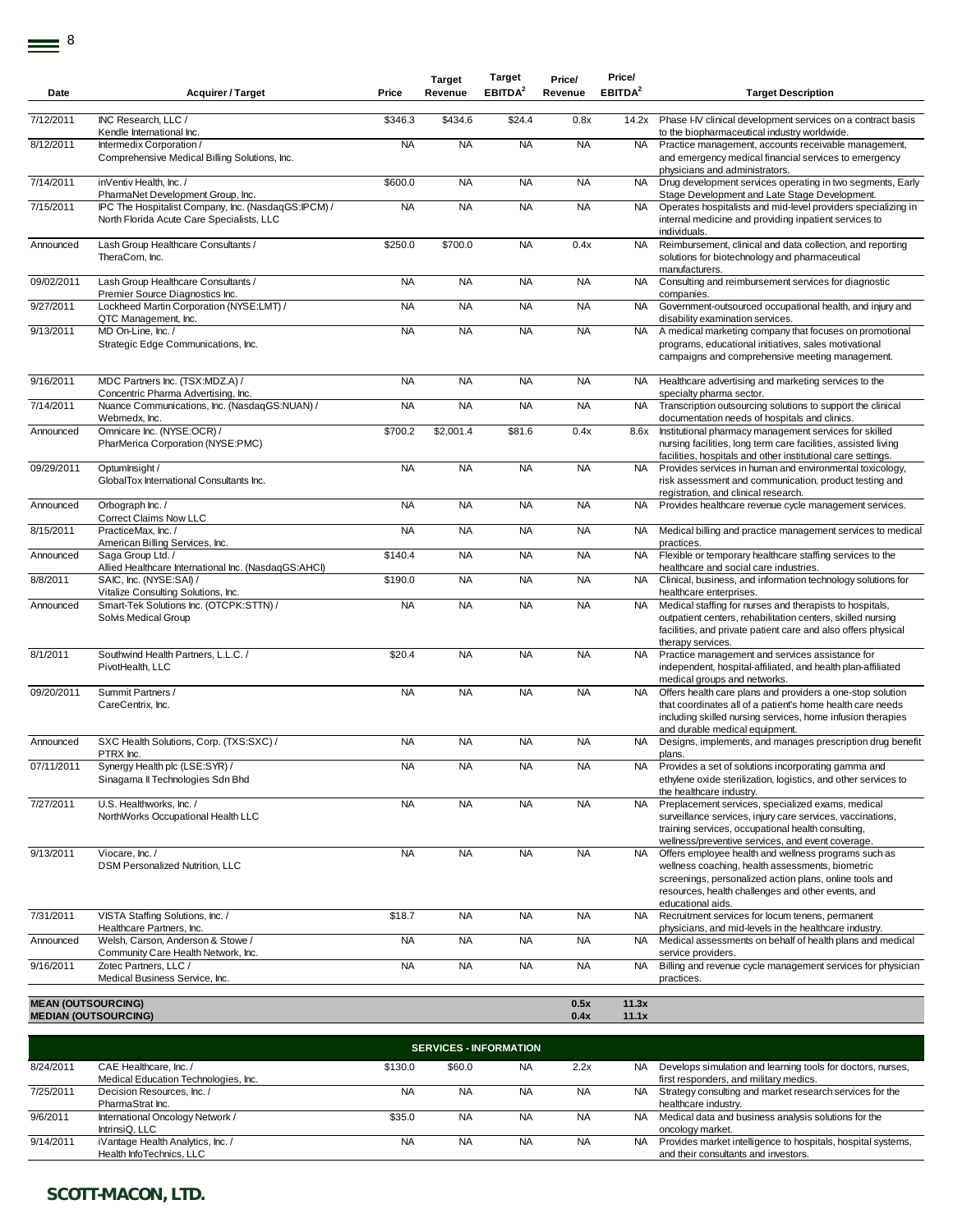| Date                                               | <b>Acquirer / Target</b>                                                                                             | Price     | <b>Target</b><br>Revenue | <b>Target</b><br><b>EBITDA</b> | Price/<br>Revenue | Price/<br>EBITDA <sup>2</sup> | <b>Target Description</b>                                                                                                                                                              |
|----------------------------------------------------|----------------------------------------------------------------------------------------------------------------------|-----------|--------------------------|--------------------------------|-------------------|-------------------------------|----------------------------------------------------------------------------------------------------------------------------------------------------------------------------------------|
| 9/7/2011                                           | Riverside Company/<br>Avatar International LLC                                                                       | <b>NA</b> | <b>NA</b>                | <b>NA</b>                      | <b>NA</b>         | <b>NA</b>                     | Partners with healthcare systems, hospitals, physician<br>groups, and other healthcare entities to provide<br>measurement and improvement services to increase the<br>quality of care. |
| 7/6/2011                                           | Standard Register Company (NYSE:SR) /<br>Dialog Medical, Inc.                                                        | \$7.2     | \$5.0                    | <b>NA</b>                      | 1.4x              | <b>NA</b>                     | Informed consent and patient education systems.                                                                                                                                        |
| <b>MEAN (INFORMATION)</b>                          | <b>MEDIAN (INFORMATION)</b>                                                                                          |           |                          |                                | 1.8x<br>1.8x      | <b>NA</b><br><b>NA</b>        |                                                                                                                                                                                        |
| <b>MEAN (SERVICES)</b><br><b>MEDIAN (SERVICES)</b> |                                                                                                                      |           |                          |                                | 2.0x<br>1.3x      | 11.7x<br>12.1x                |                                                                                                                                                                                        |
|                                                    |                                                                                                                      |           | <b>PROVIDERS - LABS</b>  |                                |                   |                               |                                                                                                                                                                                        |
| Announced                                          | Covance Inc./<br>TRAC Microbiology Inc.                                                                              | <b>NA</b> | <b>NA</b>                | <b>NA</b>                      | <b>NA</b>         | <b>NA</b>                     | Operates as a microbiology and chemistry laboratory.                                                                                                                                   |
| 7/11/2011                                          | Solstas Lab Partners /<br>Nextwave Diagnostic Laboratories, LLC and Wilmington<br>Pathology Laboratory, Inc.         | <b>NA</b> | <b>NA</b>                | <b>NA</b>                      | <b>NA</b>         | <b>NA</b>                     | Owns and operates a medical laboratory that offers analytic<br>and diagnostic services.                                                                                                |
| 8/1/2011                                           | Solstas Lab Partners /<br>Southern Diagnostic Laboratories, LLC                                                      | <b>NA</b> | <b>NA</b>                | <b>NA</b>                      | <b>NA</b>         | NA.                           | Provides pathology and clinical laboratory services to the<br>patients, physicians, and healthcare community of the<br>Southeast.                                                      |
| 8/31/2011                                          | Undisclosed /<br>Pacific Biomarkers, Inc, specialty reference laboratory<br>services and clinical biomarker services | \$2.3     | <b>NA</b>                | <b>NA</b>                      | <b>NA</b>         | <b>NA</b>                     | Biomarker laboratory services provider in the drug<br>development industry supporting preclinical and Phase I-IV<br>studies.                                                           |
| 7/29/2011                                          | US Clinical Laboratories, LLC /<br>Augusta Laboratory, Inc.                                                          | <b>NA</b> | <b>NA</b>                | <b>NA</b>                      | <b>NA</b>         | NA.                           | Clinical laboratory services specializing in servicing nursing<br>home and skilled nursing clientele.                                                                                  |
| <b>MEAN (LABS)</b>                                 |                                                                                                                      |           |                          |                                | <b>NA</b>         | <b>NA</b>                     |                                                                                                                                                                                        |

**MEDIAN (LABS) NA NA**

|           | <b>PROVIDERS - HOME HEALTH &amp; HOSPICE</b>                                                                  |           |           |           |           |           |                                                                                                                                                                                             |  |  |  |  |  |
|-----------|---------------------------------------------------------------------------------------------------------------|-----------|-----------|-----------|-----------|-----------|---------------------------------------------------------------------------------------------------------------------------------------------------------------------------------------------|--|--|--|--|--|
| Announced | Almost Family Inc. (NasdaqGS:AFAM) /<br>Cambridge Home Health Care, Inc.                                      | \$32.5    | \$69.9    | <b>NM</b> | 2.1x      | <b>NM</b> | Coordinates home health care for physicians, hospitals,<br>managed care organizations and patients of all ages.                                                                             |  |  |  |  |  |
| 8/24/2011 | American Hospice Management, LLC /<br>Hospice Care of the Southwest, Two Hospices in Conroe<br>and Livingston | <b>NA</b> | <b>NA</b> | <b>NA</b> | <b>NA</b> | <b>NA</b> | Two hospices which offer hospice care services and are<br>licensed to serve 60 county area.                                                                                                 |  |  |  |  |  |
| 7/31/2011 | Bracor, Inc./<br>Allstate Homecare Of Buffalo Inc.                                                            | <b>NA</b> | <b>NA</b> | <b>NA</b> | <b>NA</b> | NA.       | In-home nursing and home care aide services.                                                                                                                                                |  |  |  |  |  |
| 8/31/2011 | CarePoint Partners LLC /<br>Mountain State Infusion Services                                                  | <b>NA</b> | <b>NA</b> | <b>NA</b> | <b>NA</b> | <b>NA</b> | Comprehensive home infusion services including personal<br>delivery of medications and supplies, and complete patient<br>education.                                                         |  |  |  |  |  |
| 8/2/2011  | CBI Health Group /<br>CanCare Health Services Inc.                                                            | <b>NA</b> | <b>NA</b> | <b>NA</b> | <b>NA</b> | <b>NA</b> | Offers home health nursing and personal support services.                                                                                                                                   |  |  |  |  |  |
| 8/10/2011 | Harden Healthcare Texas, LLC /<br>Asian American Home Care, Inc.                                              | <b>NA</b> | <b>NA</b> | <b>NA</b> | <b>NA</b> | <b>NA</b> | A home health care Medicare certified agency specializing in<br>multilingual, culturally sensitive and multidisciplinary home<br>health services.                                           |  |  |  |  |  |
| 7/27/2011 | IntegraCare Holdings, Inc. /<br>Outreach Health Services, Inc, Medicare Services Business                     | <b>NA</b> | <b>NA</b> | <b>NA</b> | <b>NA</b> | <b>NA</b> | Medicare, TeleHomeCare, disease management, Medicaid,<br>and home health services.                                                                                                          |  |  |  |  |  |
| 9/1/2011  | Kindred Healthcare Inc. (NYSE:KND) /<br>Professional HealthCare At Home, LLC                                  | \$51.0    | \$53.0    | <b>NA</b> | 1.0x      | NA.       | Home health care agency providing services ranging from<br>skilled nursing and rehabilitative therapy to hospice care to<br>non-medical private duty, both hourly and 24-hour live-in care. |  |  |  |  |  |
| 7/1/2011  | Skilled Healthcare Group, Inc. (NYSE:SKH) /<br>Altura Homecare & Rehab                                        | <b>NA</b> | <b>NA</b> | <b>NA</b> | <b>NA</b> | NA.       | A home health care agency that provides at-home skilled<br>nursing, therapy services, social services and personal care<br>services.                                                        |  |  |  |  |  |
|           | <b>MEAN (HOME HEALTH &amp; HOSPICE)</b>                                                                       |           |           |           | 1.5x      | <b>NA</b> |                                                                                                                                                                                             |  |  |  |  |  |
|           | <b>MEDIAN (HOME HEALTH &amp; HOSPICE)</b>                                                                     |           |           |           | 1.5x      | <b>NA</b> |                                                                                                                                                                                             |  |  |  |  |  |

|           | <b>PROVIDERS - NON-ACUTE</b>                                                                         |           |           |           |           |           |                                                                                                                                                    |  |  |  |  |
|-----------|------------------------------------------------------------------------------------------------------|-----------|-----------|-----------|-----------|-----------|----------------------------------------------------------------------------------------------------------------------------------------------------|--|--|--|--|
| Announced | AIM Health Group Inc. /<br>ATF Canada and Oncidium Health Group                                      | \$3.1     | <b>NA</b> | <b>NA</b> | <b>NA</b> | NA.       | Occupational health and disability management services.                                                                                            |  |  |  |  |
| 7/26/2011 | American Anesthesiology, Inc. /<br>American Anesthesiology of Florida                                | <b>NA</b> | <b>NA</b> | <b>NA</b> | <b>NA</b> | <b>NA</b> | Anesthesia services for open-heart, cardiac, obstetrical,<br>pediatric, trauma, cosmetic, and endoscopic surgical<br>procedures.                   |  |  |  |  |
| 7/25/2011 | American Realty Capital V, LLC /<br>One Freestanding DaVita Dialysis Center in Rockford,<br>Illinois | \$2.1     | <b>NA</b> | <b>NA</b> | <b>NA</b> | NA.       | A free standing kidney dialysis center.                                                                                                            |  |  |  |  |
| 8/16/2011 | Ascend Health Corporation /<br>Schick Shadel Hospital Inc.                                           | <b>NA</b> | <b>NA</b> | <b>NA</b> | <b>NA</b> | NA.       | Operates as an addiction treatment hospital.                                                                                                       |  |  |  |  |
| 7/1/2011  | ATI Holdings, LLC /<br>Advanced Physical Therapy PC                                                  | <b>NA</b> | <b>NA</b> | <b>NA</b> | <b>NA</b> | <b>NA</b> | Physical and occupational therapy services in outpatient<br>settings.                                                                              |  |  |  |  |
| 8/3/2011  | Aurora Health Care, Inc./<br>Zion Clinic, S.C.                                                       | <b>NA</b> | <b>NA</b> | <b>NA</b> | <b>NA</b> | <b>NA</b> | Four physician medical group that offers diagnostic and<br>treatment services to patients of all ages.                                             |  |  |  |  |
| 8/9/2011  | Baptist Memorial Medical Group Inc. /<br>Family Cancer Center, PLLC                                  | <b>NA</b> | <b>NA</b> | <b>NA</b> | <b>NA</b> | <b>NA</b> | Cancer treatment services in the areas of chemotherapy,<br>immunotherapy, hematology and rheumatology.                                             |  |  |  |  |
| 9/21/2011 | Baptist Memorial Medical Group Inc. /<br><b>Integrity Oncology PLLC</b>                              | <b>NA</b> | <b>NA</b> | <b>NA</b> | <b>NA</b> | NA.       | Oncology, hematology, immunotherapy, and rheumatology<br>treatment services and also assists patients in finding<br>possible financial assistance. |  |  |  |  |

9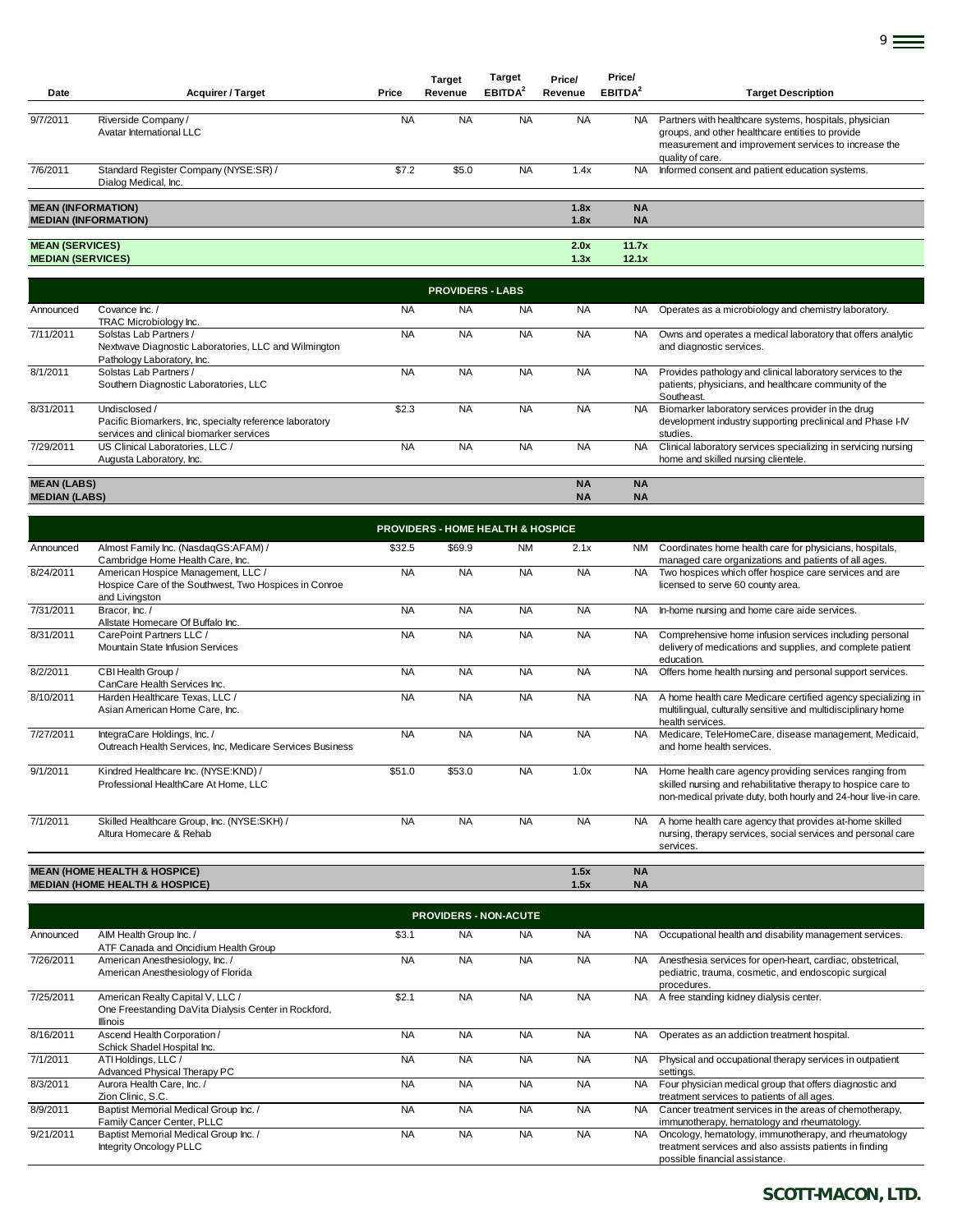| Date      | <b>Acquirer / Target</b>                                                                                                           | Price     | <b>Target</b><br>Revenue | <b>Target</b><br>EBITDA <sup>2</sup> | Price/<br>Revenue | Price/<br>EBITDA <sup>2</sup> | <b>Target Description</b>                                                                                                                                                                                                                         |
|-----------|------------------------------------------------------------------------------------------------------------------------------------|-----------|--------------------------|--------------------------------------|-------------------|-------------------------------|---------------------------------------------------------------------------------------------------------------------------------------------------------------------------------------------------------------------------------------------------|
| Announced | Brookwood Health Services, Inc. /                                                                                                  | <b>NA</b> | <b>NA</b>                | <b>NA</b>                            | <b>NA</b>         | NA                            | Owns and operates cardiovascular centers.                                                                                                                                                                                                         |
| 8/1/2011  | CardioVascular Associates P.C.<br>Brown & Toland Medical Group, Inc. /<br>Alta Bates Medical Group, Inc.                           | <b>NA</b> | <b>NA</b>                | <b>NA</b>                            | <b>NA</b>         | <b>NA</b>                     | Managed care organization providing comprehensive<br>healthcare services.                                                                                                                                                                         |
| Announced | Carilion Clinic /<br>Cardiology Associates of Virginia, PC                                                                         | <b>NA</b> | <b>NA</b>                | <b>NA</b>                            | <b>NA</b>         | NA                            | Cardiovascular care services including consultation,<br>pacemaker/defibrillator, noninvasive stress test,<br>echocardiography, nuclear imaging, vascular, tilt table,<br>external counter pulsation, and Holter and event monitoring<br>services. |
| Announced | Catholic Health Initiatives /<br>Applied Medical Inc.                                                                              | <b>NA</b> | <b>NA</b>                | <b>NA</b>                            | <b>NA</b>         | <b>NA</b>                     | Offers rehabilitation therapy services, industrial medicine<br>programs, and drug and alcohol programs.                                                                                                                                           |
| 8/17/2011 | Centric Health Corporation (TSX:CHH) /<br>Blue Water Surgical Centre Ltd.                                                          | \$22.3    | <b>NA</b>                | <b>NA</b>                            | <b>NA</b>         | NA                            | Cosmetic surgical and non-surgical services.                                                                                                                                                                                                      |
| Announced | Centric Health Corporation (TSX:CHH) /<br>Certain Assets of Medical Imaging Centre Inc. and Rads<br>24/7 Teleradiology Consultants | \$47.2    | <b>NA</b>                | <b>NA</b>                            | <b>NA</b>         | NA                            | Provides diagnostic imaging, interpretation, digital x-ray,<br>ultrasound, mammography, bone densitometry, nuclear<br>medicine, and positron emission tomography / citi scan<br>services.                                                         |
| 8/17/2011 | Centric Health Corporation (TSX:CHH) /<br><b>London Scoping Centre</b>                                                             | \$2.2     | <b>NA</b>                | <b>NA</b>                            | <b>NA</b>         | NA                            | Outpatient clinic that provides a range of upper<br>gastrointestinal and colorectal procedures.                                                                                                                                                   |
| 7/1/2011  | Clearview Capital, LLC /<br>Pyramid Healthcare, Inc.                                                                               | <b>NA</b> | <b>NA</b>                | <b>NA</b>                            | <b>NA</b>         | <b>NA</b>                     | Offers treatment and care to people who are dealing with<br>alcohol and/or other drug addiction, mental health disorders<br>and adolescent behavioral problems.                                                                                   |
| 8/2/2011  | Coast Dental Services, Inc. /<br>Community Dental Services, Inc.                                                                   | <b>NA</b> | <b>NA</b>                | <b>NA</b>                            | <b>NA</b>         | NA                            | Provides family, children's, and seniors' dentistry services.                                                                                                                                                                                     |
| 9/1/2011  | Concentra Urgent Care /<br>Doctor Is In                                                                                            | <b>NA</b> | <b>NA</b>                | <b>NA</b>                            | <b>NA</b>         | NA.                           | Full service medical practice offering walk-in urgent care or<br>primary and specialty care by appointment.                                                                                                                                       |
| 8/16/2011 | Concentra Urgent Care /<br>Metro Urgent Care                                                                                       | <b>NA</b> | <b>NA</b>                | <b>NA</b>                            | <b>NA</b>         | NA                            | Primary care services, services for minor emergencies,<br>worker's compensation, travel and sports medicine, and<br>immigration physicals.                                                                                                        |
| 9/19/2011 | Concentra, Inc. /<br>NextCare, Inc., Four Urgent Care Medical Centers                                                              | <b>NA</b> | <b>NA</b>                | <b>NA</b>                            | <b>NA</b>         | NA                            | Four medical centers offering occupational and urgent care<br>services, as well as preventive, wellness, and health<br>education services to current and new patients.                                                                            |
| 9/6/2011  | DaVita, Inc. (NYSE:DVA) /<br>DSI Renal, Inc.                                                                                       | \$689.2   | \$360.0                  | <b>NA</b>                            | 1.9x              | NA                            | Operates kidney dialysis treatment clinics, hospitals, and<br>acute care centers.                                                                                                                                                                 |
| Announced | Diversified Clinical Services, Inc. /<br>National Healing Corporation                                                              | <b>NA</b> | <b>NA</b>                | <b>NA</b>                            | <b>NA</b>         | NA                            | Wound healing management for hospitals and turnkey<br>hyperbaric oxygen services.                                                                                                                                                                 |
| 8/3/2011  | E&A Physical Therapy /<br>Apex Physical Therapy LLC                                                                                | <b>NA</b> | <b>NA</b>                | <b>NA</b>                            | <b>NA</b>         | NA                            | Full-service physical-therapy services.                                                                                                                                                                                                           |
| 7/4/2011  | Edleun Group, Inc. (TSXV:EDU) /<br>Child Care Operations at Five Centres in Greater<br>Vancouver and Kelowna                       | \$4.2     | <b>NA</b>                | <b>NA</b>                            | <b>NA</b>         | NA                            | Five child healthcare facilities with a total licensed capacity of<br>422 spaces.                                                                                                                                                                 |
| 9/28/2011 | ENT And Allergy Associates /<br>Morris County Practice of Sharir Raz MD                                                            | <b>NA</b> | <b>NA</b>                | <b>NA</b>                            | <b>NA</b>         | NA                            | A non acute practice specializing in ear, nose, and throat<br>problems.                                                                                                                                                                           |
| 9/21/2011 | Enterhealth Online LLC /<br>Urschel Recovery Science Institute                                                                     | <b>NA</b> | <b>NA</b>                | <b>NA</b>                            | <b>NA</b>         | <b>NA</b>                     | Provides diagnosis and treatment services for disorders of<br>alcohol and drug addiction.                                                                                                                                                         |
| Announced | Excelsior Orthopaedics, LLP /<br>Hand and Shoulder Center of Western New York                                                      | <b>NA</b> | <b>NA</b>                | <b>NA</b>                            | <b>NA</b>         | NA                            | Diagnosis, treatment, and rehabilitation services for the<br>persons with hand injuries, diseases, or congenital problems<br>of the hand and upper extremity.                                                                                     |
| Announced | Fresenius Medical Care AG & Co. KGAA (DB:FME) /<br>Liberty Dialysis, LLC                                                           | \$1,700.0 | \$1,000.0                | <b>NA</b>                            | 1.7x              | NA                            | Develops, owns, and operates dialysis clinics.                                                                                                                                                                                                    |
| 8/31/2011 | Frontenac Company /<br>Behavioral Health Group, Inc.                                                                               | <b>NA</b> | <b>NA</b>                | <b>NA</b>                            | <b>NA</b>         | NA.                           | Operates multi-state centers which provide treatment and<br>support for behavioral health disorders.                                                                                                                                              |
| 7/7/2011  | Great Expressions Dental Centers, P.C./<br>Wright Dental Care, LLC                                                                 | <b>NA</b> | <b>NA</b>                | <b>NA</b>                            | <b>NA</b>         | <b>NA</b>                     | Dental care services including preventive and restorative<br>care; sedation dentistry; dental implants; and porcelain<br>crowns and veneers.                                                                                                      |
| 8/8/2011  | Great Expressions Dental Centers, P.C. /<br>Goodman Orthodontics PC                                                                | <b>NA</b> | <b>NA</b>                | <b>NA</b>                            | <b>NA</b>         | <b>NA</b>                     | Orthodontic care services for children, adolescents, and<br>adults.                                                                                                                                                                               |
| 7/12/2011 | Healthcare Of Today, Inc. /<br>Suncoast Perfusion Service, Inc.                                                                    | <b>NA</b> | <b>NA</b>                | <b>NA</b>                            | <b>NA</b>         | <b>NA</b>                     | Blood management services including autotransfusion and<br>platelet gel therapy.                                                                                                                                                                  |
| 9/22/2011 | Illinois Cancer Specialists, P.C. /<br>Hematology Oncology Associates of Illinois, LLC                                             | <b>NA</b> | <b>NA</b>                | <b>NA</b>                            | <b>NA</b>         | <b>NA</b>                     | Provides quality care and information to cancer patients<br>using only the newest technology and research to help<br>patients,                                                                                                                    |
| 9/1/2011  | Imperial Capital Corporation /<br>AIM Health Group Inc.                                                                            | \$38.6    | \$61.2                   | \$3.1                                | 0.6x              | 12.3x                         | Community-based healthcare services company, provides<br>health care services and solutions for patients, health care<br>providers, corporate clients, hospitals, other institutional<br>health care providers, and pharmaceutical companies.     |
| 7/14/2011 | IPC The Hospitalist Company, Inc. (NasdaqGS:IPCM) /<br>Coast To Coast Physicians Alliance, P.A.                                    | <b>NA</b> | <b>NA</b>                | <b>NA</b>                            | <b>NA</b>         | NA                            | Group of physicians and nurse practitioners specialized in<br>internal medicine.                                                                                                                                                                  |
| 7/6/2011  | Kansas Medical Center, L.L.C. /<br>Cypress Heart, P.A.                                                                             | <b>NA</b> | <b>NA</b>                | <b>NA</b>                            | <b>NA</b>         | <b>NA</b>                     | Cardiac care services including electrophysiology (electrical<br>problems), stents, and angioplasty.                                                                                                                                              |
| Announced | Kootenai Health /<br>Heart Clinics Northwest, PS                                                                                   | <b>NA</b> | <b>NA</b>                | <b>NA</b>                            | <b>NA</b>         | <b>NA</b>                     | Single specialty physician group with associated health care<br>workers specializing in the delivery of cardiovascular care.                                                                                                                      |
| Announced | Kremmling Memorial Hospital District /<br>St. Anthony Granby Medical Center                                                        | \$2.6     | <b>NA</b>                | <b>NA</b>                            | <b>NA</b>         |                               | NA A multi-specialty clinic for physical therapy and visiting<br>specialists.                                                                                                                                                                     |
| 7/22/2011 | LifeBridge Health, Inc.; Physiotherapy Associates, Inc. /<br>Henning & Cole Therapy Associates, Ltd.                               | <b>NA</b> | <b>NA</b>                | <b>NA</b>                            | <b>NA</b>         | <b>NA</b>                     | Operates as a Medicare agency that specializes in the field<br>of rehabilitation and pain therapy.                                                                                                                                                |
| 8/3/2011  | Lima Dental Associates - Risolvato, Ltd. /<br>Implant Dentistry of Northwestern Ohio Stephen Roush,<br>D.D.S., Inc.                | <b>NA</b> | <b>NA</b>                | <b>NA</b>                            | <b>NA</b>         | NA                            | Owns and operates dental practice offering dentistry and<br>dental surgery services.                                                                                                                                                              |
| 7/1/2011  | Lourdes Health System /<br>South Jersey Heart Group, P.C.                                                                          | <b>NA</b> | <b>NA</b>                | <b>NA</b>                            | <b>NA</b>         | NA                            | Performs invasive and non-invasive diagnostics studies and<br>also performs interventional procedures.                                                                                                                                            |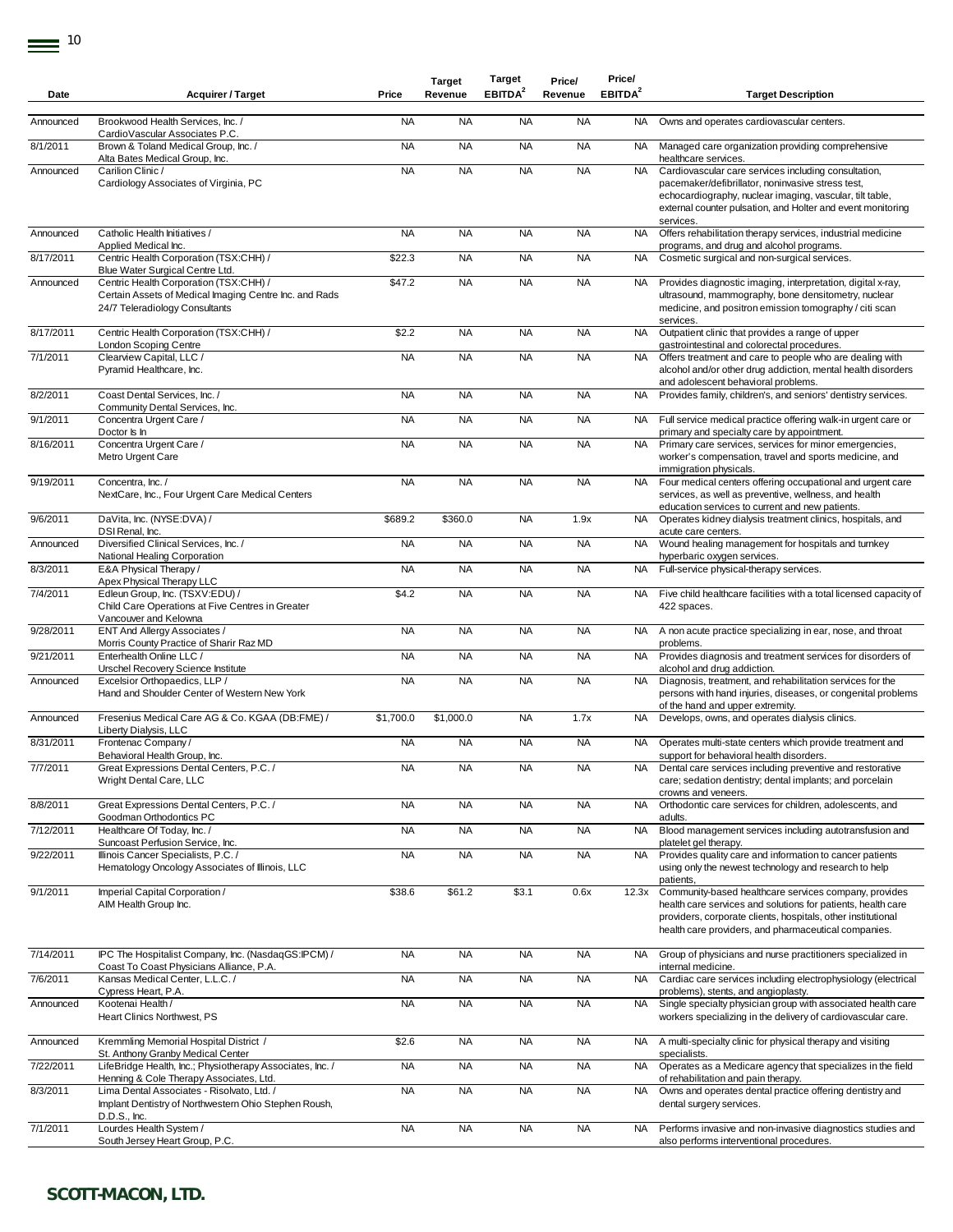| Date                                                 | <b>Acquirer / Target</b>                                                                                                       | Price     | <b>Target</b><br>Revenue | <b>Target</b><br>EBITDA <sup>2</sup> | Price/<br>Revenue | Price/<br>EBITDA <sup>2</sup> | <b>Target Description</b>                                                                                                                                                                                                                                                    |
|------------------------------------------------------|--------------------------------------------------------------------------------------------------------------------------------|-----------|--------------------------|--------------------------------------|-------------------|-------------------------------|------------------------------------------------------------------------------------------------------------------------------------------------------------------------------------------------------------------------------------------------------------------------------|
| 7/13/2011                                            | Markel Ventures /<br>PartnerMD, PC                                                                                             | <b>NA</b> | <b>NA</b>                | <b>NA</b>                            | <b>NA</b>         | NA                            | Personal health portfolio, personal health goals monitoring,<br>direct communication, home visits, medical advocacy and<br>coordination, management of referrals and follow-ups,<br>personalized health information, and patient electronic<br>medical record consolidation. |
| 09/27/2011                                           | Medco Health Solutions. Inc. /<br>Medco Celesio B.v.                                                                           | <b>NA</b> | <b>NA</b>                | <b>NA</b>                            | <b>NA</b>         | <b>NA</b>                     | Medical care and pharmaceutical services to patients with<br>chronic diseases including diabetes, asthma, and<br>cardiovascular disorders.                                                                                                                                   |
| 7/1/2011                                             | Mercy Regional Medical Center /<br>Four Corners Regional Heart Institute, LLC and Southwest<br>Cardiology Associates, PLLC     | <b>NA</b> | <b>NA</b>                | <b>NA</b>                            | <b>NA</b>         | <b>NA</b>                     | Provides diagnostic and cardiology services.                                                                                                                                                                                                                                 |
| 7/31/2011                                            | North East Dental Management /<br>Dental Associates of Northern Virginia                                                       | <b>NA</b> | <b>NA</b>                | <b>NA</b>                            | <b>NA</b>         | NA.                           | Provides dental care services for people in Northern Virginia.                                                                                                                                                                                                               |
| 7/25/2011                                            | <b>OMERS Private Equity/</b><br>Accelerated Rehabilitation Centers, Ltd.                                                       | <b>NA</b> | <b>NA</b>                | <b>NA</b>                            | <b>NA</b>         | <b>NA</b>                     | Network of outpatient rehabilitation centers.                                                                                                                                                                                                                                |
| 8/1/2011                                             | Pediatrix Medical Group, Inc. /<br>Hill Country Maternal Fetal Medicine and Northwest<br>Newborn Specialists, PC               | <b>NA</b> | <b>NA</b>                | <b>NA</b>                            | <b>NA</b>         | NA.                           | Newborn care and consultative services and healthcare<br>maternity services.                                                                                                                                                                                                 |
| 7/1/2011                                             | PHC Inc. (AMEX:PHC) /<br>HHC Delaware, Inc.                                                                                    | \$21.5    | \$15.0                   | <b>NA</b>                            | 1.4x              | <b>NA</b>                     | A 53-bed psychiatric hospital offers mental health and<br>addiction treatments for children, adolescents, adults and<br>seniors.                                                                                                                                             |
| Announced                                            | Physiotherapy Associates, Inc. /<br>Keystone Rehabilitation Systems - Phoenixville                                             | <b>NA</b> | <b>NA</b>                | <b>NA</b>                            | <b>NA</b>         | <b>NA</b>                     | Offers a comprehensive range of physical therapy and<br>rehabilitation services.                                                                                                                                                                                             |
| Announced                                            | Planned Parenthood of Central Texas, Inc. /<br>Planned Parenthood of the Texas Capital Region                                  | <b>NA</b> | <b>NA</b>                | <b>NA</b>                            | <b>NA</b>         | <b>NA</b>                     | Preventive health care services offered at three nonprofit<br>health centers.                                                                                                                                                                                                |
| 8/1/2011                                             | Providence Health Care /<br>Spokane Cardiology PSC                                                                             | <b>NA</b> | <b>NA</b>                | <b>NA</b>                            | <b>NA</b>         | <b>NA</b>                     | 24-hour comprehensive heart and vascular care.                                                                                                                                                                                                                               |
| Announced                                            | Providence Medical Center; Saint John Hospital Inc. /<br>General Surgery Associates LLC                                        | <b>NA</b> | <b>NA</b>                | <b>NA</b>                            | <b>NA</b>         | NA.                           | Healthcare services including general physician services.                                                                                                                                                                                                                    |
| 8/29/2011                                            | Saint Joseph's Health System, Inc. /<br>Georgia Vascular Clinic and Vascular Institute of Georgia                              | <b>NA</b> | <b>NA</b>                | <b>NA</b>                            | <b>NA</b>         | <b>NA</b>                     | Group practices involved in the early diagnosis and treatment<br>of vascular diseases.                                                                                                                                                                                       |
| Announced                                            | Senior Care Centers of America, Inc. /<br>Active Day, Inc.                                                                     | <b>NA</b> | <b>NA</b>                | <b>NA</b>                            | <b>NA</b>         | NA.                           | Offers medical adult day care, home care and rehabilitation<br>services to meet the needs of elderly and disabled adults.                                                                                                                                                    |
| 9/13/2011                                            | Siemens Hearing Instruments, Inc. /<br>HearUSA Inc., Substantially All Assets                                                  | \$109.0   | \$85.2                   | \$0.3                                | 1.3x              | <b>NM</b>                     | Hearing care centers that operate in two segments,<br>Company-Owned Centers and Network of Independent<br>Providers.                                                                                                                                                         |
| 8/5/2011                                             | Sound Inpatient Physicians, Inc. /<br>Bay Area In-Patient Group, A Medical Corporation                                         | <b>NA</b> | <b>NA</b>                | <b>NA</b>                            | <b>NA</b>         | <b>NA</b>                     | Offers inpatient health services.                                                                                                                                                                                                                                            |
| 7/7/2011                                             | Sun Life Assurance Company Of Canada /<br>Buffett & Company Worksite Wellness Inc.                                             | <b>NA</b> | <b>NA</b>                | <b>NA</b>                            | <b>NA</b>         | <b>NA</b>                     | Worksite wellness programs and services for organizations.                                                                                                                                                                                                                   |
| 9/8/2011                                             | Team Health Holdings, Inc. (NYSE:TMH) /<br>Anesthesia Consultants, P.C.                                                        | <b>NA</b> | <b>NA</b>                | <b>NA</b>                            | <b>NA</b>         | NA                            | Anesthesia and pain management services.                                                                                                                                                                                                                                     |
| Announced                                            | Tunstall Group Ltd. /<br>American Medical Alert Corp. (NasdaqCM:AMAC)                                                          | \$80.9    | \$42.1                   | \$6.4                                | 1.9x              | 12.6x                         | Remote health monitoring devices and 24/7 communication<br>services for patients, providers and payers.                                                                                                                                                                      |
| Announced                                            | Undisclosed /<br>Jacob Thorpe's General Dentistry Practice                                                                     | <b>NA</b> | <b>NA</b>                | <b>NA</b>                            | <b>NA</b>         | NA.                           | Healthcare facility which offers dentistry services.                                                                                                                                                                                                                         |
| Announced                                            | Undisclosed /<br>Pacemaker Monitoring Center, Inc.                                                                             | <b>NA</b> | <b>NA</b>                | <b>NA</b>                            | <b>NA</b>         | NA                            | A cardiac monitoring center.                                                                                                                                                                                                                                                 |
| 9/6/2011                                             | United Surgical Partners International Inc. /<br>Titan Health Corporation, Inc.                                                | <b>NA</b> | <b>NA</b>                | <b>NA</b>                            | <b>NA</b>         | NA                            | Development, acquisition, management, and operation of<br>multi-specialty outpatient surgery centers.                                                                                                                                                                        |
| Announced                                            | UPMC Community Medicine /<br>Erie Physicians Network PC                                                                        | <b>NA</b> | <b>NA</b>                | <b>NA</b>                            | <b>NA</b>         | NA                            | A physician group offering multiple specialty practices,<br>including Family Practice, Internal Medicine, Rheumatology,<br>Gastroenterology, Podiatry, Surgical Breast Oncology,<br>Physical Medicine/Rehabilitation and Urgent Care.                                        |
| 7/25/2011                                            | US Physical Therapy Inc. (NasdaqGS:USPH) /<br>20 Clinic Physical Therapy Group                                                 | \$16.5    | \$13.0                   | <b>NA</b>                            | 1.3x              | <b>NA</b>                     | Comprises 20 outpatient physical therapy clinics.                                                                                                                                                                                                                            |
| 9/7/2011                                             | Virtual Radiologic Corporation /<br>Diagnostic Imaging, Inc.                                                                   | <b>NA</b> | <b>NA</b>                | <b>NA</b>                            | <b>NA</b>         | NA .                          | Offers both imaging and interventional radiology services for<br>hospitals.                                                                                                                                                                                                  |
| 9/12/2011                                            | WakeMed Physicians /<br>Accent Urgent Care & After Hours Pediatrics, P.A. and<br>North Wake Internal Medicine Associates, PLLC | <b>NA</b> | <b>NA</b>                | <b>NA</b>                            | <b>NA</b>         | <b>NA</b>                     | Adult and pediatric urgent medical care centers for strokes,<br>heart attack, head trauma, severe abdominal pain, and loss<br>of consciousness and internal medicine care for adults, ages<br>18 and older.                                                                  |
| 8/16/2011                                            | Webster Capital /<br>Discovery Practice Management, Inc.                                                                       | <b>NA</b> | <b>NA</b>                | <b>NA</b>                            | <b>NA</b>         | NA                            | Offers adolescent eating disorder programs as well as dual<br>diagnosis, including adolescent substance abuse and mental<br>health.                                                                                                                                          |
| <b>MEAN (NON-ACUTE)</b><br><b>MEDIAN (NON-ACUTE)</b> |                                                                                                                                |           |                          |                                      | 1.4x<br>1.4x      | 12.4x<br>12.4x                |                                                                                                                                                                                                                                                                              |

|          | <b>PROVIDERS - LONG-TERM CARE</b>                                                                                                                    |           |           |     |           |     |                                                                                     |  |  |  |
|----------|------------------------------------------------------------------------------------------------------------------------------------------------------|-----------|-----------|-----|-----------|-----|-------------------------------------------------------------------------------------|--|--|--|
| 9/1/2011 | AdCare Health Systems Inc. (AMEX:ADK) /<br>Four Skilled Nursing Facilities and Home Office Property in<br>Arkansas                                   | \$19.5    | <b>NA</b> | NA. | <b>NA</b> | NA. | Four skilled nursing facilities and home office property.                           |  |  |  |
| 7/6/2011 | Bickford Senior Living Group, LLC; Harrison Street Real<br>Estate Capital, LLC /<br>Portfolio of Six Assisted Living and Dementia Care<br>Properties | \$62.0    | <b>NA</b> | NA. | <b>NA</b> | NA. | Six assisted living and dementia care properties including a<br>total of 342 units. |  |  |  |
| 8/2/2011 | Bridgestone Living, Inc. /<br>Lakeland Hills Independent & Assisted Living Community                                                                 | <b>NA</b> | <b>NA</b> | NA. | <b>NA</b> | NA. | A 167-unit, assisted and independent living facility.                               |  |  |  |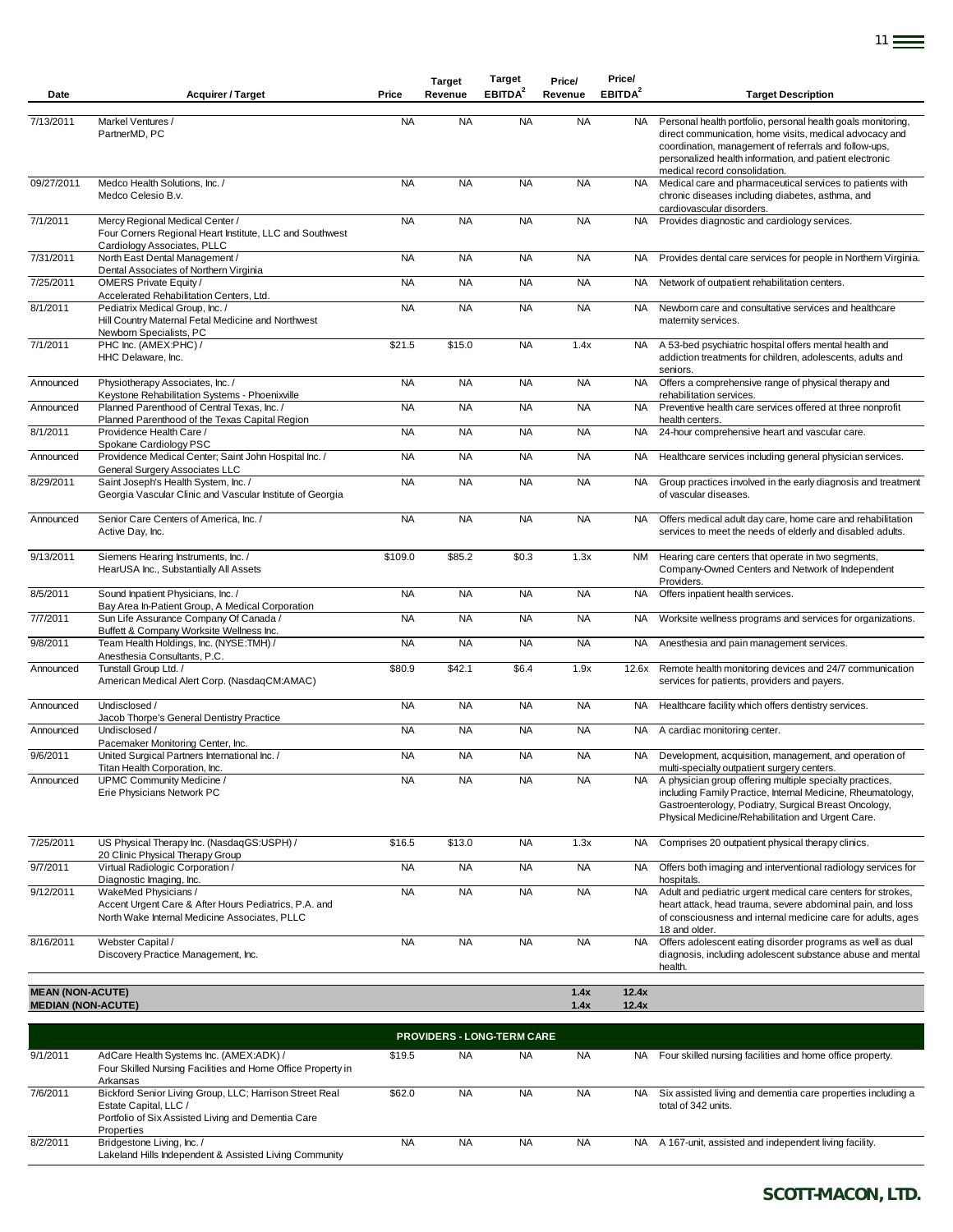| Date                 | <b>Acquirer / Target</b>                                                                                                                                                              | Price     | <b>Target</b><br>Revenue | Target<br>EBITDA <sup>2</sup> | Price/<br>Revenue | Price/<br>EBITDA <sup>2</sup> | <b>Target Description</b>                                                                                                                                                                                                                                |
|----------------------|---------------------------------------------------------------------------------------------------------------------------------------------------------------------------------------|-----------|--------------------------|-------------------------------|-------------------|-------------------------------|----------------------------------------------------------------------------------------------------------------------------------------------------------------------------------------------------------------------------------------------------------|
| 9/1/2011             | Brookdale Senior Living Inc. (NYSE:BKD) /<br>Horizon Bay Realty, L.L.C.                                                                                                               | <b>NA</b> | <b>NA</b>                | <b>NA</b>                     | <b>NA</b>         | NA.                           | Operates retirement communities offering a number of senior<br>living options, including independent senior living and<br>assisted living.                                                                                                               |
| Announced            | Capital Senior Living Corp. (NYSE:CSU) /                                                                                                                                              | \$53.0    | <b>NA</b>                | <b>NA</b>                     | <b>NA</b>         | <b>NA</b>                     | Four senior living communities.                                                                                                                                                                                                                          |
| Announced            | Four Senior Living Communities in Indiana and Ohio<br>Capital Senior Living Corp. (NYSE:CSU) /<br>Three Senior Living Communities in North and South                                  | \$30.0    | <b>NA</b>                | <b>NA</b>                     | <b>NA</b>         | <b>NA</b>                     | Three residential communities for senior adults.                                                                                                                                                                                                         |
| 9/21/2011            | Carolina<br>Care Investment Trust Inc. (OTCPK:CVTR) /<br>Greenfield Senior Living, Inc., Three Senior Housing<br>Facilities                                                           | \$20.8    | <b>NA</b>                | <b>NA</b>                     | <b>NA</b>         | <b>NA</b>                     | Three assisted senior housing facilities consisting of 164<br>licensed beds.                                                                                                                                                                             |
| Announced            | Chartwell Seniors Housing REIT (TSX:CSH.UN) /<br>15 Properties in US                                                                                                                  | \$148.0   | <b>NA</b>                | <b>NA</b>                     | <b>NA</b>         | <b>NA</b>                     | 15 independent supportive living senior communities<br>consisting of 2,947 suites.                                                                                                                                                                       |
| 8/31/2011            | CNL Lifestyle Properties, Inc. /<br>Town Center Village in Portland, Oregon                                                                                                           | \$41.0    | <b>NA</b>                | <b>NA</b>                     | <b>NA</b>         | <b>NA</b>                     | Retirement community offering independent living, assisted<br>living, and skilled nursing services.                                                                                                                                                      |
| 8/2/2011             | CNL Lifestyle Properties, Inc.; Sunrise Senior Living<br>Investments, Inc. /                                                                                                          | \$131.0   | <b>NA</b>                | <b>NA</b>                     | <b>NA</b>         | <b>NA</b>                     | Six senior living facilities with approximately 683 residential<br>units.                                                                                                                                                                                |
| 7/13/2011            | Six Senior Living Facilities<br>Concordia Lutheran Ministries /                                                                                                                       | <b>NA</b> | <b>NA</b>                | <b>NA</b>                     | <b>NA</b>         | <b>NA</b>                     | Comprised of an 84-bed assisted living facility and a 58-bed                                                                                                                                                                                             |
| 7/31/2011            | Sunrise of Cranberry and Sunrise of Fox Chapel<br>Emeritus Corp. (NYSE:ESC) /                                                                                                         | \$40.6    | <b>NA</b>                | <b>NA</b>                     | <b>NA</b>         | <b>NA</b>                     | facility for people with memory disorders.<br>Three assisted living communities that includes two 135 units                                                                                                                                              |
|                      | Two 135 Assisted Living Units Communities And A 101<br>Assisted Living Units Community                                                                                                |           |                          |                               |                   |                               | communities and a 101-unit assisted living, independent<br>living, and memory care community.                                                                                                                                                            |
| 7/18/2011            | Ensign Group, Inc. (NasdaqGS:ENSG) /<br>Careage Management, LLC, Nine Skilled Nursing and<br>Assisted Living Facilities                                                               | <b>NA</b> | <b>NA</b>                | <b>NA</b>                     | <b>NA</b>         | <b>NA</b>                     | Nine long-term care facilities that provides nursing and<br>assisted living services.                                                                                                                                                                    |
| 8/23/2011            | Ensign Group, Inc. (NasdaqGS:ENSG) /<br>Ensign Pleasanton LLC and Ensign Whittier East LLC                                                                                            | <b>NA</b> | <b>NA</b>                | <b>NA</b>                     | <b>NA</b>         | <b>NA</b>                     | Consists of a 160-bed skilled nursing facility and a 57-bed<br>skilled nursing facility.                                                                                                                                                                 |
| 7/31/2011            | Five Star Quality Care Inc. (NYSE:FVE) /<br>Riverwalk Commons and Garden Homes in Indiana                                                                                             | \$30.4    | <b>NA</b>                | <b>NA</b>                     | <b>NA</b>         | <b>NA</b>                     | Senior housing and health solutions comprised of 151-unit<br>assisted living/Alzheimers/independent living community, 738<br>separate living units, 191 independent living apartments, 525<br>assisted living suites, and 22 units for Alzheimer's care. |
| 7/1/2011             | Grubb & Ellis Equity Advisors, LLC /<br>Tucker House Inc.                                                                                                                             | \$10.0    | <b>NA</b>                | <b>NA</b>                     | <b>NA</b>         | NA.                           | Long term care facility consisting of 180 licensed beds and<br>offers care and services to seniors.                                                                                                                                                      |
| 7/1/2011             | Grubb & Ellis Healthcare REIT II, Inc. /<br>Care Pavilion Of Walnut Park Plaza Inc                                                                                                    | \$75.0    | <b>NA</b>                | <b>NA</b>                     | <b>NA</b>         | <b>NA</b>                     | Nursing home offering nearly 400 skilled and intermediate<br>beds.                                                                                                                                                                                       |
| 7/27/2011            | Holiday Retirement Corp./<br>ES McKinney, LLC, The Chateau                                                                                                                            | <b>NA</b> | <b>NA</b>                | <b>NA</b>                     | <b>NA</b>         | <b>NA</b>                     | Three-story senior living community with 202 units.                                                                                                                                                                                                      |
| 8/1/2011             | Keystone Care, Inc./<br>Oceanview Healthcare and Rehabilitation Center                                                                                                                | <b>NA</b> | <b>NA</b>                | <b>NA</b>                     | <b>NA</b>         | NA                            | A 134-bed skilled nursing facility.                                                                                                                                                                                                                      |
| 8/1/2011             | LifeCare Holdings, Inc. /<br>Five Long-Term Acute Care Hospitals                                                                                                                      | \$117.5   | <b>NA</b>                | <b>NA</b>                     | <b>NA</b>         | <b>NA</b>                     | Five healthcare facilities totaling 414 licensed beds in five<br>states.                                                                                                                                                                                 |
| 8/1/2011             | Lifespace Communities, Inc. /<br>Oak Trace                                                                                                                                            | \$20.4    | <b>NA</b>                | <b>NA</b>                     | <b>NA</b>         | <b>NA</b>                     | A continuing-care retirement community, provides<br>independent-living, catered living, and skilled-nursing care<br>services.                                                                                                                            |
| 8/2/2011             | Milestone Healthcare, Inc. /<br>Mission Health Services, Hurricane Health and                                                                                                         | <b>NA</b> | <b>NA</b>                | <b>NA</b>                     | <b>NA</b>         | <b>NA</b>                     | A 48-bed skilled nursing facility.                                                                                                                                                                                                                       |
| 8/29/2011            | <b>Rehabilitation Center</b><br>Private Investor /                                                                                                                                    | <b>NA</b> | <b>NA</b>                | <b>NA</b>                     | <b>NA</b>         | NA                            | A nursing home with 55 certified beds.                                                                                                                                                                                                                   |
| 8/1/2011             | Grange Nursing Home (Inc.)<br>Sabra Health Care REIT, Inc. (NasdaqGS:SBRA) /<br>Broadmeadow Investment and Capitol Healthcare and Pike                                                | \$97.5    | \$283.6                  | \$18.2                        | 0.5x              |                               | 7.7x Nursing facilities and assisted living communities.                                                                                                                                                                                                 |
| 7/1/2011             | Creek Healthcare and Renaissance Healthcare<br>Senior Care, Inc. /<br>Ethos Assisted Living, Two Kentucky Assisted Living                                                             | \$23.2    | <b>NA</b>                | <b>NA</b>                     | <b>NA</b>         | <b>NA</b>                     | Two assisted living facilities, a 68-bed facility and a 100-bed<br>facility, offering dementia and memory-care services.                                                                                                                                 |
| Announced            | Homes<br>Senior Care, Inc. /                                                                                                                                                          | <b>NA</b> | <b>NA</b>                | <b>NA</b>                     | <b>NA</b>         | NA                            | Operates assisted living communities in the eastern United                                                                                                                                                                                               |
| 7/27/2011            | Hearthstone Senior Services, L.P.<br>Senior Housing Properties Trust (NYSE:SNH) /<br>22 Senior Living Communities In North Carolina, South<br>Carolina, Florida, Virginia and Georgia | \$304.0   | <b>NA</b>                | <b>NA</b>                     | <b>NA</b>         | NA.                           | States.<br>Senior living communities comprising 2,111 living units which<br>includes 814 independent living apartments, 939 assisted<br>living suites, 311 suites which offer specialized Alzheimer's<br>care, and 47 skilled nursing beds.              |
| 9/21/2011            | Senior Housing Properties Trust (NYSE:SNH) /                                                                                                                                          | \$481.0   | <b>NA</b>                | <b>NA</b>                     | <b>NA</b>         | <b>NA</b>                     | Nine senior living rental properties.                                                                                                                                                                                                                    |
| 7/31/2011            | Nine Senior Living Communities<br>Senior Housing Properties Trust (NYSE:SNH) /<br>One Senior Living Facility and Five Additional Medical                                              | \$34.5    | <b>NA</b>                | <b>NA</b>                     | <b>NA</b>         | NA.                           | A senior care healthcare facility with 73 units and medical<br>office building real estate property spread over an area of                                                                                                                               |
| Announced            | Office Buildings<br>SNH SE Properties Trust /                                                                                                                                         | \$4.9     | <b>NA</b>                | <b>NA</b>                     | <b>NA</b>         | <b>NA</b>                     | 206,900 square feet.<br>Assisted living facility with 40 beds.                                                                                                                                                                                           |
| Announced            | Arbors Senior Care LLC, Seasons By Riviera<br>Sunrise Senior Living Investments, Inc. /                                                                                               | \$65.0    | <b>NA</b>                | <b>NA</b>                     | <b>NA</b>         | NA                            | Seven senior living facilities that offer healthcare services.                                                                                                                                                                                           |
| 8/15/2011            | Seven Senior Living Facilities<br>Triad Senior Living, Inc. /                                                                                                                         | \$5.5     | <b>NA</b>                | <b>NA</b>                     | <b>NA</b>         | NA.                           | A retirement community offering a variety of senior living                                                                                                                                                                                               |
| $\frac{1}{7}$ 1/2011 | University Village, Inc.<br>Tryko Partners /                                                                                                                                          | <b>NA</b> | <b>NA</b>                | <b>NA</b>                     | <b>NA</b>         | <b>NA</b>                     | options including independent living, assisted living and a<br>nursing center.<br>A retirement community offering seniors with a nursing home,                                                                                                           |
|                      | Kearsley Retirement Community                                                                                                                                                         |           |                          |                               |                   |                               | apartments, and housing units as well as rehabilitation<br>services.                                                                                                                                                                                     |
| 9/21/2011            | Undisclosed /<br>Bishop Francis J. Mugavero Center for Geriatric Care, Inc.                                                                                                           | \$30.8    | <b>NA</b>                | <b>NA</b>                     | <b>NA</b>         | <b>NA</b>                     | A 288-bed nursing home.                                                                                                                                                                                                                                  |
| 9/9/2011             | Undisclosed /<br>Emerald Square Assisted Living, LLC                                                                                                                                  | \$3.0     | <b>NA</b>                | <b>NA</b>                     | <b>NA</b>         | <b>NA</b>                     | Assisted living services for older Oklahomans.                                                                                                                                                                                                           |
| 8/4/2011             | Undisclosed /<br>Emeritus Corp., A 170-Unit Assisted Living Community In                                                                                                              | \$5.8     | <b>NA</b>                | <b>NA</b>                     | <b>NA</b>         | <b>NA</b>                     | An assisted living community with 170 units.                                                                                                                                                                                                             |
|                      | Texas                                                                                                                                                                                 |           |                          |                               |                   |                               |                                                                                                                                                                                                                                                          |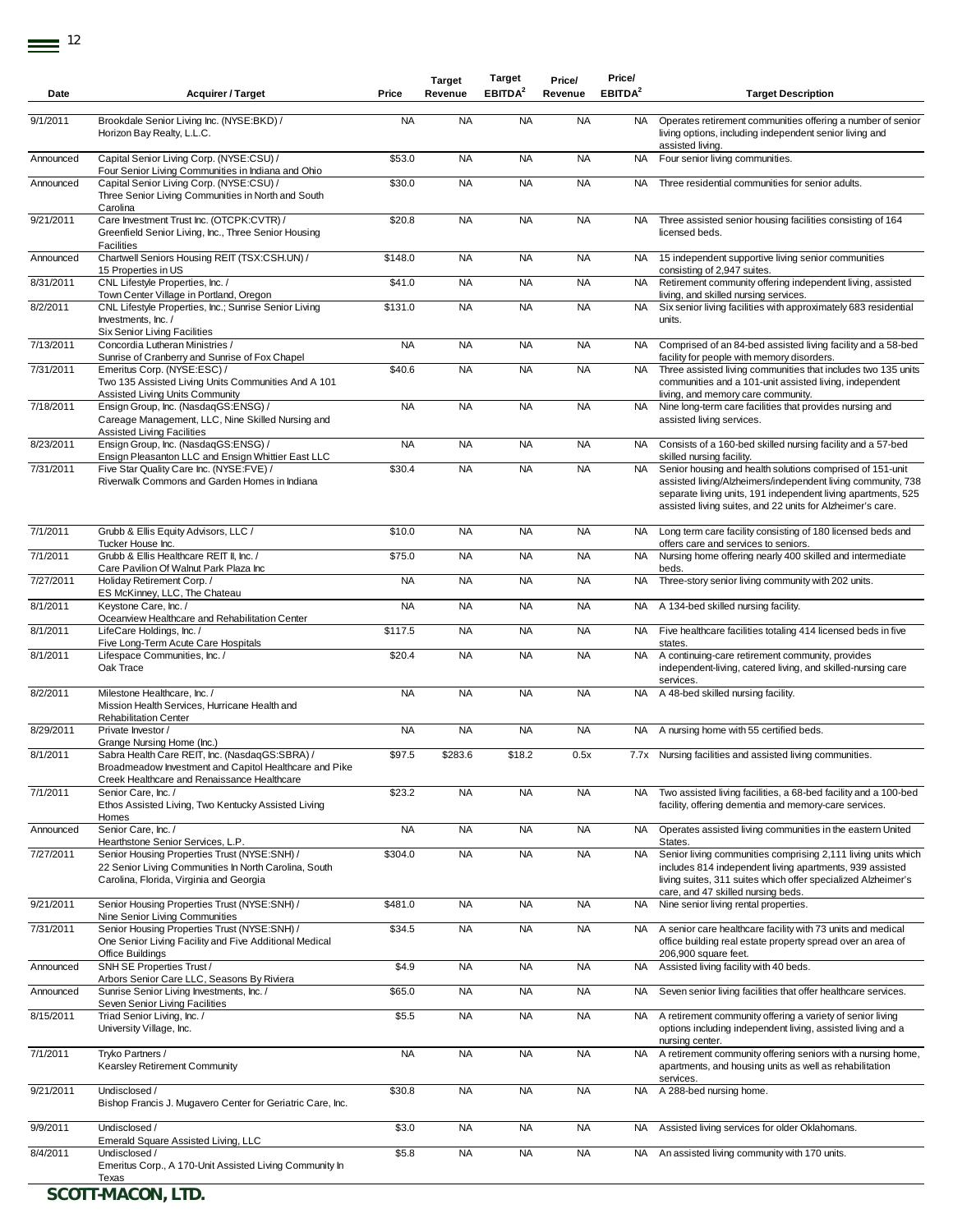| Date      | <b>Acquirer / Target</b>                                                                         | Price     | <b>Target</b><br>Revenue | <b>Target</b><br>EBITDA <sup>2</sup> | Price/<br>Revenue | Price/<br>EBITDA <sup>2</sup> | <b>Target Description</b>                                                                                                                                                                                                                                                                   |
|-----------|--------------------------------------------------------------------------------------------------|-----------|--------------------------|--------------------------------------|-------------------|-------------------------------|---------------------------------------------------------------------------------------------------------------------------------------------------------------------------------------------------------------------------------------------------------------------------------------------|
| 8/10/2011 | Undisclosed /<br>New England Healthcare Portfolio                                                | \$83.0    | <b>NA</b>                | <b>NA</b>                            | <b>NA</b>         |                               | NA Four senior and assisted living facilities.                                                                                                                                                                                                                                              |
|           | <b>MEAN (LONG-TERM CARE)</b><br><b>MEDIAN (LONG-TERM CARE)</b>                                   |           |                          |                                      | 0.5x<br>0.5x      | 7.7x<br>7.7x                  |                                                                                                                                                                                                                                                                                             |
|           |                                                                                                  |           | <b>PROVIDERS - ACUTE</b> |                                      |                   |                               |                                                                                                                                                                                                                                                                                             |
| Announced | American Realty Capital V, LLC /                                                                 | \$257.5   | <b>NA</b>                | <b>NA</b>                            | <b>NA</b>         | NA.                           | Comprised of 12 healthcare facilities with 17 properties                                                                                                                                                                                                                                    |
| 9/1/2011  | 12 Healthcare Facilities<br>AmSurg Corp. (NasdaqGS:AMSG) /                                       | \$142.0   | \$124.5                  | \$21.5                               | 1.1x              | 6.6x                          | covering an area of 765,038 square feet.<br>Acquires, develops, and operates a network of ambulatory                                                                                                                                                                                        |
| 9/6/2011  | National Surgical Care, Inc.<br>Appalachian Regional Healthcare, Inc./                           | <b>NA</b> | <b>NA</b>                | <b>NA</b>                            | <b>NA</b>         | <b>NA</b>                     | surgery centers.<br>Owns and operates a critical access hospital and other                                                                                                                                                                                                                  |
| 8/18/2011 | Mary Breckinridge ARH Hospital<br>Baptist Memorial Health Care Corporation /                     | \$60.0    | <b>NA</b>                | <b>NA</b>                            | <b>NA</b>         | <b>NA</b>                     | services such as transition and home health services.<br>A 217-bed acute care facility offering services in medical                                                                                                                                                                         |
|           | Baptist Memorial Hospital - North Mississippi, Inc.                                              |           |                          |                                      |                   |                               | fields such as cardiology, radiation oncology and<br>neurosurgery.                                                                                                                                                                                                                          |
| 7/1/2011  | Bronson Healthcare Group, Inc. /<br>Battle Creek Health System                                   | <b>NA</b> | <b>NA</b>                | <b>NA</b>                            | <b>NA</b>         | <b>NA</b>                     | Chain of healthcare facilities that provides a comprehensive<br>network of inpatient and outpatient health services.                                                                                                                                                                        |
| Announced | Community Health Systems, Inc. (NYSE:CYH) /<br>Moses Taylor Health Care System, Inc.             | <b>NA</b> | <b>NA</b>                | <b>NA</b>                            | <b>NA</b>         | NA                            | Owns and operates a 217-bed hospital and a 25-bed<br>hospital.                                                                                                                                                                                                                              |
| Announced | Community Health Systems, Inc. (NYSE:CYH) /<br><b>Tomball Regional Medical Center</b>            | <b>NA</b> | <b>NA</b>                | <b>NA</b>                            | <b>NA</b>         | <b>NA</b>                     | A a full-service 357-bed medical center that provides<br>healthcare services with special expertise in cardiovascular<br>disease, cancer care, emergency services, digital diagnostic<br>imaging, physical rehabilitation, sports medicine, and<br>comprehensive wound and lymphedema care. |
| 7/13/2011 | Foundation HealthCare Affiliates, LLC /<br>Southern Plains Medical Group LLC                     | \$2.2     | <b>NA</b>                | <b>NA</b>                            | <b>NA</b>         | <b>NA</b>                     | Owns and operates critical access hospitals and also<br>creates partnerships with local physicians to identify,<br>organize, develop, and operate medical programs, services,<br>and facilities that meet the identified needs of residents in<br>various market areas.                     |
| Announced | Geisinger Health System Foundation /<br>Community Medical Center Healthcare System               | <b>NA</b> | \$163.3                  | <b>NA</b>                            | <b>NA</b>         | NA                            | A not-for-profit charitable hospital that offers a complete<br>continuum of educational, diagnostic, therapeutic and<br>rehabilitative services and programs.                                                                                                                               |
| 9/30/2011 | Health Management Associates Inc. (NYSE:HMA) /<br>Mercy Health Partners, Inc.                    | \$525.0   | \$600.0                  | <b>NA</b>                            | 0.9x              | <b>NA</b>                     | Operates an acute care hospital, a special care hospital, and<br>outpatient centers in that specialize in tertiary, cardiovascular,<br>and oncology; and long-term acute care.                                                                                                              |
| 9/30/2011 | Heart Care Associates, LLC /<br>Louisiana Medical Center and Heart Hospital, LLC                 | \$24.3    | <b>NA</b>                | <b>NA</b>                            | <b>NA</b>         | <b>NA</b>                     | An acute care facility with special emphasis on the diagnosis<br>and treatment of heart disease as well as disease and injury<br>affecting the spine.                                                                                                                                       |
| 9/1/2011  | Hillcrest Healthcare System /<br>Claremore Regional Hospital, LLC                                | <b>NA</b> | <b>NA</b>                | <b>NA</b>                            | <b>NA</b>         | <b>NA</b>                     | Hospital offering nursing, ambulatory, inpatient, outpatient,                                                                                                                                                                                                                               |
| 9/1/2011  | Hillcrest Healthcare System /<br>Southcrest, L.L.C.                                              | <b>NA</b> | <b>NA</b>                | <b>NA</b>                            | <b>NA</b>         | NA.                           | emergency, diagnostic, and surgical services.<br>A general medical and surgical hospital offering a wide range<br>of inpatient and outpatient services including maternity,<br>cardiology, emergency, orthopedics and surgery.                                                              |
| 9/30/2011 | Kingman Regional Medical Center /                                                                | \$31.0    | <b>NA</b>                | <b>NA</b>                            | <b>NA</b>         | <b>NA</b>                     | A hospital offering emergency services, in-patient and out-                                                                                                                                                                                                                                 |
| Announced | Hualapai Mountain Medical Center, LLC<br>Lahey Clinic, Inc. /<br>Northeast Health Systems, Inc.  | <b>NA</b> | <b>NA</b>                | <b>NA</b>                            | <b>NA</b>         | <b>NA</b>                     | patient, acute care, laboratory, and pharmacy services.<br>Owns and operates a network of hospitals, outpatient care<br>facilities, and behavioral health and senior care centers.                                                                                                          |
| Announced | Lawrence & Memorial Hospital, Inc. /                                                             | <b>NA</b> | <b>NA</b>                | <b>NA</b>                            | <b>NA</b>         | NA.                           | Community hospital that provides various medical, surgical,                                                                                                                                                                                                                                 |
| 8/1/2011  | <b>Westerly Hospital</b><br>Lovelace Health Systems, Inc. /<br>Heart Hospital of New Mexico, LLC | \$119.0   | <b>NA</b>                | <b>NA</b>                            | <b>NA</b>         | <b>NA</b>                     | laboratory, and rehabilitative services.<br>A hospital providing healthcare services and specializing in<br>fighting heart diseases.                                                                                                                                                        |
| 9/1/2011  | Mercy Health Services, Inc. /<br>Logan Medical Center                                            | \$6.3     | <b>NA</b>                | <b>NA</b>                            | <b>NA</b>         | <b>NA</b>                     | Hospital that provides health and medical emergency care<br>services, and prevention and wellness programs.                                                                                                                                                                                 |
| 7/12/2011 | Meridian Surgical Partners, LLC /<br>Eastwind Surgical, LLC                                      | <b>NA</b> | <b>NA</b>                | <b>NA</b>                            | <b>NA</b>         | <b>NA</b>                     | Ambulatory surgical services including neurosurgical surgery<br>services, including lumber discectomy and decompression,<br>anterior cervical discectomy, carpal tunnel release, ulnar<br>nerve decompression, and discography and myelography.                                             |
| 8/10/2011 | Ohiohealth Corporation /<br>Columbus Surgical Specialists, Inc.                                  | <b>NA</b> | <b>NA</b>                | <b>NA</b>                            | <b>NA</b>         | <b>NA</b>                     | Surgical services for cancer, thyroid and parathyroid<br>conditions, breast conditions, hernias, abdominal surgery,<br>and various types of skin cancer.                                                                                                                                    |
| Announced | Private Diagnostic Clinic, Pllc /<br>Tolnitch Surgical Associates, P.A.                          | <b>NA</b> | <b>NA</b>                | <b>NA</b>                            | <b>NA</b>         | <b>NA</b>                     | Surgical care services for women with breast cancer.                                                                                                                                                                                                                                        |
| Announced | RegionalCare Hospital Partners, Inc. /<br>Essent Healthcare, Inc.                                | <b>NA</b> | <b>NA</b>                | <b>NA</b>                            | <b>NA</b>         | NA.                           | Owns and operates a network of hospitals and works with<br>local physicians, healthcare professionals and civic leaders<br>to determine the hospital services most needed in that<br>community.                                                                                             |
| 7/19/2011 | Sound Inpatient Physicians, Inc. /<br>Kenwood Hospitalists LLC                                   | <b>NA</b> | <b>NA</b>                | <b>NA</b>                            | <b>NA</b>         | <b>NA</b>                     | Critical care and medical consultation services.                                                                                                                                                                                                                                            |
| 8/18/2011 | St. David's HealthCare Partnership, L.P., LLP /<br>Lakeside Hospital at Bastrop, Ltd.            | <b>NA</b> | <b>NA</b>                | <b>NA</b>                            | <b>NA</b>         | <b>NA</b>                     | Hospital offering general acute care services.                                                                                                                                                                                                                                              |
| 9/30/2011 | Steward Health Care System, LLC /<br>Morton Hospital & Medical Center Inc.                       | \$58.5    | <b>NA</b>                | <b>NA</b>                            | <b>NA</b>         | NA .                          | A 154-bed community hospital offering emergency services,<br>cancer care, and elder behavioral health services as well as<br>community-based services.                                                                                                                                      |
| 9/30/2011 | Steward Health Care System, LLC /<br>Quincy Medical Center Inc.                                  | \$38.0    | <b>NA</b>                | <b>NA</b>                            | <b>NA</b>         | <b>NA</b>                     | A non-profit acute care community teaching hospital.                                                                                                                                                                                                                                        |
| 8/1/2011  | Undisclosed /                                                                                    | <b>NA</b> | <b>NA</b>                | <b>NA</b>                            | <b>NA</b>         | <b>NA</b>                     | A hospital providing diagnosis and treatment of                                                                                                                                                                                                                                             |
|           | MedCath of Little Rock, LLC                                                                      |           |                          |                                      |                   |                               | cardiovascular diseases.                                                                                                                                                                                                                                                                    |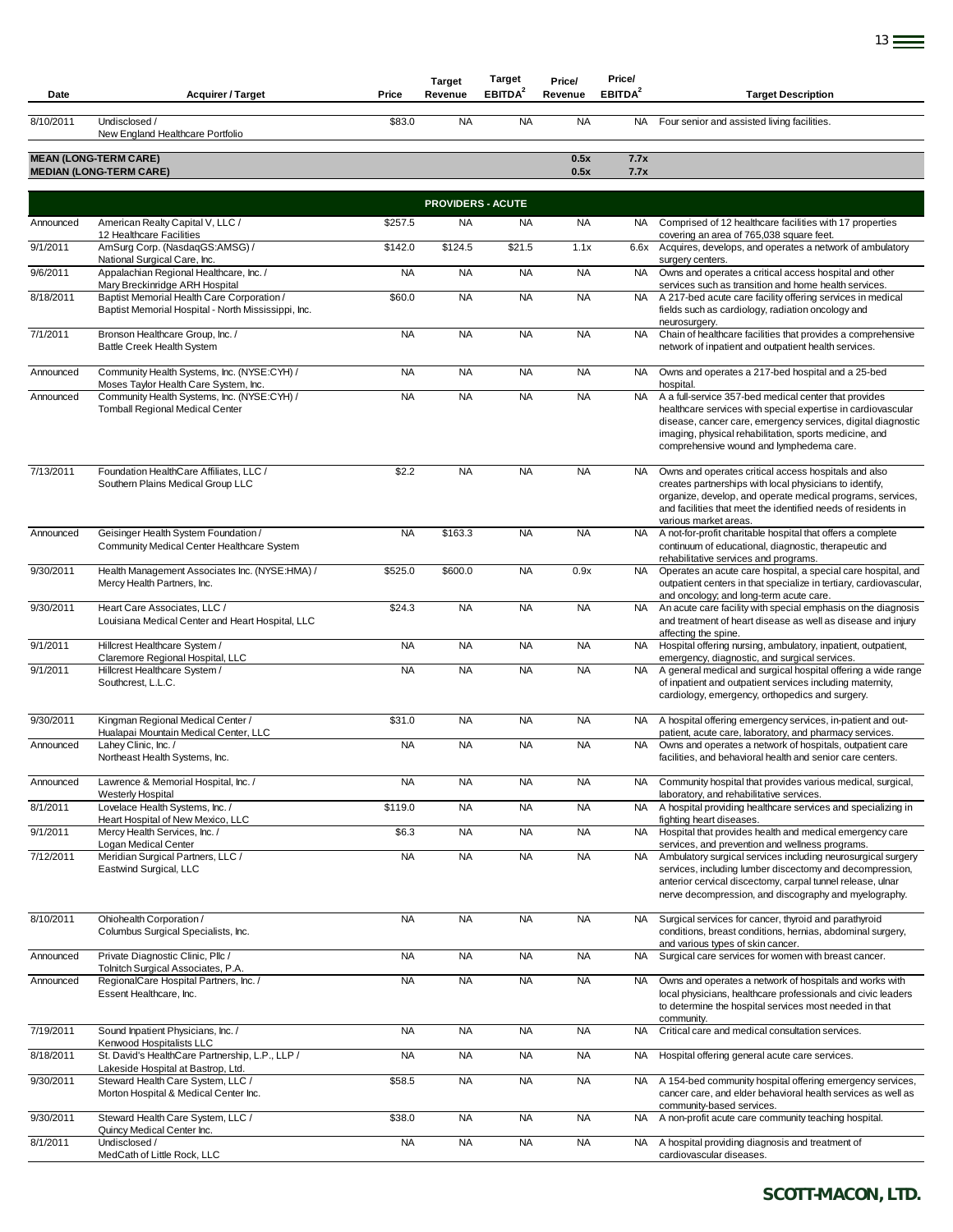| Date                                                 | <b>Acquirer / Target</b>                                                                               | Price     | <b>Target</b><br>Revenue           | Target<br>EBITDA <sup>2</sup> | Price/<br>Revenue | Price/<br>EBITDA <sup>2</sup> | <b>Target Description</b>                                                                                                                                                                                    |
|------------------------------------------------------|--------------------------------------------------------------------------------------------------------|-----------|------------------------------------|-------------------------------|-------------------|-------------------------------|--------------------------------------------------------------------------------------------------------------------------------------------------------------------------------------------------------------|
| 9/21/2011                                            | Undisclosed /<br>Outpatient Surgery of Del Mar, LLC                                                    | <b>NA</b> | <b>NA</b>                          | <b>NA</b>                     | <b>NA</b>         | NA.                           | Owns and operates an outpatient surgical center.                                                                                                                                                             |
| 7/6/2011                                             | Upstate University Hospital /<br>Community-General Hospital                                            | <b>NA</b> | <b>NA</b>                          | <b>NA</b>                     | <b>NA</b>         | <b>NA</b>                     | Medical and surgical care, emergency, intensive care, acute<br>rehabilitation, inpatient psychiatric care, obstetric,<br>orthopedic, gynecological, nutrition counseling, and weight<br>loss programs.       |
| <b>MEAN (ACUTE)</b><br><b>MEDIAN (ACUTE)</b>         |                                                                                                        |           |                                    |                               | 1.0x<br>1.0x      | 6.6x<br>6.6x                  |                                                                                                                                                                                                              |
| <b>MEAN (PROVIDERS)</b><br><b>MEDIAN (PROVIDERS)</b> |                                                                                                        |           |                                    |                               | 1.3x<br>1.3x      | 9.8x<br>10.0x                 |                                                                                                                                                                                                              |
|                                                      |                                                                                                        |           | <b>PRODUCTS - CLINICAL DEVICES</b> |                               |                   |                               |                                                                                                                                                                                                              |
| 9/23/2011                                            | Aesculap, Inc. /<br>Aragon Surgical, Inc.                                                              | <b>NA</b> | <b>NA</b>                          | <b>NA</b>                     | <b>NA</b>         | NA.                           | Designs and develops electrosurgical technologies.                                                                                                                                                           |
| 7/11/2011                                            | American National Red Cross /<br>Coral Blood Services, Inc., Blood Cell Collection Operation<br>Assets | \$3.0     | <b>NA</b>                          | <b>NA</b>                     | <b>NA</b>         | NA.                           | Red blood cell collection operation assets, which includes<br>equipment, vehicles, and business records.                                                                                                     |
| Announced                                            | Apax Partners Worldwide LLP & Others /<br>Kinetic Concepts Inc. (NYSE:KCI)                             | \$5,793.2 | \$2,055.2                          | \$634.5                       | 2.8x              | 9.1x                          | Discovery, development, manufacture, marketing, rental, and<br>sale of therapies and products for the advanced wound care,<br>regenerative medicine, and therapeutic support system<br>markets.              |
| 9/27/2011                                            | Aton GmbH /<br>OrthoScan, Inc.                                                                         | <b>NA</b> | <b>NA</b>                          | <b>NA</b>                     | <b>NA</b>         | <b>NA</b>                     | Medical device company provides imaging with a focus on<br>orthopaedics.                                                                                                                                     |
| 8/17/2011                                            | Devicor Medical Products. Inc. /<br>Neoprobe Corp., Gamma Detection Device Systems                     | \$30.0    | <b>NA</b>                          | <b>NA</b>                     | <b>NA</b>         | <b>NA</b>                     | Manufactures gamma detection devices for cancer surgeons.                                                                                                                                                    |
| 7/19/2011                                            | Faxitron Bioptics, LLC /<br>Bioptics, Inc.                                                             | <b>NA</b> | <b>NA</b>                          | <b>NA</b>                     | <b>NA</b>         | NA.                           | Medical imaging technology products and solutions for the<br>detection and treatment of breast cancer in women.                                                                                              |
| 7/1/2011                                             | Gyrus ACMI, Inc. /<br>Olympus Endo Technology America Inc                                              | \$60.0    | <b>NA</b>                          | <b>NA</b>                     | <b>NA</b>         | <b>NA</b>                     | Develops, manufactures, and sells novel "over-tubes" that<br>use a spiral design utilizing simple rotation to facilitate<br>enteroscopy, colonoscopy and ileoscopy.                                          |
| 8/31/2011                                            | Inogen, Inc. /<br>Breathe Oxygen Services, LLC                                                         | <b>NA</b> | <b>NA</b>                          | <b>NA</b>                     | <b>NA</b>         | <b>NA</b>                     | Manufactures home respiratory equipment.                                                                                                                                                                     |
| 8/31/2011                                            | Insightra Medical, Inc. /<br>MINOS Medical, Inc.                                                       | <b>NA</b> | <b>NA</b>                          | <b>NA</b>                     | <b>NA</b>         | <b>NA</b>                     | Focuses on developing minimally invasive procedures which<br>are centered upon proprietary natural orifice systems.                                                                                          |
| 9/23/2011                                            | Integra LifeSciences Holdings Corporation<br>(NasdaqGS:IART) /<br>Ascension Orthopedics, Inc.          | \$65.0    | \$19.0                             | <b>NA</b>                     | 3.4x              | NA                            | Produces orthopedic products for the upper and lower limbs<br>to help patients suffering from pain and dysfunction.                                                                                          |
| 8/10/2011                                            | Kimball Electronics, Inc. /<br>XStream Systems, Inc., Certain Assets                                   | <b>NA</b> | <b>NA</b>                          | <b>NA</b>                     | <b>NA</b>         | NA.                           | X-ray diffraction equipment.                                                                                                                                                                                 |
| 9/1/2011                                             | MEDRAD, Inc. /<br>Pathway Medical Technologies, Inc.                                                   | <b>NA</b> | <b>NA</b>                          | <b>NA</b>                     | <b>NA</b>         | <b>NA</b>                     | Development, manufacture, and marketing of medical<br>devices for the treatment of peripheral arterial disease.                                                                                              |
| 8/31/2011                                            | Medtronic, Inc. (NYSE:MDT) /<br>PEAK Surgical, Inc.                                                    | <b>NA</b> | \$20.0                             | <b>NA</b>                     | <b>NA</b>         | <b>NA</b>                     | Develops tissue dissection systems with the bleeding control<br>of traditional electrosurgery and a proprietary insulation<br>technology that enables precise cutting with minimal thermal<br>damage.        |
| 8/31/2011                                            | Medtronic, Inc. (NYSE:MDT) /<br>Salient Surgical Technologies, Inc.                                    | \$496.2   | \$100.0                            | <b>NA</b>                     | 5.0x              | <b>NA</b>                     | Medical technology company that develops and markets<br>advanced energy devices used in surgical procedures.                                                                                                 |
| 8/4/2011                                             | Merge Healthcare Incorporated (NasdaqGS:MRGE) /<br>Ophthalmic Imaging Systems                          | \$36.2    | \$18.0                             | <b>NM</b>                     | 2.0x              | <b>NM</b>                     | Design, development, manufacture, and marketing of digital<br>imaging systems, image enhancement and analysis<br>software, and informatics solutions for use by practitioners in<br>the ocular health field. |
| 8/2/2011                                             | Minntech Corporation /<br>Byrne Medical, Inc.                                                          | \$109.8   | \$38.6                             | <b>NA</b>                     | 2.8x              | <b>NA</b>                     | Provides a variety of infection control and irrigation solutions<br>for endoscopy applications.                                                                                                              |
| 7/7/2011                                             | NuRx Pharmaceuticals, Inc (OTCPK:NUXP) /<br>QN Diagnostics, LLC                                        | <b>NA</b> | <b>NA</b>                          | <b>NA</b>                     | <b>NA</b>         | <b>NA</b>                     | Develops and commercializes innovative diagnostic products<br>using rapid diagnostics technology.                                                                                                            |
| Announced                                            | NuVasive, Inc. (NasdaqGS:NUVA) /<br>Impulse Monitoring, Inc.                                           | \$80.0    | <b>NA</b>                          | <b>NA</b>                     | <b>NA</b>         | <b>NA</b>                     | Intraoperative neurophysiological monitoring and<br>autotransfusion services to hospitals and other health care<br>facilities for spinal, nerve, and brain-related surgeries.                                |
| 9/13/2011                                            | NuvoLase, Inc. /<br>PinPointe USA, Inc.                                                                | <b>NA</b> | <b>NA</b>                          | <b>NA</b>                     | <b>NA</b>         | NA.                           | Laser products for the treatment of onychomycosis.                                                                                                                                                           |
| Announced                                            | Optos plc (LSE:OPTS) /<br>Ophthalmic Technologies, Inc.                                                | \$17.5    | \$8.4                              | <b>NA</b>                     | 2.1x              | NA.                           | Pharmaceutical drugs and diagnostic equipments for<br>ophthalmology.                                                                                                                                         |
| 9/2/2011                                             | Pathfinder Cell Therapy, Inc. (OTCPK:PFND) /<br>SyntheMed Inc.                                         | <b>NA</b> | \$0.5                              | <b>NM</b>                     | <b>NA</b>         | <b>NA</b>                     | Development and commercialization of medical devices for<br>therapeutic applications.                                                                                                                        |
| 9/28/2011                                            | Sony Corporation of America /<br>Micronics, Inc.                                                       | <b>NA</b> | <b>NA</b>                          | <b>NA</b>                     | <b>NA</b>         | NA.                           | Point of care diagnostic products for disease detection,<br>diagnosis, and treatment monitoring.                                                                                                             |
| 7/19/2011                                            | Sorin SpA (BIT:SRN) /<br>Endoscopic Technologies, Inc., Cannulae Product Line                          | <b>NA</b> | \$3.0                              | <b>NA</b>                     | <b>NA</b>         | <b>NA</b>                     | Cardiac surgery products which are used to facilitate<br>adequate myocardial protection to the heart during<br>cardiopulmonary bypass.                                                                       |
| 7/19/2011                                            | Sorin SpA (BIT:SRN) /<br>Estech, Cannulae Product Line                                                 | <b>NA</b> | \$3.0                              | <b>NA</b>                     | <b>NA</b>         | <b>NA</b>                     | Supports minimally invasive and traditional cardiac surgery<br>procedures and provides optimal blood flow with the smallest<br>possible size.                                                                |
| 7/25/2011                                            | Source Scientific, LLC /<br><b>BIT MedTech operation</b>                                               | <b>NA</b> | <b>NA</b>                          | <b>NA</b>                     | <b>NA</b>         | <b>NA</b>                     | Turnkey development and manufacturing of complex life<br>science instruments, particularly complex instrumentation and<br>handheld electronic devices.                                                       |
| 9/1/2011                                             | Specialty Care Services Group, LLC /<br>Active Diagnostics, Inc.                                       | <b>NA</b> | <b>NA</b>                          | <b>NA</b>                     | <b>NA</b>         | <b>NA</b>                     | Intraoperative neuromonitoring systems for operating rooms.                                                                                                                                                  |
| Announced                                            | Stryker Corp. (NYSE:SYK) /<br>Concentric Medical, Inc.                                                 | \$135.0   | <b>NA</b>                          | <b>NA</b>                     | <b>NA</b>         | <b>NA</b>                     | Design, development, and commercialization of products for<br>restoring blood flow in ischemic stroke patients.                                                                                              |
|                                                      |                                                                                                        |           |                                    |                               |                   |                               |                                                                                                                                                                                                              |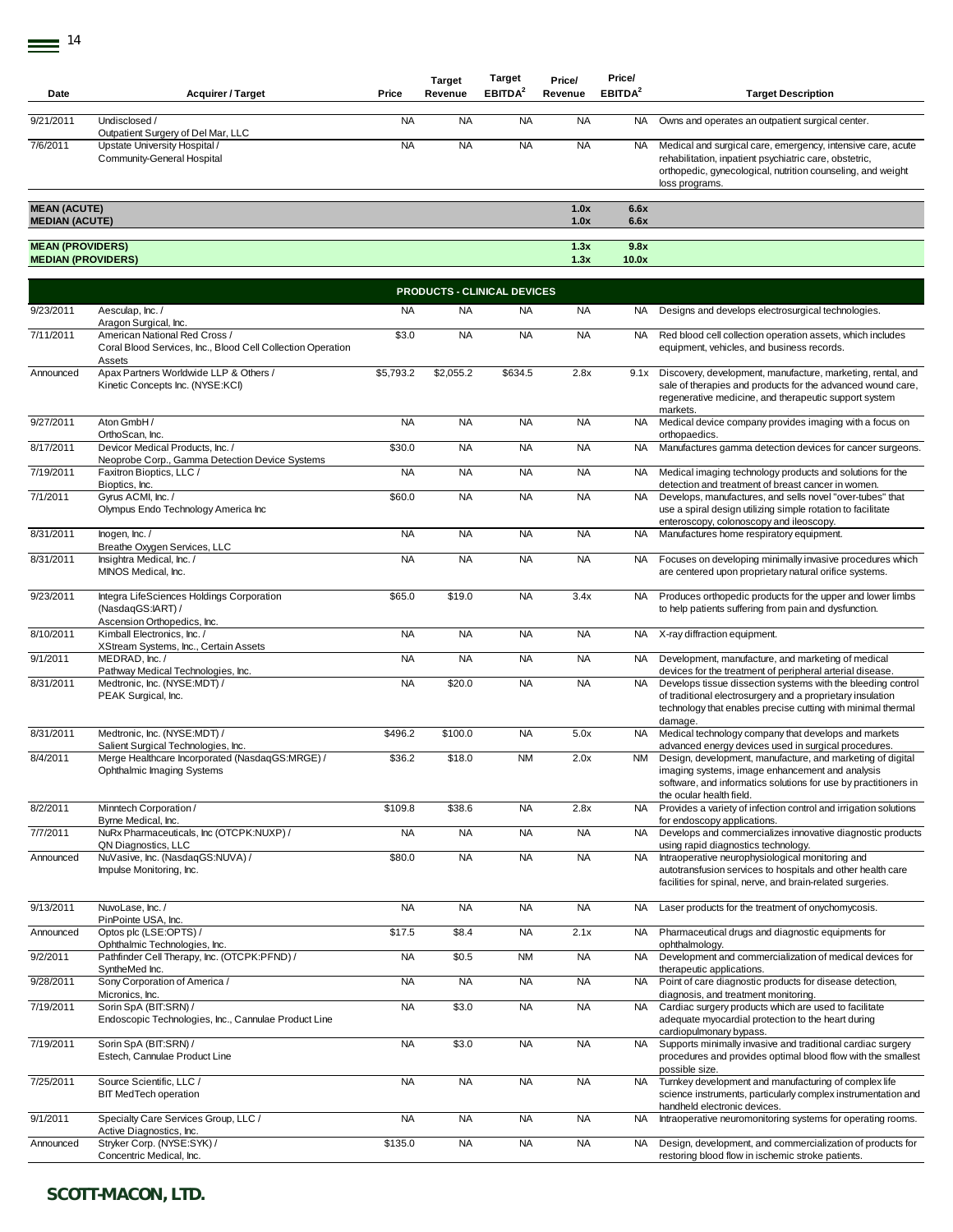| Date      | <b>Acquirer / Target</b>                 | Price     | <b>Target</b><br>Revenue | <b>Target</b><br>EBITDA <sup>2</sup> | Price/<br>Revenue | Price/<br>EBITDA <sup>2</sup> | <b>Target Description</b>                                   |
|-----------|------------------------------------------|-----------|--------------------------|--------------------------------------|-------------------|-------------------------------|-------------------------------------------------------------|
|           |                                          |           |                          |                                      |                   |                               |                                                             |
| Announced | Tolima Gold Corp./                       | <b>NA</b> | <b>NA</b>                | <b>NA</b>                            | <b>NA</b>         | NA.                           | Manufacturing, distributing, and selling foot orthotics and |
|           | FMX Ventures Inc. (TSXV:FMX.H)           |           |                          |                                      |                   |                               | associated computer systems for specifying custom foot      |
|           |                                          |           |                          |                                      |                   |                               | orthotics.                                                  |
| 7/1/2011  | Transonic Systems, Inc. /                | <b>NA</b> | <b>NA</b>                | <b>NA</b>                            | <b>NA</b>         | <b>NA</b>                     | Manufactures micro-sensing devices for medical research     |
|           | Scisense Inc.                            |           |                          |                                      |                   |                               | applications including the assessment of blood pressure and |
|           |                                          |           |                          |                                      |                   |                               | pressure volume measurement.                                |
| 8/26/2011 | Undisclosed /                            | <b>NA</b> | <b>NA</b>                | <b>NA</b>                            | <b>NA</b>         | NA.                           | Develops, manufactures and markets a family of products     |
|           | CeloNova Biosciences, Inc.               |           |                          |                                      |                   |                               | based upon the unique properties of Polyzene®-F.            |
| Announced | Varian Medical Systems Inc. (NYSE:VAR) / | \$10.0    | \$15.0                   | <b>NA</b>                            | 0.7x              | NA.                           | Develops real-time localization technology for the precise  |
|           | Calypso Medical Technologies, Inc.       |           |                          |                                      |                   |                               | tracking of tumor targets for healthcare professionals.     |
|           |                                          |           |                          |                                      |                   |                               |                                                             |
|           | <b>MEAN (CLINICAL DEVICES)</b>           |           |                          |                                      | 2.7x              | 9.1x                          |                                                             |
|           | <b>MEDIAN (CLINICAL DEVICES)</b>         |           |                          |                                      | 2.8x              | 9.1x                          |                                                             |

|           | <b>PRODUCTS - NON-CLINICAL DEVICES</b>                                                                                                                   |           |           |           |           |           |                                                                                                                                                                                                    |  |  |  |  |  |
|-----------|----------------------------------------------------------------------------------------------------------------------------------------------------------|-----------|-----------|-----------|-----------|-----------|----------------------------------------------------------------------------------------------------------------------------------------------------------------------------------------------------|--|--|--|--|--|
| Announced | Baxter International Inc. (NYSE:BAX) /<br><b>Baxa Corporation</b>                                                                                        | \$380.0   | \$150.0   | <b>NA</b> | 2.5x      | <b>NA</b> | Manufactures and distributes innovative, solution-based<br>technologies for safe medication handling and delivery.                                                                                 |  |  |  |  |  |
| Announced | Eckert & Ziegler Strahlen & Medizintechnik AG<br>(XTRA:EUZ) /<br>Bioscan, Inc., Analytic Instrumentation and Radiochemistry<br><b>Equipment Business</b> | <b>NA</b> | <b>NA</b> | <b>NA</b> | <b>NA</b> | <b>NA</b> | Manufactures analytical instruments used in quality assurance<br>of radioactive pharmaceuticals and automated<br>radiopharmaceutical synthesis units.                                              |  |  |  |  |  |
| 8/3/2011  | Hanger Orthopedic Group Inc. (NYSE:HGR) /<br>MK Prosthetic & Orthotic Services, Inc.                                                                     | <b>NA</b> | <b>NA</b> | <b>NA</b> | <b>NA</b> | <b>NA</b> | Offers custom-designed and built orthotic, prosthetic, and<br>pedorthic devices and services.                                                                                                      |  |  |  |  |  |
| Announced | Millipore Corporation /<br>Amnis Corporation                                                                                                             | <b>NA</b> | \$14.0    | <b>NA</b> | <b>NA</b> | NA.       | Development, manufacture, and marketing of cell analysis<br>systems for the imaging and analysis of cells in flow.                                                                                 |  |  |  |  |  |
| Announced | Opti-Vue Inc./<br>Optical Equipment Group, LLC                                                                                                           | <b>NA</b> | <b>NA</b> | <b>NA</b> | <b>NA</b> | <b>NA</b> | Manufactures and distributes ophthalmic equipment.                                                                                                                                                 |  |  |  |  |  |
| Announced | Solta Medical, Inc. (NasdaqGS:SLTM) /<br>Medicis Technologies Corporation                                                                                | \$35.0    | <b>NA</b> | <b>NA</b> | <b>NA</b> | <b>NA</b> | Researches and develops products for non-invasive body<br>sculpting.                                                                                                                               |  |  |  |  |  |
| Announced | Undisclosed /<br>Sicel Technologies, Inc.                                                                                                                | <b>NA</b> | <b>NA</b> | <b>NA</b> | <b>NA</b> | <b>NA</b> | Develops telemetric systems that provide feedback about<br>biological and physiological changes in cell and organ<br>systems.                                                                      |  |  |  |  |  |
| 7/21/2011 | United Seating & Mobility, LLC /<br>Central Kentucky Mobility, LLC                                                                                       | <b>NA</b> | <b>NA</b> | <b>NA</b> | <b>NA</b> | <b>NA</b> | Manufactures rehabilitation and home medical equipment.                                                                                                                                            |  |  |  |  |  |
| Announced | Veracity Networks, LLC /<br>XStream Systems, Inc.                                                                                                        | <b>NA</b> | <b>NA</b> | <b>NA</b> | <b>NA</b> | <b>NA</b> | Equipment for material identification applications combining<br>forensic analysis with the penetrating power of X-rays.                                                                            |  |  |  |  |  |
| Announced | Zynex NeuroDiagnostic Inc. /<br>NeuroDyne Medical, Corp.                                                                                                 | <b>NA</b> | <b>NA</b> | <b>NA</b> | <b>NA</b> | <b>NA</b> | Manufactures and distributes GMP compliant medical<br>devices that consist of instruments, sensors, disposable<br>electrodes and software for healthcare, education, and<br>research applications. |  |  |  |  |  |
|           | <b>MEAN (NON-CLINICAL DEVICES)</b>                                                                                                                       |           |           |           | 2.5x      | <b>NA</b> |                                                                                                                                                                                                    |  |  |  |  |  |

|           | <b>MEDIAN (NON-CLINICAL DEVICES)</b>      |           |                               |           | 2.5x      | <b>NA</b> |                              |
|-----------|-------------------------------------------|-----------|-------------------------------|-----------|-----------|-----------|------------------------------|
|           |                                           |           |                               |           |           |           |                              |
|           |                                           |           | <b>PRODUCTS - DISPOSABLES</b> |           |           |           |                              |
| Announced | TapeMark Company/                         | <b>NA</b> | <b>NA</b>                     | <b>NA</b> | <b>NA</b> | NA.       | Electronic transdermal drug  |
|           | Travanti Pharma, Inc. IontoPatch Business |           |                               |           |           |           | and rehabilitation market, w |

NA NA NA NA NA NA Electronic transdermal drug delivery for the physical medicine<br>and rehabilitation market, which is used by physical and<br>occupational therapists, and sports medicine professionals to deliver drugs to specific anatomical sites.

#### **MEAN (DISPOSABLES) NA NA MEDIAN (DISPOSABLES) NA NA**

|           |                                                                                        |           | <b>PRODUCTS - COMMERCIAL</b> |           |           |           |                                                                                                                                                                                                       |
|-----------|----------------------------------------------------------------------------------------|-----------|------------------------------|-----------|-----------|-----------|-------------------------------------------------------------------------------------------------------------------------------------------------------------------------------------------------------|
| 7/4/2011  | Ansell Ltd. (ASX:ANN) /<br>Ansell Sandel Medical Solutions LLC                         | \$13.5    | \$10.0                       | <b>NA</b> | 1.4x      | NA.       | Develops innovative products focused on addressing and<br>eliminating safety issues for patients and healthcare staff.                                                                                |
| 9/30/2011 | AxoGen. Inc. /<br>LecTec Corp.                                                         | <b>NA</b> | \$0.1                        | <b>NM</b> | <b>NA</b> | <b>NA</b> | An intellectual property licensing, and research and<br>development company.                                                                                                                          |
| 7/19/2011 | Bound Tree Medical, LLC /<br>Alliance Medical, Inc.                                    | <b>NA</b> | <b>NA</b>                    | <b>NA</b> | <b>NA</b> | NA.       | Uniform and medical products for health and safety<br>professionals.                                                                                                                                  |
| 7/25/2011 | Brooks Automation Inc. (NasdaqGS:BRKS) /<br>NEXUS Biosystems, Inc.                     | \$85.0    | \$36.0                       | <b>NA</b> | 2.4x      | <b>NA</b> | Development and provision of technologies and automation<br>systems for pharmaceutical, biotech, agrochemical, and<br>academic research institutions internationally.                                 |
| Announced | Catalent Pharma Solutions, Inc. /<br>Aptuit, Inc., Clinical Trial Supplies Business    | \$410.0   | <b>NA</b>                    | <b>NA</b> | <b>NA</b> | NA.       | Innovative drug development solutions to pharmaceutical and<br>biotechnology innovators.                                                                                                              |
| 9/1/2011  | Cyalume Technologies Holdings, Inc. (OTCBB:CYLU) /<br>Cyalume Specialty Products, Inc. | \$11.6    | \$5.0                        | \$1.0     | 2.3x      | 11.6x     | Life-sciences and specialty chemical products for the<br>pharmaceutical, cosmetic, and defense industries.                                                                                            |
| 8/1/2011  | Kohlberg Kravis Roberts & Co. (NYSE:KKR) /<br>Capsugel, Inc.                           | \$2,375.0 | \$750.0                      | <b>NA</b> | 3.2x      | NA.       | Develops and manufactures dosage forms for the<br>pharmaceutical and dietary supplements industries.                                                                                                  |
| 9/16/2011 | Natus Medical Inc. (NasdaqGS:BABY) /<br>Embla Systems, Inc.                            | \$16.1    | \$30.0                       | <b>NA</b> | 0.5x      | NA.       | Development, manufacture, and sale of sleep diagnostic<br>systems.                                                                                                                                    |
| 7/12/2011 | Otto Bock HealthCare LLP /<br>Tri Quality, Inc.                                        | <b>NA</b> | <b>NA</b>                    | <b>NA</b> | <b>NA</b> | <b>NA</b> | Manufactures and distributes wheelchair replacement parts<br>and accessories.                                                                                                                         |
| 8/23/2011 | PBS Biotech Inc. /<br>Integrity CMi Inc.                                               | <b>NA</b> | <b>NA</b>                    | <b>NA</b> | <b>NA</b> | <b>NA</b> | Medical device contract manufacturing and assembly<br>services for large and small companies.                                                                                                         |
| Announced | PerkinElmer Inc. (NYSE:PKI) /<br>Caliper Life Sciences, Inc. (NasdaqGS:CALP)           | \$609.9   | \$140.2                      | \$4.7     | 4.4x      | <b>NM</b> | Develops and sells life sciences products and services<br>primarily to pharmaceutical, biotechnology, and diagnostics<br>companies, and government and other not-for-profit research<br>institutions. |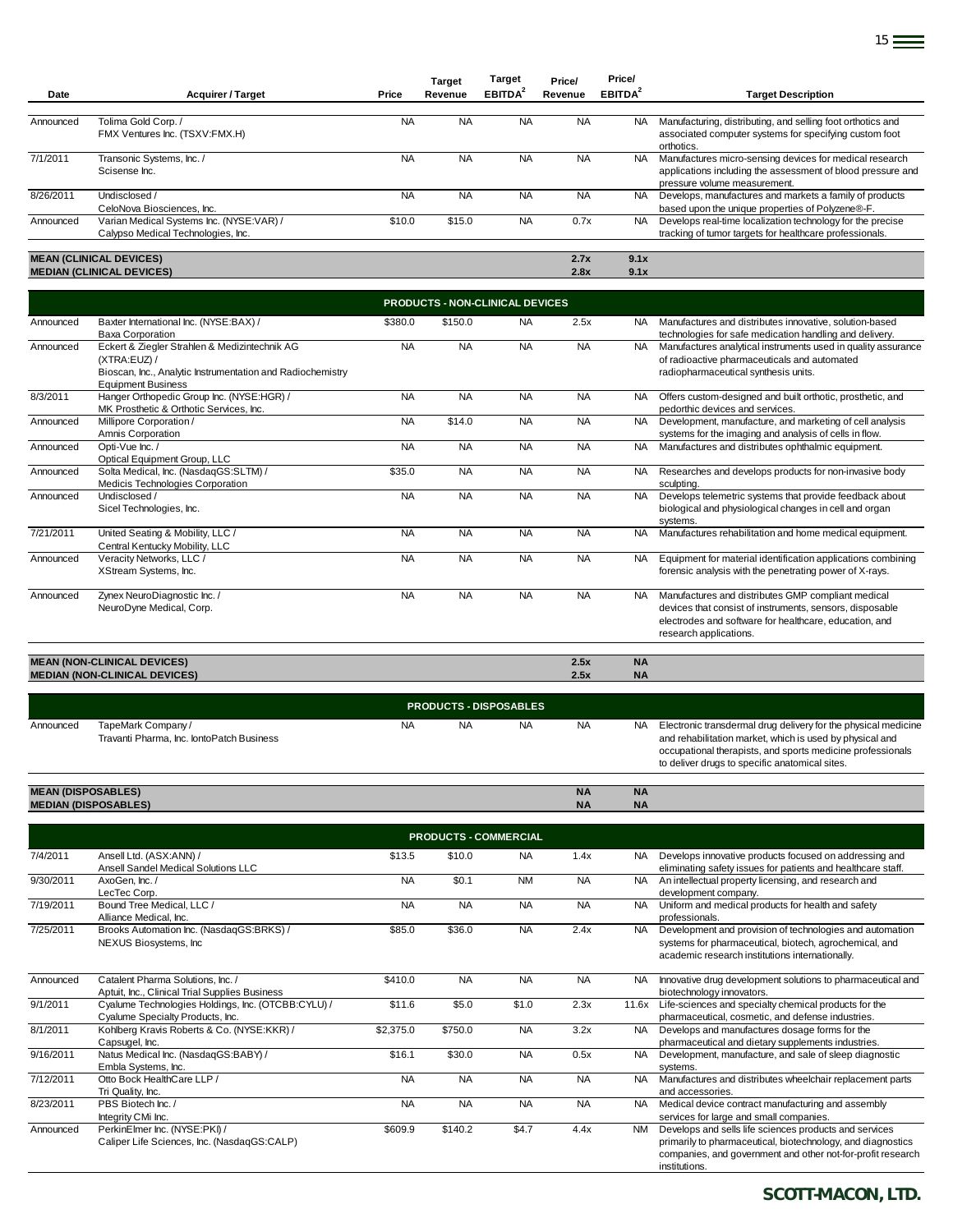|                          |                                                      |           | <b>Target</b> | <b>Target</b>             | Price/    | Price/              |                                                             |
|--------------------------|------------------------------------------------------|-----------|---------------|---------------------------|-----------|---------------------|-------------------------------------------------------------|
| Date                     | <b>Acquirer / Target</b>                             | Price     | Revenue       | <b>EBITDA<sup>2</sup></b> | Revenue   | EBITDA <sup>2</sup> | <b>Target Description</b>                                   |
|                          |                                                      |           |               |                           |           |                     |                                                             |
| Announced                | Radiancy, Inc./                                      | <b>NA</b> | <b>NA</b>     | <b>NA</b>                 | <b>NA</b> | NA.                 | Integrated disease management and aesthetic solutions       |
|                          | PhotoMedex, Inc. (NasdaqGM:PHMD)                     |           |               |                           |           |                     | through laser and light-based devices, pharmaceuticals, and |
|                          |                                                      |           |               |                           |           |                     | cosmeceuticals.                                             |
| 7/18/2011                | Thermo Fisher Scientific, Inc. (NYSE:TMO) /          | <b>NA</b> | \$34.0        | <b>NA</b>                 | <b>NA</b> | NA.                 | Manufactures and distributes automated systems and          |
|                          | TREK Diagnostic Systems, Inc.                        |           |               |                           |           |                     | consumable products for the microbiology diagnostic         |
|                          |                                                      |           |               |                           |           |                     | laboratory.                                                 |
| 8/18/2011                | TPG Capital /                                        | \$1.642.5 | \$333.1       | \$148.1                   | 4.9x      | 11.1x               | Develops, manufactures, and sells in vitro diagnostics      |
|                          | Immucor Inc.                                         |           |               |                           |           |                     | products, specialized in the area of pre-transfusion        |
|                          |                                                      |           |               |                           |           |                     | diagnostics, for use by hospital blood banks, clinical      |
|                          |                                                      |           |               |                           |           |                     | laboratories, and blood donor centers.                      |
| 8/8/2011                 | Zydus Pharmaceuticals (USA) Inc. /                   | \$60.0    | <b>NA</b>     | <b>NA</b>                 | <b>NA</b> | NA.                 | Marketing of generic drugs and development of intravaginal  |
|                          | DrugTech Corporation and Nesher Pharmaceuticals Inc. |           |               |                           |           |                     | medicament applicators.                                     |
|                          |                                                      |           |               |                           |           |                     |                                                             |
| <b>MEAN (COMMERCIAL)</b> |                                                      |           |               |                           | 2.7x      | 11.4x               |                                                             |
|                          | <b>MEDIAN (COMMERCIAL)</b>                           |           |               |                           | 2.4x      | 11.4x               |                                                             |

|           |                                                                                                        |           | <b>PRODUCTS - CONSUMER</b> |           |              |                        |                                                                                                                           |
|-----------|--------------------------------------------------------------------------------------------------------|-----------|----------------------------|-----------|--------------|------------------------|---------------------------------------------------------------------------------------------------------------------------|
| 8/25/2011 | AL International, Inc. (OTCPK:JCOF) /<br>Adaptogenix LLC                                               | <b>NA</b> | <b>NA</b>                  | <b>NA</b> | <b>NA</b>    | NA.                    | Direct seller of a unique line of botanical-derived products.                                                             |
| 9/1/2011  | Domtar Corp. (NYSE:UFS) /<br>Attends Healthcare Products, Inc.                                         | \$315.0   | \$200.0                    | <b>NA</b> | 1.6x         | NA.                    | Adult incontinence products including protective underwear,<br>underpads, washcloths and tissues.                         |
| Announced | Fareva SA/<br>Pfizer Inc., Consumer Products Manufacturing Site in<br>Henrico                          | <b>NA</b> | <b>NA</b>                  | <b>NA</b> | <b>NA</b>    | NA.                    | Consumer products manufacturing plant producing Chapstick<br>lip balm and several other over-the-counter pharmaceuticals. |
| 8/30/2011 | Insight Pharmaceuticals Corporation /<br>McNEIL-PPC, Inc., MONISTAT® North American Brand<br>Portfolio | <b>NA</b> | <b>NA</b>                  | <b>NA</b> | <b>NA</b>    | NA.                    | Vaginal antifungal product.                                                                                               |
| Announced | Royal Heritage Home LLC /<br>Allergy Solutions, Inc.                                                   | <b>NA</b> | \$58.7                     | <b>NA</b> | 1.7x         | NA.                    | Environmental control, allergen avoidance, and asthma relief<br>products.                                                 |
| 9/27/2011 | Undisclosed /<br>SmartPalate International, LLC                                                        | <b>NA</b> | <b>NA</b>                  | <b>NA</b> | <b>NA</b>    | NA.                    | Develops products to assist individuals in overcoming<br>speech impairment.                                               |
|           |                                                                                                        |           |                            |           |              |                        |                                                                                                                           |
|           | <b>MEAN (CONSUMER PRODUCTS)</b><br><b>MEDIAN (CONSUMER PRODUCTS)</b>                                   |           |                            |           | 1.6x<br>1.6x | <b>NA</b><br><b>NA</b> |                                                                                                                           |

|           |                                                                                              |           |           | <b>PRODUCTS - PHARMACEUTICALS</b> |           |           |                                                                                                                                                                                                                                                                        |
|-----------|----------------------------------------------------------------------------------------------|-----------|-----------|-----------------------------------|-----------|-----------|------------------------------------------------------------------------------------------------------------------------------------------------------------------------------------------------------------------------------------------------------------------------|
| 9/6/2011  | Adolor Corporation (NasdaqGM:ADLR) /<br>GlaxoSmithKline plc, Entereg for Postoperative lleus | <b>NA</b> | <b>NA</b> | <b>NA</b>                         | <b>NA</b> | <b>NA</b> | Pharmaceutical drug used for the treatment of Postoperative<br>lleus.                                                                                                                                                                                                  |
| Announced | Akorn, Inc. (NasdaqGS:AKRX) /<br>Aciex Therapeutics Inc.                                     | \$50.0    | \$4.1     | <b>NM</b>                         | <b>NA</b> | <b>NA</b> | An ophthalmic pharmaceutical company focused on<br>developing novel therapeutics to treat ocular diseases.                                                                                                                                                             |
| 7/15/2011 | Akzo Nobel NV (ENXTAM:AKZA) /<br>Integrated Botanical Technologies, LLC                      | <b>NA</b> | \$3.4     | <b>NA</b>                         | <b>NA</b> | <b>NA</b> | Develops natural, plant derived, and solvent free ingredients.                                                                                                                                                                                                         |
| Announced | Angelini Group /<br>Angelini Labopharm LLC                                                   | <b>NA</b> | <b>NA</b> | <b>NA</b>                         | <b>NA</b> | <b>NA</b> | Commercializes and distributes a trazodone molecule-based<br>drug in US market.                                                                                                                                                                                        |
| Announced | Baxter International Inc. (NYSE:BAX) /<br>Ceremed, Inc., Ostene® Product Line                | <b>NA</b> | <b>NA</b> | <b>NA</b>                         | <b>NA</b> |           | NA All rights to the Ostene® brand bone homeostasis product<br>line including manufacturing rights.                                                                                                                                                                    |
| 9/8/2011  | Bristol-Myers Squibb Company (NYSE:BMY) /<br>Amira Pharmaceuticals, Inc.                     | \$475.0   | <b>NA</b> | <b>NA</b>                         | <b>NA</b> | <b>NA</b> | Discovery and development of small molecular drugs to treat<br>inflammatory and fibrotic/respiratory diseases related to<br>bioactive lipid pathways.                                                                                                                  |
| Announced | Capsalus Corp. (OTCBB:WELL) /<br>GeneWize Life Sciences, Inc.                                | <b>NA</b> | <b>NA</b> | <b>NA</b>                         | <b>NA</b> | <b>NA</b> | Manufactures health, beauty, and wellness products.                                                                                                                                                                                                                    |
| 8/25/2011 | E. Claiborne Robins Company, Inc. /<br>Mallinckrodt LLC, TussiCaps                           | \$24.1    | \$9.4     | <b>NA</b>                         | 2.6x      | <b>NA</b> | Abbreviated New Drug Application ("ANDA"), inventory,<br>intellectual property, marketing and distribution rights, and<br>certain other assets, all as related to TussiCaps®<br>(hydrocodone polistirex and chlorpheniramine polistirex)<br>extended-release capsules. |
| Announced | E.I.D Parry (India) Limited (BSE:500125) /<br>Valensa International, LLC                     | <b>NA</b> | <b>NA</b> | <b>NA</b>                         | <b>NA</b> | <b>NA</b> | Discovers, develops, and provides science-based botanical<br>sourced products for human health and well-being.                                                                                                                                                         |
| Announced | Galderma S.A. /<br>Graceway Pharmaceuticals, LLC                                             | <b>NA</b> | <b>NA</b> | <b>NA</b>                         | <b>NA</b> | <b>NA</b> | Dermatological, respiratory, and women's health products.                                                                                                                                                                                                              |
| 9/28/2011 | McNEIL-PPC, Inc./<br>McNeil Consumer Pharmaceuticals Co.                                     | \$350.0   | <b>NA</b> | <b>NA</b>                         | <b>NA</b> | <b>NA</b> | Develops and markets medicines.                                                                                                                                                                                                                                        |
| Announced | MSMB Capital Management LLC /<br>AMAG Pharmaceuticals, Inc. (NasdaqGS:AMAG)                  | \$141.7   | \$62.9    | <b>NM</b>                         | 2.3x      | <b>NA</b> | Development and commercialization of a therapeutic iron<br>compound to treat iron deficiency anemia.                                                                                                                                                                   |
| 7/14/2011 | Nestlé Health Science S.A. /<br>Prometheus Laboratories Inc.                                 | \$657.7   | \$519.0   | \$138.9                           | 1.3x      | NM        | Develops and commercializes novel pharmaceutical and<br>diagnostic products to help physicians individualize patient<br>care.                                                                                                                                          |
| Announced | Paladin Labs Inc. (TSX:PLB) /<br>Afexa Life Sciences Inc (TSX:FXA)                           | \$84.8    | \$44.0    | \$2.0                             | 2.1x      | <b>NM</b> | Research, development, and commercialization of natural<br>medicines for health maintenance and disease prevention.                                                                                                                                                    |
| Announced | Paladin Labs Inc. (TSX:PLB) /<br>Labopharm Inc. (TSX:DDS)                                    | \$22.4    | \$35.2    | <b>NM</b>                         | 0.6x      | <b>NM</b> | Develops drugs by optimizing the performance of existing<br>small molecule drugs using its proprietary controlled-release<br>technologies.                                                                                                                             |
| Announced | Par Pharmaceutical Companies Inc. (NYSE:PRX) /<br>Anchen Pharmaceuticals, Inc.               | \$410.0   | <b>NA</b> | <b>NA</b>                         | <b>NA</b> | <b>NA</b> | Development and commercialization of extended release<br>generic products to patients.                                                                                                                                                                                 |
| 7/26/2011 | Perrigo Co. (NasdaqGS:PRGO) /<br>Paddock Laboratories, Inc.                                  | \$540.0   | \$200.0   | <b>NA</b>                         | 2.7x      | <b>NA</b> | Manufacture, distribution, and marketing of bioequivalent<br>generic pharmaceuticals.                                                                                                                                                                                  |
| Announced | Shionogi Inc./<br>Victory Pharma, Inc.                                                       | \$127.0   | <b>NA</b> | <b>NA</b>                         | <b>NA</b> | <b>NA</b> | Acquires, develops, and markets prescription<br>pharmaceutical products for the treatment of pain and related<br>conditions.                                                                                                                                           |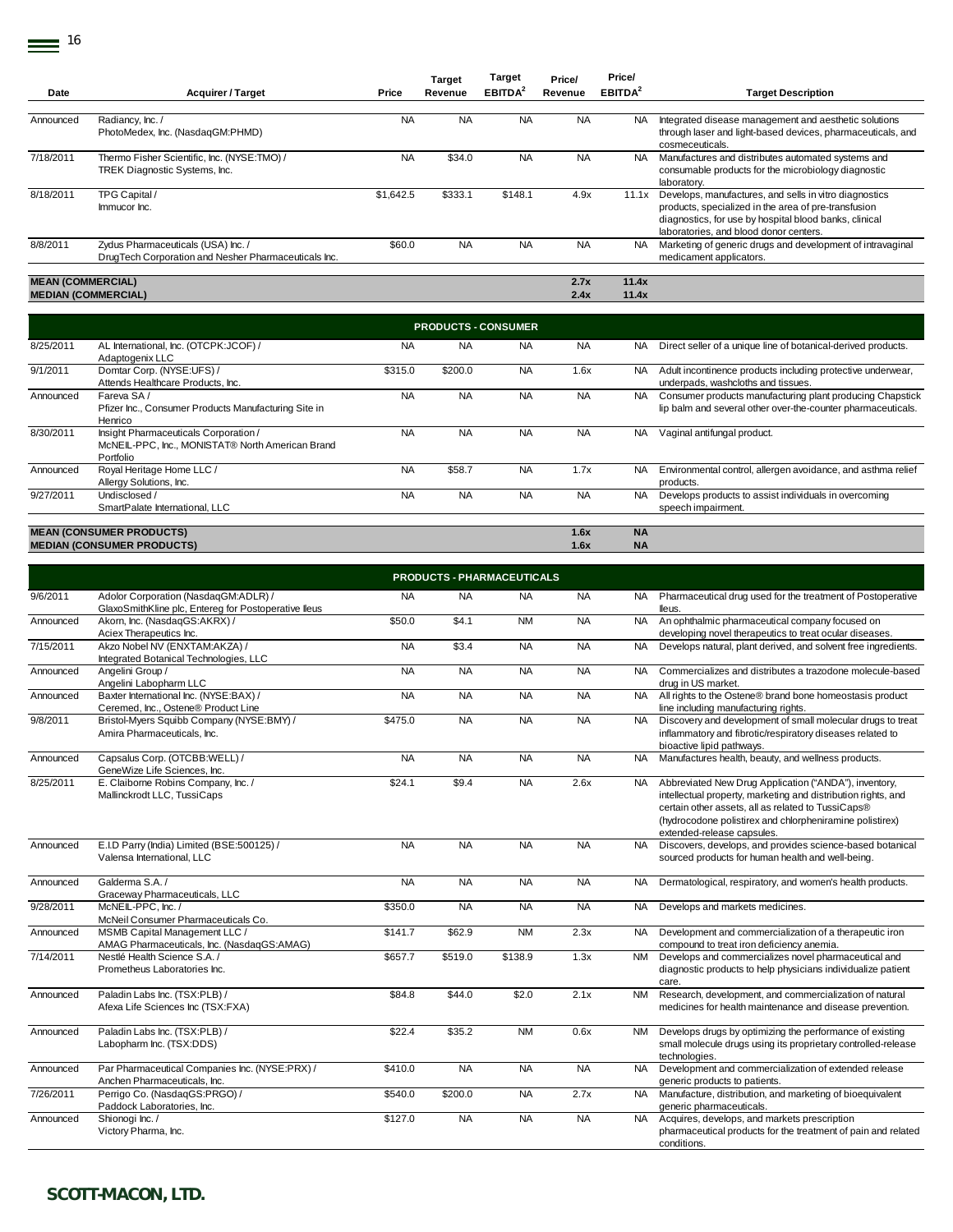| Date      | <b>Acquirer / Target</b>                                                                               | Price     | <b>Target</b><br>Revenue | <b>Target</b><br><b>EBITDA</b> <sup>2</sup> | Price/<br>Revenue | Price/<br><b>EBITDA</b> <sup>2</sup> | <b>Target Description</b>                                                                                                                                                                                                      |
|-----------|--------------------------------------------------------------------------------------------------------|-----------|--------------------------|---------------------------------------------|-------------------|--------------------------------------|--------------------------------------------------------------------------------------------------------------------------------------------------------------------------------------------------------------------------------|
| 7/14/2011 | Trimel Pharmaceuticals Corp. (TSX:TRL) /<br>J5 Acquisition Corp.                                       | <b>NA</b> | <b>NA</b>                | <b>NA</b>                                   | <b>NA</b>         | NA.                                  | Focuses on the redevelopment of known pharmaceutical<br>compounds in order to improve their performance and<br>merchantability by employing localized dosing technologies<br>that are designed to avoid first pass metabolism. |
| Announced | Valeant International (Barbados) SRL /<br>Dermik Laboratories, Inc.                                    | \$425.0   | \$240.0                  | <b>NA</b>                                   | 1.8x              | NA.                                  | Development, marketing, and distribution of prescription<br>pharmaceutical and aesthetic products for skin and nails.                                                                                                          |
| Announced | Valeant Pharmaceuticals International, Inc. (TSX:VRX) /<br>Afexa Life Sciences Inc (TSX:FXA)           | \$87.7    | \$44.0                   | \$2.0                                       | 2.2x              | <b>NM</b>                            | Research, development, and commercialization of natural<br>medicines for health maintenance and disease prevention.                                                                                                            |
| Announced | Watson Pharmaceuticals, Inc. (NYSE:WPI) /<br>Perrigo Co., Portfolio of Generic Pharmaceutical Products | <b>NA</b> | <b>NA</b>                | <b>NA</b>                                   | <b>NA</b>         | NA.                                  | Six generic pharmaceutical products consisting of four FDA-<br>approved products and two undisclosed development-stage<br>products.                                                                                            |

17 **17** 

#### **MEAN (PHARMACEUTICALS) 1.9x NA MEDIAN (PHARMACEUTICALS) 2.1x NA**

|                      |                                                                                                      |           | <b>PRODUCTS - BIOTECH</b> |           |           |           |                                                                                                                                                                                                                                                                 |
|----------------------|------------------------------------------------------------------------------------------------------|-----------|---------------------------|-----------|-----------|-----------|-----------------------------------------------------------------------------------------------------------------------------------------------------------------------------------------------------------------------------------------------------------------|
| 7/22/2011            | Allergan Inc. (NYSE:AGN) /<br>Vicept Therapeutics Incorporated                                       | \$275.0   | \$38.2                    | <b>NA</b> | 0.9x      | <b>NA</b> | Focuses on creating topically applied-therapy products for<br>erythema (skin redness) of rosacea and other dermatologic<br>disorders characterized by redness and or 'flushing' of the<br>skin.                                                                 |
| Announced            | AMAG Pharmaceuticals, Inc. (NasdaqGS:AMAG) /<br>Allos Therapeutics, Inc. (NasdaqGS:ALTH)             | \$148.9   | <b>NA</b>                 | <b>NA</b> | <b>NA</b> | <b>NA</b> | Development and commercialization of anti-cancer<br>therapeutics.                                                                                                                                                                                               |
| 9/6/2011             | Bipper Trading Inc.; Courthill Foundation /<br>Ondine Biomedical Inc.                                | \$3.6     | \$1.7                     | <b>NM</b> | 2.2x      | <b>NM</b> | Research, development, and commercialization of non-<br>antibiotic therapies for the treatment of bacterial, fungal, and<br>viral infections using its Photodisinfection technology.                                                                            |
| 9/28/2011            | Crown Bioscience, Inc. /<br>International Institute of BioMedical Research                           | <b>NA</b> | <b>NA</b>                 | <b>NA</b> | <b>NA</b> | <b>NA</b> | Provides drug discovery services to biotech and<br>pharmaceutical companies engaged in drug development for<br>diabetes.                                                                                                                                        |
| 9/6/2011             | Enterologics, Inc. (OTCBB:ELGO) /<br>Bio Balance, Inc.                                               | \$0.5     | <b>NA</b>                 | <b>NA</b> | <b>NA</b> | <b>NA</b> | Discovery company offering modeling ligand-receptor<br>interactions; and the development of 3D pharmacophores for<br>the receptor recognition and activation services.                                                                                          |
| 9/8/2011             | Frontier Scientific, Inc. /<br>Frontier Scientific Services, Inc.                                    | <b>NA</b> | <b>NA</b>                 | <b>NA</b> | <b>NA</b> | <b>NA</b> | Offers chemical building block and molecular biology<br>products and services that include materials management,<br>procurement, liquid handling, weighing, analytical, and<br>purification/reclamation to pharmaceutical, industrial, and<br>academic clients. |
| Announced            | Gilead Sciences Inc. (NasdaqGS:GILD) /<br>Genentech Inc., Clinical biologic Manufacturing Facility   | <b>NA</b> | <b>NA</b>                 | <b>NA</b> | <b>NA</b> | <b>NA</b> | Clinical biologic manufacturing facility and process<br>development assets.                                                                                                                                                                                     |
| 7/7/2011             | Inolife Technologies, Inc. (OTCPK:INOL) /<br>STEMTIDE Inc.                                           | \$0.1     | <b>NA</b>                 | <b>NA</b> | <b>NA</b> | <b>NA</b> | Biotechnology company that offers STEMTIDE BTY-50, an<br>age reversing cream, as well as develops an acne lotion that<br>is used to reverse cystic acne.                                                                                                        |
| Announced            | International Chemical Investors S.E./<br>Roche Colorado Corporation                                 | <b>NA</b> | <b>NA</b>                 | <b>NA</b> | <b>NA</b> | <b>NA</b> | Research, development, and manufacture of therapeutic<br>peptides and other medicinal compounds.                                                                                                                                                                |
| Announced            | Modern Mobility Aids, Inc. (OTCBB:MDRM) /<br>LumiGene Technologies Inc.                              | \$1.6     | <b>NA</b>                 | <b>NA</b> | <b>NA</b> | <b>NA</b> | Develops and commercializes products to diagnose and<br>treat infectious diseases for the near sample/point-of-care<br>DNA diagnostic markets.                                                                                                                  |
| Announced            | Neostem, Inc. (AMEX:NBS) /<br>Amorcyte Inc.                                                          | \$15.7    | <b>NA</b>                 | <b>NM</b> | <b>NA</b> | <b>NA</b> | A development stage cellular therapies company focused on<br>developing novel treatments for cardiovascular disease.                                                                                                                                            |
| 8/17/2011            | OraSure Technologies Inc. (NasdaqGS:OSUR) /<br>DNA Genotek, Inc.                                     | \$53.1    | \$14.8                    | <b>NA</b> | 3.6x      | <b>NA</b> | Oral fluid sample collection, stabilization, and preparation<br>products for molecular diagnostic applications.                                                                                                                                                 |
| 9/19/2011            | Pfizer Inc. (NYSE:PFE) /<br>Icagen, Inc. (NasdagGM:ICGN)                                             | \$39.6    | \$8.9                     | <b>NM</b> | 4.5x      | <b>NM</b> | Focuses on the discovery, development, and<br>commercialization of orally-administered small molecule<br>drugs that modulate ion channel targets.                                                                                                               |
| 9/1/2011             | Thermo Fisher Scientific, Inc. (NYSE:TMO) /<br>Intrinsic Bioprobes, Inc.                             | <b>NA</b> | <b>NA</b>                 | <b>NA</b> | <b>NA</b> | <b>NA</b> | Development and application of clinical and diagnostic<br>assays and platforms for rapid and sensitive protein<br>biomarker analysis.                                                                                                                           |
| Announced            | Undisclosed /<br>Allos Therapeutics, Inc. (NasdaqGS:ALTH)                                            | \$123.0   | \$69.9                    | <b>NM</b> | 1.8x      | <b>NM</b> | Development and commercialization of anti-cancer<br>therapeutics.                                                                                                                                                                                               |
| $\frac{1}{7}$ 1/2011 | Viropro Inc. (OTCPK:VPRO) /<br>Viropro Inc., Prior to Reverse Merger with Alpha Biologics<br>Sdn Bhd | <b>NA</b> | <b>NA</b>                 | <b>NA</b> | <b>NA</b> | <b>NA</b> | Specializes in the sale of technological transfers for<br>biopharmaceutical generic drugs in emerging markets.                                                                                                                                                  |

**MEAN (BIOTECH) 2.6x NA MEDIAN (BIOTECH) 2.2x NA**

|           | <b>PRODUCTS - DISTRIBUTION</b>                                                                       |           |           |           |           |           |                                                                                                                                                                                                                                           |  |  |  |  |  |
|-----------|------------------------------------------------------------------------------------------------------|-----------|-----------|-----------|-----------|-----------|-------------------------------------------------------------------------------------------------------------------------------------------------------------------------------------------------------------------------------------------|--|--|--|--|--|
| 7/18/2011 | Bacterin International Holdings, Inc. (AMEX:BONE) /<br>Robinson MedSurg, LLC                         | \$2.0     | <b>NA</b> | <b>NA</b> | <b>NA</b> | <b>NA</b> | Distributes implantable medical devices for maxillofacial,<br>craniofacial, and orthopedic uses.                                                                                                                                          |  |  |  |  |  |
| 9/1/2011  | ConvaTec. Inc. /<br>Boston Medical Device International, LLC                                         | <b>NA</b> | <b>NA</b> | <b>NA</b> | <b>NA</b> | NA.       | Sells, markets, and distributes medical devices and related<br>healthcare products to healthcare institutions and retail<br>outlets in private and public sectors.                                                                        |  |  |  |  |  |
| 8/3/2011  | Hanger Orthopedic Group Inc. (NYSE:HGR) /<br>Ortho-Medical Products, Inc. and Rainier Surgical, Inc. | <b>NA</b> | <b>NA</b> | <b>NA</b> | <b>NA</b> | NA.       | Sale, service, distribution, and marketing of orthopedic<br>durable medical equipment for physicians, clinics, hospitals,<br>and surgery centers as well as offering durable medical,<br>respiratory, orthotic, and prosthetic equipment. |  |  |  |  |  |
| Announced | LifeMark Health Limited Partnership /<br>Performance Medical Group                                   | \$11.4    | <b>NA</b> | <b>NA</b> | <b>NA</b> | <b>NA</b> | Sells, installs and services a variety of diagnostic imaging<br>equipment.                                                                                                                                                                |  |  |  |  |  |
| Announced | Spectrum Surgical Instruments Corp./<br>Arrow Medical Supply, Inc.                                   | <b>NA</b> | <b>NA</b> | <b>NA</b> | <b>NA</b> | <b>NA</b> | Speciality distributor split into two divisions, products sales<br>and instrument management.                                                                                                                                             |  |  |  |  |  |

*SCOTT-MACON, LTD.*

Ξ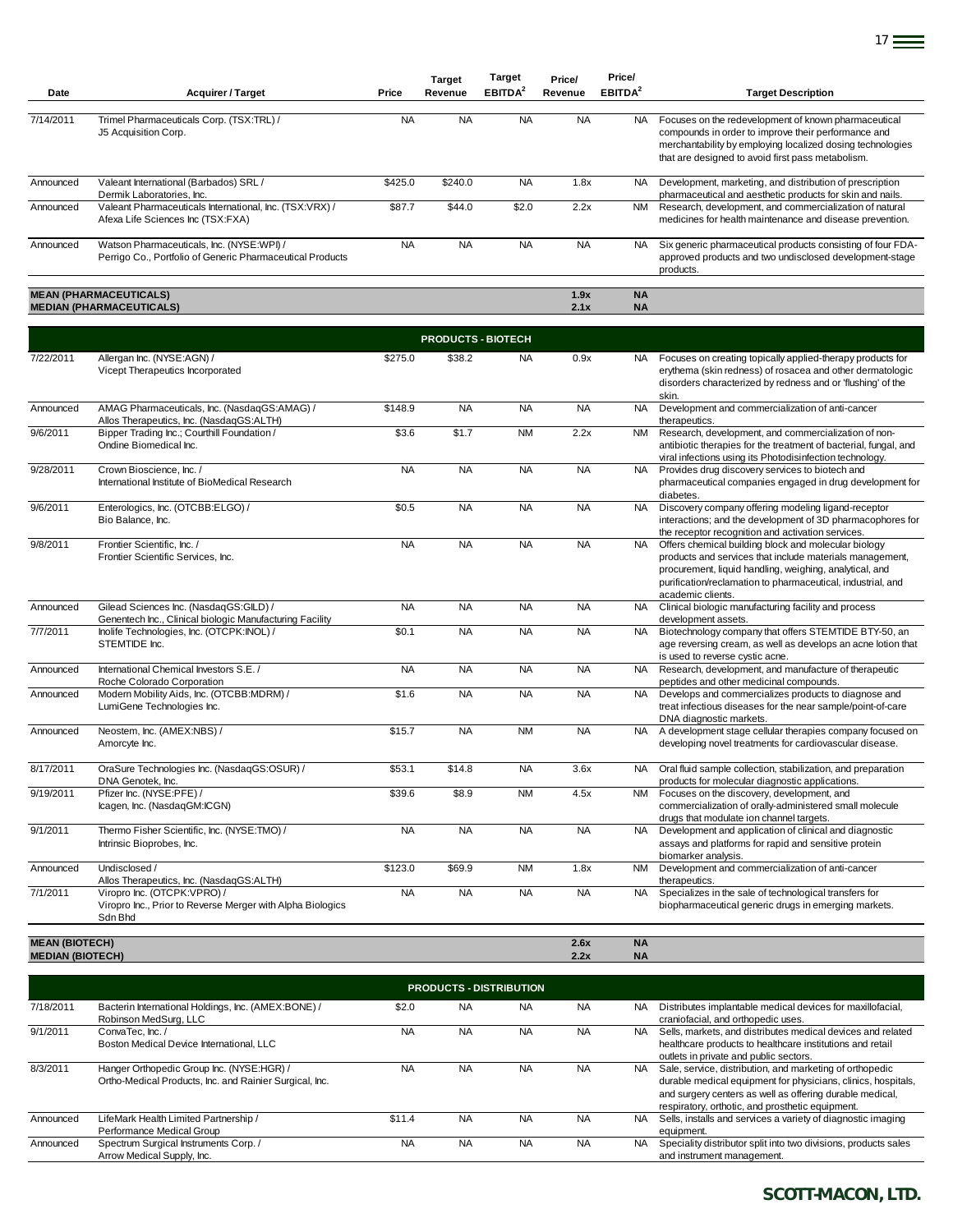|                            |                                     |           | <b>Target</b> | <b>Target</b>             | Price/    | Price/              |                                                             |
|----------------------------|-------------------------------------|-----------|---------------|---------------------------|-----------|---------------------|-------------------------------------------------------------|
| Date                       | <b>Acquirer / Target</b>            | Price     | Revenue       | <b>EBITDA<sup>2</sup></b> | Revenue   | EBITDA <sup>2</sup> | <b>Target Description</b>                                   |
|                            |                                     |           |               |                           |           |                     |                                                             |
| 7/19/2011                  | SYNEO. LLC /                        | <b>NA</b> | <b>NA</b>     | <b>NA</b>                 | <b>NA</b> | NA.                 | Designs, manufactures, and sells catheters, quidewires,     |
|                            | ASG Medical Systems, LLC            |           |               |                           |           |                     | stents, and balloons for minimally invasive surgeries.      |
| 8/5/2011                   | Undisclosed /                       | <b>NA</b> | <b>NA</b>     | <b>NA</b>                 | <b>NA</b> | NA.                 | A full line physical rehabilitation equipment provider.     |
|                            | Lake Norman Medical Equipment, Inc. |           |               |                           |           |                     |                                                             |
| Announced                  | Undisclosed /                       | <b>NA</b> | <b>NA</b>     | <b>NA</b>                 | <b>NA</b> | <b>NA</b>           | Sells durable medical equipment, specializing in mobility   |
|                            | Penrod Medical Equipment, LLC       |           |               |                           |           |                     | equipment.                                                  |
| 7/7/2011                   | United Seating & Mobility, LLC /    | <b>NA</b> | <b>NA</b>     | <b>NA</b>                 | <b>NA</b> | NA.                 | Sells and rents custom rehabilitation mobility products and |
|                            | Rehab Specialties Inc.              |           |               |                           |           |                     | assistive devices.                                          |
|                            |                                     |           |               |                           |           |                     |                                                             |
| <b>MEAN (DISTRIBUTION)</b> |                                     |           |               |                           | <b>NA</b> | <b>NA</b>           |                                                             |
|                            | <b>MEDIAN (DISTRIBUTION)</b>        |           |               |                           | <b>NA</b> | <b>NA</b>           |                                                             |
|                            |                                     |           |               |                           |           |                     |                                                             |
| <b>MEAN (PRODUCTS)</b>     |                                     |           |               |                           | 2.4x      | 10.6x               |                                                             |
| <b>MEDIAN (PRODUCTS)</b>   |                                     |           |               |                           | 2.2x      | 11.1x               |                                                             |

1) Source: Financial Information from SEC filings and other publicly-available sources

2) EBITDA: Earnings Before Interest, Taxes, Depreciation and Amortization 3) NA: Not Available

4) NM: Not Meaningful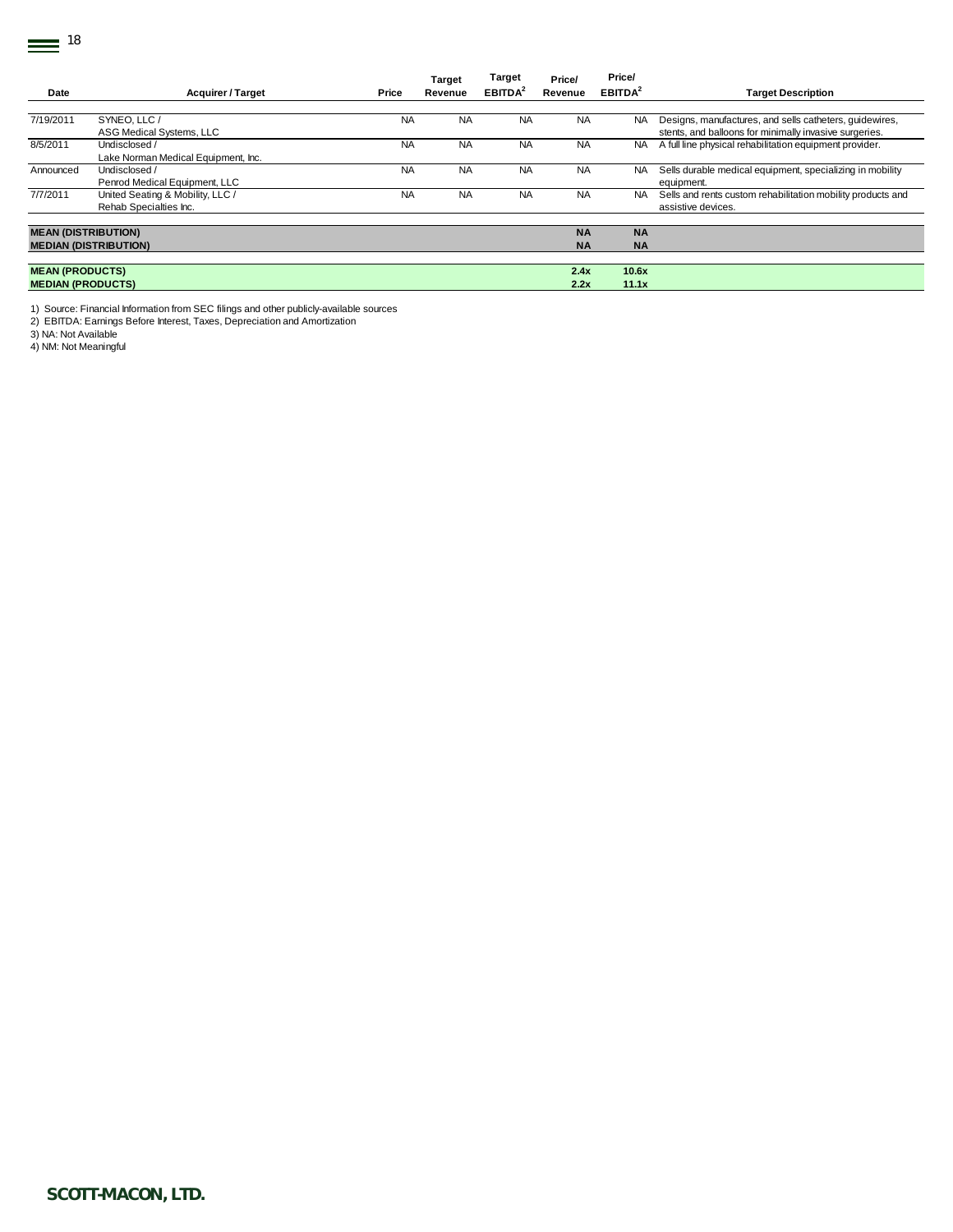## 19 **ANALYSIS OF SELECTED PUBLICLY-TRADED HEALTHCARE COMPANIES<sup>1</sup> THIRD QUARTER (JULY 1— SEPTEMBER 30, 2011)**

|  |  | (\$ millions Except Per Share Data) |
|--|--|-------------------------------------|
|--|--|-------------------------------------|

|                                                      | Stock<br>Price | <b>Stock</b><br>Price<br>52 Wk | <b>Stock</b><br>Price<br>52 Wk | Market Cap <sup>2</sup>     | TEV <sup>3</sup> | LTM <sup>4</sup><br>Revenue | LTM <sup>4</sup><br>EBITDA <sup>5</sup> | LTM <sup>4</sup><br><b>Diluted EPS</b><br><b>Before</b><br>Extra | TEV <sup>3</sup> /<br>Revenue | TEV <sup>3</sup> /<br>EBITDA <sup>5</sup> | P/Diluted<br><b>EPS Before</b><br>Extra |
|------------------------------------------------------|----------------|--------------------------------|--------------------------------|-----------------------------|------------------|-----------------------------|-----------------------------------------|------------------------------------------------------------------|-------------------------------|-------------------------------------------|-----------------------------------------|
| <b>Company Name (Ticker Symbol)</b>                  |                | High                           | Low                            | <b>SERVICES - INSURANCE</b> |                  |                             |                                         |                                                                  |                               |                                           |                                         |
| Aetna Inc. (NYSE:AET)                                | 30.51          | 35.96                          | 25.00                          | 12,207.05                   | 15,028.95        | 34,462.30                   | 3,201.60                                | 3.96                                                             | 0.4x                          | 4.7x                                      | 7.7x                                    |
| AMERIGROUP Corp. (NYSE:AGP)                          | 43.92          | 46.67                          | 24.13                          | 2,177.29                    | 1,929.80         | 5,660.84                    | 400.14                                  | 4.59                                                             | 0.3x                          | 4.8x                                      | 9.6x                                    |
| Amerisafe, Inc. (NasdaqGS:AMSF)                      | 17.50          | 19.96                          | 15.50                          | 322.61                      | 303.89           | 248.99                      | 43.00                                   | 1.63                                                             | 1.2x                          | 7.1x                                      | 10.7x                                   |
| Centene Corp. (NYSE:CNC)                             | 25.34          | 26.43                          | 17.60                          | 1,310.70                    | 1,190.99         | 4,375.90                    | 216.99                                  | 1.82                                                             | 0.3x                          | 5.5x                                      | 13.9x                                   |
| CIGNA Corp. (NYSE:CI)                                | 36.66          | 39.26                          | 29.12                          | 9,931.93                    | 11,410.93        | 20,460.00                   | 2,160.00                                | 4.39                                                             | 0.6x                          | 5.3x                                      | 8.4x                                    |
| CNO Financial Group, Inc. (NYSE:CNO)                 | 6.78           | 7.13                           | 4.18                           | 1,702.09                    | 3,261.99         | 4,065.80                    | 765.90                                  | 0.52                                                             | 0.8x                          | 4.3x                                      | 13.0x                                   |
| Coventry Health Care Inc. (NYSE:CVH)                 | 26.40          | 27.44                          | 16.61                          | 3,920.14                    | 3,732.85         | 12,004.85                   | 1,051.13                                | 2.70                                                             | 0.3x                          | 3.6x                                      | 9.8x                                    |
| FPIC Insurance Group Inc. (NasdaqGS:FPIC)            | 36.96          | 39.24                          | 23.31                          | 339.74                      | 316.60           | 197.32                      | 54.50                                   | 3.09                                                             | 1.6x                          | 5.8x                                      | 12.0x                                   |
| Health Net Inc. (NYSE:HNT)                           | 27.29          | 29.75                          | 12.90                          | 2,607.65                    | 2,659.98         | 14,050.21                   | 404.63                                  | 0.79                                                             | 0.2x                          | 6.6x                                      | <b>NM</b>                               |
| HealthSpring Inc. (NYSE:HS)                          | 26.53          | 29.80                          | 14.66                          | 1,518.55                    | 1,446.56         | 2,931.75                    | 340.19                                  | 3.18                                                             | 0.5x                          | 4.3x                                      | 8.3x                                    |
| Humana Inc. (NYSE:HUM)                               | 54.74          | 61.33                          | 43.05                          | 9,213.78                    | 8,241.49         | 33,151.01                   | 2,344.98                                | 7.32                                                             | 0.2x                          | 3.5x                                      | 7.5x                                    |
| Independence Holding Co. (NYSE:IHC)                  | 8.12           | 10.00                          | 5.72                           | 123.69                      | 190.00           | 368.72                      | (6.11)                                  | 0.50                                                             | 0.5x                          | <b>NM</b>                                 | 16.2x                                   |
| Metropolitan Health Networks Inc. (AMEX:MDF)         | 4.47           | 4.90                           | 1.95                           | 180.81                      | 139.74           | 365.52                      | 39.40                                   | 0.59                                                             | 0.4x                          | 3.5x                                      | 7.6x                                    |
| Molina Healthcare Inc. (NYSE:MOH)                    | 27.85          | 31.80                          | 20.02                          | 842.16                      | 578.40           | 3,969.45                    | 114.99                                  | 1.23                                                             | 0.1x                          | 5.0x                                      | 22.6x                                   |
| ProAssurance Corporation (NYSE:PRA)                  | 60.60          | 62.53                          | 48.79                          | 1,861.75                    | 1,869.51         | 690.47                      | 337.87                                  | 6.58                                                             | 2.7x                          | 5.5x                                      | 9.2x                                    |
| SeaBright Holdings, Inc. (NYSE:SBX)                  | 9.22           | 11.88                          | 6.53                           | 203.08                      | 189.77           | 299.33                      | (1.55)                                  | (0.19)                                                           | 0.6x                          | <b>NM</b>                                 | <b>NM</b>                               |
| Triple-S Management Corporation (NYSE:GTS)           | 19.08          | 21.36                          | 13.04                          | 556.06                      | 671.51           | 2,089.33                    | 120.27                                  | 2.56                                                             | 0.3x                          | 5.6x                                      | 7.5x                                    |
| Unitedhealth Group, Inc. (NYSE:UNH)                  | 36.11          | 38.06                          | 27.13                          | 39,718.76                   | 41,146.76        | 94,155.00                   | 8,928.00                                | 4.10                                                             | 0.4x                          | 4.6x                                      | 8.8x                                    |
| Universal American Corp (NYSE:UAM)                   | 20.45          | 20.70                          | 11.78                          | 1,546.57                    | 1,374.80         | 5,516.17                    | 275.29                                  | 2.18                                                             | 0.2x                          | 5.0x                                      | 9.4x                                    |
| WellCare Health Plans, Inc. (NYSE:WCG)               | 30.22          | 37.82                          | 22.25                          | 1,285.48                    | 194.47           | 5,708.76                    | 144.22                                  | (1.61)                                                           | <b>NM</b>                     | <b>NM</b>                                 | <b>NM</b>                               |
| WellPoint Inc. (NYSE:WLP)                            | 56.86          | 70.00                          | 46.52                          | 22,380.66                   | 30,053.06        | 58,801.80                   | 5,394.60                                | 6.94                                                             | 0.5x                          | 5.6x                                      | 8.2x                                    |
| <b>MEAN (INSURANCE)</b><br><b>MEDIAN (INSURANCE)</b> |                |                                |                                |                             |                  |                             |                                         |                                                                  | 0.6x<br>0.4x                  | 5.0x<br>5.0x                              | 10.6x<br>9.3x                           |

| <b>SERVICES - TECHNOLOGY</b>                          |       |       |       |          |          |          |        |        |           |           |           |  |  |
|-------------------------------------------------------|-------|-------|-------|----------|----------|----------|--------|--------|-----------|-----------|-----------|--|--|
| Accelrys Inc. (NasdaqGS:ACCL)                         | 8.30  | 8.95  | 5.33  | 462.19   | 319.23   | 91.71    | (3.85) | (0.18) | 3.5x      | <b>NM</b> | <b>NM</b> |  |  |
| Accretive Health, Inc. (NYSE:AH)                      | 16.25 | 16.25 | 8.30  | 1,479.77 | 1,355.16 | 573.80   | 29.23  | 0.14   | 2.4x      | NM        | <b>NM</b> |  |  |
| Allscripts Healthcare Solutions, Inc. (NasdaqNM:MDRX) | 19.27 | 22.55 | 15.65 | 3,605.48 | 4,016.74 | 704.50   | 125.33 | 0.42   | <b>NM</b> | <b>NM</b> | <b>NM</b> |  |  |
| Cerner Corp. (NasdaqNM:CERN)                          | 94.74 | 97.76 | 72.05 | 7,849.49 | 7,403.38 | 1,816.34 | 474.19 | 2.67   | 4.1x      | 15.6x     | <b>NM</b> |  |  |
| Computer Programs & Systems Inc. (NasdaqNM:CPSI)      | 46.84 | 49.49 | 33.92 | 513.51   | 498.42   | 153.25   | 31.11  | 1.71   | 3.3x      | 16.0x     | <b>NM</b> |  |  |
| Craneware plc (AIM:CRW)                               | 9.37  | 9.60  | 5.15  | 243.25   | 212.54   | 28.40    | 7.24   | 0.21   | <b>NM</b> | <b>NM</b> | <b>NM</b> |  |  |
| iSOFT Group Limited (ASXISF)                          | 0.07  | 0.80  | 0.07  | 79.99    | 278.15   | 364.58   | 22.49  | (0.32) | 0.8x      | 12.4x     | <b>NM</b> |  |  |
| MedAssets, Inc. (NasdaqNM:MDAS)                       | 20.19 | 25.08 | 16.54 | 1,172.13 | 1,357.03 | 380.08   | 108.47 | 0.46   | 3.6x      | 12.5x     | <b>NM</b> |  |  |
| Medidata Solutions, Inc. (NasdaqGM:MDSO)              | 23.88 | 24.65 | 13.36 | 568.61   | 480.67   | 156.61   | 26.31  | 0.47   | 3.1x      | 18.3x     | <b>NM</b> |  |  |
| Merge Healthcare Incorporated. (NasdagGS:MRGE)        | 3.73  | 4.25  | 1.92  | 310.65   | 507.89   | 113.43   | 19.54  | (0.53) | 4.5x      | <b>NM</b> | <b>NM</b> |  |  |
| Omnicell Inc. (NasdaqNM:OMCL)                         | 14.45 | 15.38 | 10.93 | 476.42   | 297.79   | 222.41   | 17.23  | 0.15   | 1.3x      | 17.3x     | <b>NM</b> |  |  |
| Quality Systems Inc. (NasdaqGS:QSII)                  | 69.82 | 71.81 | 51.30 | 2,021.78 | 1,914.93 | 334.77   | 91.67  | 1.93   | <b>NM</b> | NM        | <b>NM</b> |  |  |
| Raysearch Laboratories AB (OM:RAY B)                  | 5.65  | 6.98  | 4.26  | 192.17   | 180.68   | 17.59    | 7.55   | 0.15   | <b>NM</b> | <b>NM</b> | <b>NM</b> |  |  |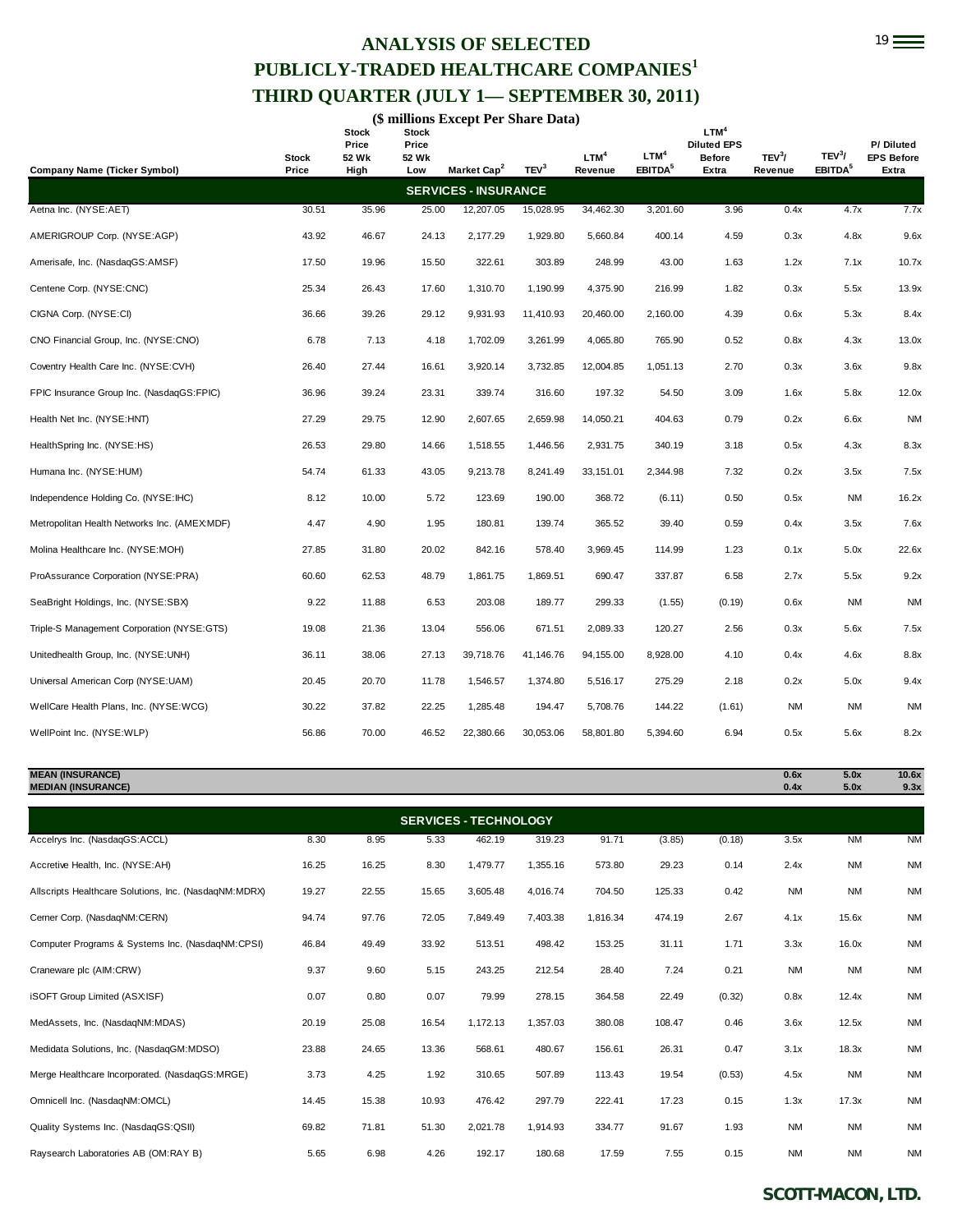| 20                                                              |               |                                |                         |                                     |                              |                     |                               |                                                         |                    |                              |                                |
|-----------------------------------------------------------------|---------------|--------------------------------|-------------------------|-------------------------------------|------------------------------|---------------------|-------------------------------|---------------------------------------------------------|--------------------|------------------------------|--------------------------------|
|                                                                 | Stock         | <b>Stock</b><br>Price<br>52 Wk | Stock<br>Price<br>52 Wk |                                     |                              | LTM <sup>4</sup>    | LTM <sup>4</sup>              | LTM <sup>4</sup><br><b>Diluted EPS</b><br><b>Before</b> | TEV <sup>3</sup> / | TEV <sup>3</sup> /           | P/Diluted<br><b>EPS Before</b> |
| <b>Company Name (Ticker Symbol)</b><br>Sage Group plc (LSE:SGE) | Price<br>4.27 | High<br>4.55                   | Low<br>3.43             | Market Cap <sup>2</sup><br>5,626.42 | TEV <sup>3</sup><br>5,911.06 | Revenue<br>2,253.99 | EBITDA <sup>5</sup><br>573.94 | Extra<br>0.27                                           | Revenue<br>2.6x    | EBITDA <sup>5</sup><br>10.3x | Extra<br>15.8x                 |
| Vital Images Inc. (NasdaqNM:VTAL)                               | 13.98         | 16.92                          | 12.20                   | 196.03                              | 70.60                        | 59.37               | 0.39                          | (0.19)                                                  | 1.2x               | <b>NM</b>                    | <b>NM</b>                      |
| <b>MEAN (TECHNOLOGY)</b><br><b>MEDIAN (TECHNOLOGY)</b>          |               |                                |                         |                                     |                              |                     |                               |                                                         | 2.7x<br>3.1x       | 14.6x<br>15.6x               | 15.8x<br>15.8x                 |
|                                                                 |               |                                |                         | <b>SERVICES - OUTSOURCING</b>       |                              |                     |                               |                                                         |                    |                              |                                |
| Advisory Board Co. (NasdaqGS:ABCO)                              | 47.63         | 50.68                          | 31.20                   | 750.23                              | 717.47                       | 262.09              | 40.07                         | 1.19                                                    | 2.7x               | 17.9x                        | <b>NM</b>                      |
| Air Methods Corp. (NasdaqNM:AIRM)                               | 56.27         | 57.22                          | 25.99                   | 705.51                              | 770.93                       | 529.25              | 79.74                         | 2.72                                                    | 1.5x               | 9.7x                         | 20.7x                          |
| Albany Molecular Research Inc. (NasdaqGS:AMRI)                  | 5.62          | 9.73                           | 5.00                    | 170.04                              | 141.10                       | 192.84              | 13.74                         | (1.06)                                                  | 0.7x               | 10.3x                        | <b>NM</b>                      |
| America Service Group Inc. (NasdaqNM:ASGR)                      | 15.14         | 19.30                          | 12.84                   | 140.29                              | 124.89                       | 652.08              | 28.07                         | 0.99                                                    | 0.2x               | 4.4x                         | 15.2x                          |
| American Dental Partners, Inc. (NasdaqNM:ADPI)                  | 13.51         | 14.23                          | 10.05                   | 208.18                              | 308.47                       | 281.93              | 50.54                         | 0.63                                                    | 1.1x               | 6.1x                         | 21.3x                          |
| American Medical Alert Corp. (NasdaqSC:AMAC)                    | 6.14          | 7.50                           | 4.91                    | 58.75                               | 58.04                        | 39.50               | 8.86                          | 0.29                                                    | 1.5x               | 6.5x                         | 21.2x                          |
| AMN Healthcare Services Inc. (NYSE:AHS)                         | 6.14          | 10.00                          | 4.14                    | 240.08                              | 487.29                       | 613.59              | 32.36                         | (1.62)                                                  | 0.8x               | 15.1x                        | <b>NM</b>                      |
| Athenahealth, Inc. (NasdaqGM:ATHN)                              | 40.98         | 47.82                          | 21.51                   | 1,404.26                            | 1,317.47                     | 230.62              | 29.77                         | 0.28                                                    | <b>NM</b>          | <b>NM</b>                    | <b>NM</b>                      |
| BioScrip Inc. (NasdaqNM:BIOS)                                   | 5.23          | 9.84                           | 4.00                    | 280.86                              | 548.50                       | 1,529.80            | 36.20                         | 0.82                                                    | 0.4x               | 15.2x                        | 6.4x                           |
| CardioNet, Inc. (NasdaqNM:BEAT)                                 | 4.68          | 10.16                          | 4.00                    | 113.40                              | 70.52                        | 124.54              | (7.01)                        | (1.29)                                                  | 0.6x               | NM                           | <b>NM</b>                      |
| Catalyst Health Solutions, Inc. (NasdaqGS:CHSI)                 | 46.49         | 48.28                          | 31.40                   | 2,087.96                            | 2,105.30                     | 3,395.38            | 139.58                        | 1.71                                                    | 0.6x               | 15.1x                        | <b>NM</b>                      |
| Cegedim SA (ENXTPA:CGM)                                         | 55.14         | 85.02                          | 51.46                   | 769.95                              | 1,377.69                     | 1,091.67            | 211.07                        | 6.01                                                    | 1.3x               | 6.5x                         | 9.2x                           |
| China Public Healthcare Holding Ltd (SEHK:8116)                 | 0.01          | 0.03                           | 0.01                    | 131.97                              | 148.01                       | 41.25               | 18.19                         | (0.00)                                                  | 3.6x               | 8.1x                         | <b>NM</b>                      |
| CorVel Corp. (NasdaqNM:CRVL)                                    | 48.35         | 49.65                          | 28.75                   | 565.74                              | 547.00                       | 359.14              | 58.39                         | 2.33                                                    | 1.5x               | 9.4x                         | 20.7x                          |
| Covance Inc. (NYSE:CVD)                                         | 51.41         | 63.53                          | 37.44                   | 3,333.99                            | 2,944.97                     | 2,038.47            | 288.11                        | 1.06                                                    | 1.4x               | 10.2x                        | <b>NM</b>                      |
| Cross Country Healthcare Inc. (NasdaqNM:CCRN)                   | 8.47          | 11.03                          | 6.62                    | 263.44                              | 308.87                       | 479.02              | 25.22                         | 0.12                                                    | 0.6x               | 12.2x                        | <b>NM</b>                      |
| Emdeon Inc. (NYSE:EM)                                           | 13.54         | 16.90                          | 9.95                    | 1,230.38                            | 2,119.53                     | 965.05              | 234.57                        | 0.14                                                    | 2.2x               | 9.0x                         | <b>NM</b>                      |
| Emergency Medical Services Corp. (NYSE:EMS)                     | 64.61         | 65.47                          | 42.27                   | 2,849.66                            | 2,928.21                     | 2,779.65            | 302.91                        | 2.81                                                    | 1.1x               | 9.7x                         | 23.0x                          |
| EPS Co. Ltd. (TSE:4282)                                         | 2,449.00      | 2.930.92                       | 2,064.46                | 437.95                              | 364.30                       | 352.47              | 57.96                         | 146.51                                                  | 1.0x               | 6.3x                         | 16.7x                          |
| eHealth, Inc. (NasdaqGS:EHTH)                                   | 14.19         | 18.98                          | 9.33                    | 314.95                              | 175.84                       | 144.11              | 26.81                         | 0.57                                                    | 1.2x               | 6.6x                         | 24.8x                          |
| eResearchTechnology Inc. (NasdaqNM:ERES)                        | 7.35          | 8.95                           | 5.34                    | 360.58                              | 361.55                       | 119.23              | 31.95                         | 0.19                                                    | 3.0x               | 11.3x                        | <b>NM</b>                      |
| ExamWorks Group, Inc. (NYSE:EXAM)                               | 18.48         | 19.79                          | 15.10                   | 562.51                              | 688.21                       | 125.08              | 19.32                         | (0.21)                                                  | <b>NM</b>          | <b>NM</b>                    | <b>NM</b>                      |
| Express Scripts Inc. (NasdaqNM:ESRX)                            | 54.05         | 55.68                          | 37.75                   | 28,486.96                           | 30,712.96                    | 41,902.60           | 2,148.00                      | 2.00                                                    | 0.7x               | 14.3x                        | <b>NM</b>                      |
| Healthcare Locums Plc (AIM:HLO)                                 | 2.03          | 4.48                           | 1.36                    | 230.06                              | 253.32                       | 243.86              | 38.80                         | 0.16                                                    | 1.0x               | 6.5x                         | 12.4x                          |
| Healthcare Services Group Inc. (NasdaqNM:HCSG)                  | 16.27         | 17.05                          | 12.27                   | 1,072.26                            | 1,001.65                     | 754.43              | 51.61                         | 0.48                                                    | 1.3x               | 19.4x                        | <b>NM</b>                      |
| Healthways Inc. (NasdaqNM:HWAY)                                 | 11.16         | 19.50                          | 9.50                    | 382.91                              | 625.41                       | 700.22              | 129.94                        | 1.13                                                    | 0.9x               | 4.8x                         | 9.9x                           |
| HMS Holdings Corp. (NasdaqNM:HMSY)                              | 64.77         | 67.10                          | 43.13                   | 1,785.13                            | 1,719.09                     | 282.02              | 78.92                         | 1.32                                                    | <b>NM</b>          | <b>NM</b>                    | <b>NM</b>                      |
| ICON plc (NasdaqGS:ICLR)                                        | 21.90         | 30.31                          | 18.93                   | 1,316.36                            | 1,085.07                     | 895.38              | 133.94                        | 1.58                                                    | 1.2x               | 8.1x                         | 13.9x                          |
| IPC The Hospitalist Company, Inc. (NasdaqGS:IPCM)               | 39.01         | 40.00                          | 21.17                   | 634.38                              | 585.22                       | 348.40              | 39.49                         | 1.37                                                    | 1.7x               | 14.8x                        | <b>NM</b>                      |
| Kendle International Inc. (NasdaqNM:KNDL)                       | 10.89         | 21.79                          | 7.68                    | 162.49                              | 278.31                       | 471.31              | 30.60                         | 0.47                                                    | 0.6x               | 9.1x                         | 23.2x                          |
| Magellan Health Services Inc. (NasdaqNM:MGLN)                   | 47.28         | 50.10                          | 34.59                   | 1,585.95                            | 1,220.25                     | 2,938.94            | 290.28                        | 4.33                                                    | 0.4x               | 4.2x                         | 10.9x                          |
| Medical Staffing Network Holdings Inc.                          | 0.00          | 0.43                           | 0.00                    | 0.04                                | 108.80                       | 314.27              | 14.82                         | (1.77)                                                  | 0.3x               | 7.3x                         | <b>NM</b>                      |
| (OTCPK:MSNW.Q)<br>MDS, Inc. (TSX:MDS)                           | 11.34         | 12.07                          | 7.76                    | 762.57                              | 672.38                       | 240.35              | 18.12                         | (1.16)                                                  | 2.8x               | NM                           | <b>NM</b>                      |
| MedcoHealth Solutions Inc. (NYSE:MHS)                           | 61.27         | 66.94                          | 43.45                   | 26,003.11                           | 30,079.31                    | 64,283.30           | 2,891.60                      | 2.98                                                    | 0.5x               | 10.4x                        | 20.6x                          |
| Mednax, Inc. (NYSE:MD)                                          | 67.29         | 69.38                          | 44.83                   | 3,208.99                            | 3,133.63                     | 1,366.37            | 326.93                        | 4.21                                                    | 2.3x               | 9.6x                         | 16.0x                          |
| MedQuist Inc. (NasdaqGS:MEDQ)                                   | 8.65          | 12.39                          | 6.52                    | 324.86                              | 398.09                       | 348.39              | 67.08                         | 0.62                                                    | 1.1x               | 5.9x                         | 13.9x                          |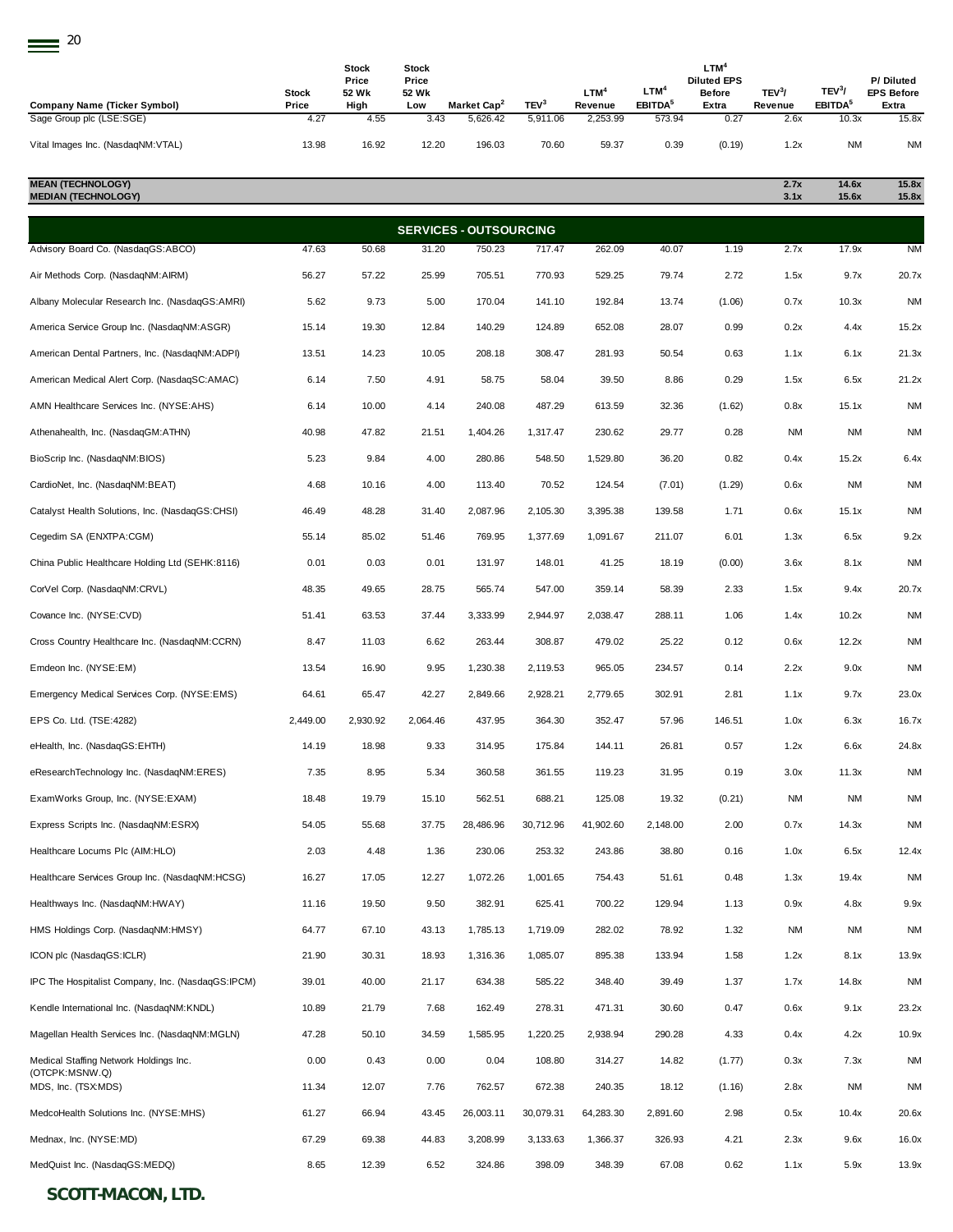|                                                            |                       | <b>Stock</b><br>Price | <b>Stock</b><br>Price |                         |                  |                             |                                         | LTM <sup>4</sup><br><b>Diluted EPS</b> |                               |                                           | P/Diluted                  |
|------------------------------------------------------------|-----------------------|-----------------------|-----------------------|-------------------------|------------------|-----------------------------|-----------------------------------------|----------------------------------------|-------------------------------|-------------------------------------------|----------------------------|
| <b>Company Name (Ticker Symbol)</b>                        | <b>Stock</b><br>Price | 52 Wk<br>High         | 52 Wk<br>Low          | Market Cap <sup>2</sup> | TEV <sup>3</sup> | LTM <sup>4</sup><br>Revenue | LTM <sup>4</sup><br>EBITDA <sup>5</sup> | <b>Before</b><br>Extra                 | TEV <sup>3</sup> /<br>Revenue | TEV <sup>3</sup> /<br>EBITDA <sup>5</sup> | <b>EPS Before</b><br>Extra |
| National Research Corp. (NasdaqNM:NRCI)                    | 34.25                 | 35.33                 | 19.00                 | 228.34                  | 241.75           | 61.36                       | 19.17                                   | 1.36                                   | 3.9x                          | 12.6x                                     | <b>NM</b>                  |
| Omnicare Inc. (NYSE:OCR)                                   | 25.39                 | 30.63                 | 19.14                 | 2,943.67                | 4,801.15         | 6,127.50                    | 659.53                                  | 0.48                                   | 0.8x                          | 7.3x                                      | <b>NM</b>                  |
| On Assignment Inc. (NasdaqGS:ASGN)                         | 8.15                  | 8.85                  | 4.17                  | 297.99                  | 345.62           | 416.84                      | 24.29                                   | 0.13                                   | 0.8x                          | 14.2x                                     | <b>NM</b>                  |
| Parexel International Corp. (NasdaqNM:PRXL)                | 21.23                 | 25.64                 | 14.10                 | 1,234.72                | 1,454.31         | 1,370.59                    | 176.63                                  | 0.80                                   | 1.1x                          | 8.2x                                      | <b>NM</b>                  |
| PDI Inc. (NasdaqNM:PDII)                                   | 10.54                 | 11.78                 | 4.52                  | 150.97                  | 67.02            | 127.51                      | (3.44)                                  | (1.77)                                 | 0.5x                          | <b>NM</b>                                 | <b>NM</b>                  |
| Pharmaceutical Product Development Inc.<br>(NasdagNM:PPDI) | 27.14                 | 29.69                 | 20.86                 | 3,225.78                | 2,695.35         | 1,439.46                    | 218.19                                  | 0.78                                   | 1.9x                          | 12.4x                                     | <b>NM</b>                  |
| Rural/Metro Corp. (NasdaqSC:RURL)                          | 14.58                 | 15.04                 | 5.36                  | 369.18                  | 608.44           | 540.39                      | 74.53                                   | 0.25                                   | 1.1x                          | 8.2x                                      | <b>NM</b>                  |
| Stericycle, Inc. (NasdaqGS:SRCL)                           | 80.92                 | 82.16                 | 50.62                 | 6,921.17                | 7,891.75         | 1,359.44                    | 419.80                                  | 2.34                                   | <b>NM</b>                     | 18.8x                                     | <b>NM</b>                  |
| SXC Health Solutions, Corp. (NasdaqNM:SXCI)                | 42.83                 | 46.31                 | 23.35                 | 2,606.46                | 2,212.95         | 1,864.83                    | 114.32                                  | 1.01                                   | 1.2x                          | 19.4x                                     | <b>NM</b>                  |
| Synergy Health plc (LSE:SYR)                               | 13.70                 | 14.08                 | 8.56                  | 753.45                  | 937.80           | 446.95                      | 115.76                                  | 0.71                                   | 2.1x                          | 8.1x                                      | 19.3x                      |
| Team Health Holdings, Inc. (NYSE:TMH)                      | 15.54                 | 18.46                 | 11.55                 | 1,002.08                | 1,429.92         | 2,593.86                    | 154.80                                  | 0.50                                   | 0.6x                          | 9.2x                                      | <b>NM</b>                  |
| Transcend Services, Inc. (NasdagGS:TRCR)                   | 19.59                 | 21.69                 | 12.00                 | 205.68                  | 175.75           | 88.71                       | 14.25                                   | 0.70                                   | 2.0x                          | 12.3x                                     | <b>NM</b>                  |

21

### **MEAN (OUTSOURCING) 1.3x 10.4x 16.8x MEDIAN (OUTSOURCING) 1.1x 9.5x 16.7x**

| <b>SERVICES - INDIA-BASED OUTSOURCING</b>      |       |       |       |           |           |          |          |                          |           |           |           |  |  |
|------------------------------------------------|-------|-------|-------|-----------|-----------|----------|----------|--------------------------|-----------|-----------|-----------|--|--|
| 3i Infotech, Ltd. (BSE:532628)                 | 1.34  | 2.18  | 1.15  | 257.05    | 726.37    | 570.88   | 113.32   | 0.30                     | 1.3x      | 6.4x      | 4.5x      |  |  |
| Firstsource Solutions Limited (BSE:532809)     | 0.56  | 0.85  | 0.43  | 239.15    | 525.48    | 433.34   | 59.69    | 0.06                     | 1.2x      | 8.8x      | 8.9x      |  |  |
| HCL Technologies Ltd. (BSE:532281)             | 10.22 | 10.38 | 7.14  | 6,990.01  | 7,088.07  | 3,036.99 | 391.93   | 0.44                     | 2.3x      | 18.1x     | 23.2x     |  |  |
| Hexaware Technologies Ltd. (BSE:532129)        | 2.61  | 2.67  | 1.43  | 378.59    | 278.78    | 223.69   | 24.68    | $\overline{\phantom{a}}$ | 1.2x      | 11.3x     | <b>NM</b> |  |  |
| Infosys Technologies Ltd. (BSE:500209)         | 77.23 | 77.44 | 52.30 | 44,115.85 | 40,207.25 | 5,735.00 | 1,895.00 | 2.53                     | <b>NM</b> | <b>NM</b> | <b>NM</b> |  |  |
| KPIT Cummins Infosystems Ltd. (BSE:532400)     | 3.24  | 4.32  | 1.97  | 256.88    | 263.43    | 204.44   | 27.07    | 0.24                     | 1.3x      | 9.7x      | 13.3x     |  |  |
| Mphasis Limited (BSE:526299)                   | 15.08 | 16.87 | 12.22 | 3,165.73  | 2,810.19  | 1,133.58 | 284.69   | 1.16                     | 2.5x      | 9.9x      | 12.9x     |  |  |
| NIIT Technologies Ltd. (BSE:532541)            | 4.45  | 5.27  | 3.51  | 262.71    | 225.86    | 212.54   | 44.20    | 0.55                     | 1.1x      | 5.1x      | 8.1x      |  |  |
| Patni Computer Systems Ltd. (BSE:532517)       | 10.69 | 13.99 | 9.25  | 1,402.69  | 1,316.26  | 701.00   | 148.53   | 1.09                     | 1.9x      | 8.9x      | 9.8x      |  |  |
| Satyam Computer Services Ltd. (BSE:500376)     | 1.49  | 2.71  | 1.32  | 1,750.04  | 1,195.98  | 1,220.44 | 101.74   | (0.03)                   | 1.0x      | 11.8x     | <b>NM</b> |  |  |
| Tata Consultancy Services Limited (BSE:532540) | 26.12 | 26.43 | 15.51 | 51,121.18 | 50,449.21 | 7,928.43 | 2,424.57 | 0.96                     | <b>NM</b> | <b>NM</b> | <b>NM</b> |  |  |
| Tech Mahindra Limited (BSE:532755)             | 15.75 | 25.96 | 13.45 | 1,980.66  | 2,263.92  | 1,134.85 | 239.37   | 1.60                     | 2.0x      | 9.5x      | 9.9x      |  |  |
| Wipro Ltd. (BSE:507685)                        | 10.99 | 11.21 | 7.20  | 26.804.23 | 25,826.83 | 6.649.79 | 1,431.86 | 0.47                     | 3.9x      | 18.0x     | 23.4x     |  |  |

# **MEAN (INDIA-BASED OUTSOURCING) 1.8x 10.7x 12.7x MEDIAN (INDIA-BASED OUTSOURCING) 1.3x 9.7x 9.9x**

| <b>SERVICES - INFORMATION</b>           |       |       |       |          |          |        |        |      |           |           |           |  |  |
|-----------------------------------------|-------|-------|-------|----------|----------|--------|--------|------|-----------|-----------|-----------|--|--|
| ADAM Inc. (NasdaqNM:ADAM)               | 7.18  | 8.19  | 2.95  | 77.57    | 75.47    | 27.78  | 6.47   | 0.23 | 2.7x      | 11.7x     | <b>NM</b> |  |  |
| Healthstream Inc. (NasdaqNM:HSTM)       | 8.04  | 8.69  | 3.37  | 175.31   | 153.87   | 63.20  | 11.78  | 0.59 | 2.4x      | 13.1x     | 13.6x     |  |  |
| National Research Corp. (NasdaqGM:NRCI) | 34.25 | 35.33 | 19.00 | 228.34   | 241.75   | 61.36  | 19.17  | 1.36 | 3.9x      | 12.6x     | <b>NM</b> |  |  |
| WebMD Health Corp. (NasdaqNM:WBMD)      | 51.06 | 52.81 | 37.64 | 3,058.49 | 2,785.93 | 504.12 | 105.71 | 1.27 | <b>NM</b> | <b>NM</b> | <b>NM</b> |  |  |
|                                         |       |       |       |          |          |        |        |      |           |           |           |  |  |
| <b>MEAN (INFORMATION)</b>               |       |       |       |          |          |        |        |      | 3.0x      | 12.4x     | 13.6x     |  |  |

| <b>MEDIAN (INFORMATION)</b>                     |       |       |       |                         |        |        |       |      | 2.7x | 12.6x | 13.6x |
|-------------------------------------------------|-------|-------|-------|-------------------------|--------|--------|-------|------|------|-------|-------|
|                                                 |       |       |       |                         |        |        |       |      |      |       |       |
| <b>MEAN (SERVICES)</b>                          |       |       |       |                         |        |        |       |      | 1.5x | 9.7x  | 13.6x |
| <b>MEDIAN (SERVICES)</b>                        |       |       |       |                         |        |        |       |      | 1.2x | 9.1x  | 12.7x |
|                                                 |       |       |       |                         |        |        |       |      |      |       |       |
|                                                 |       |       |       | <b>PROVIDERS - LABS</b> |        |        |       |      |      |       |       |
| Bio-Reference Laboratories Inc. (NasdaqNM:BRLI) | 22.18 | 24.67 | 15.42 | 617.18                  | 636.97 | 458.02 | 60.20 | 0.94 | 1.4x | 10.6x | 23.6x |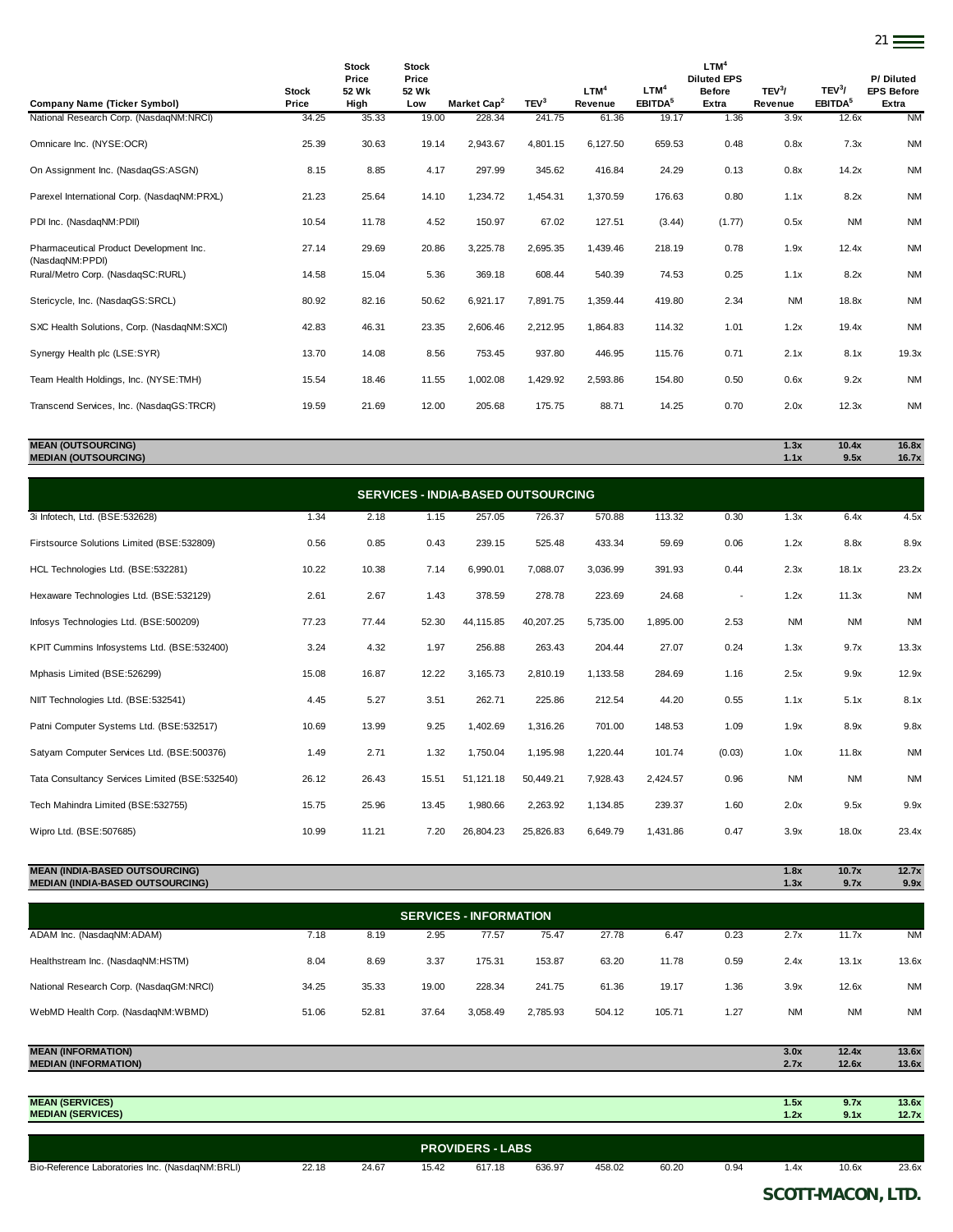$\equiv$ <sup>22</sup>

|                                                             |                       | <b>Stock</b><br>Price | <b>Stock</b><br>Price |                         |                  |                             |                                         | LTM <sup>4</sup><br><b>Diluted EPS</b> |                               |                                           | P/Diluted                  |
|-------------------------------------------------------------|-----------------------|-----------------------|-----------------------|-------------------------|------------------|-----------------------------|-----------------------------------------|----------------------------------------|-------------------------------|-------------------------------------------|----------------------------|
| <b>Company Name (Ticker Symbol)</b>                         | <b>Stock</b><br>Price | 52 Wk<br>High         | 52 Wk<br>Low          | Market Cap <sup>2</sup> | TEV <sup>3</sup> | LTM <sup>4</sup><br>Revenue | LTM <sup>4</sup><br>EBITDA <sup>5</sup> | <b>Before</b><br>Extra                 | TEV <sup>3</sup> /<br>Revenue | TEV <sup>3</sup> /<br>EBITDA <sup>5</sup> | <b>EPS Before</b><br>Extra |
| Celera Corporation (NasdaqGS:CRA)                           | 6.30                  | 7.72                  | 5.35                  | 517.09                  | 201.31           | 135.49                      | (19.00)                                 | (0.24)                                 | 1.5x                          | <b>NM</b>                                 | <b>NM</b>                  |
| Charles River Laboratories International Inc.<br>(NYSE:CRL) | 35.54                 | 41.65                 | 26.82                 | 2,051.37                | 2,615.78         | 1,160.91                    | 242.79                                  | 0.38                                   | 2.3x                          | 10.8x                                     | <b>NM</b>                  |
| Genoptix, Inc. (NasdaqNM:GXDX)                              | 19.02                 | 39.00                 | 13.51                 | 334.92                  | 196.35           | 196.94                      | 47.02                                   | 1.25                                   | 1.0x                          | 4.2x                                      | 15.2x                      |
| Laboratory Corp. of America Holdings (NYSE:LH)              | 87.92                 | 89.48                 | 69.49                 | 8,941.46                | 10,215.46        | 4,873.60                    | 1,154.10                                | 5.36                                   | 2.1x                          | 8.9x                                      | 16.4x                      |
| MEDTOX Scientific Inc. (NasdaqNM:MTOX)                      | 13.10                 | 13.37                 | 7.01                  | 114.44                  | 109.62           | 92.00                       | 8.74                                    | 0.23                                   | 1.2x                          | 12.5x                                     | <b>NM</b>                  |
| Psychemedics Corp. (NasdaqCM:PMD)                           | 8.20                  | 9.95                  | 6.89                  | 42.75                   | 37.86            | 19.26                       | 4.98                                    | 0.52                                   | 2.0x                          | 7.6x                                      | 15.8x                      |
| Sonic Healthcare Ltd. (ASX:SHL)                             | 11.87                 | 16.01                 | 9.75                  | 4,611.62                | 6,186.35         | 2,527.75                    | 466.72                                  | 0.64                                   | 2.4x                          | 13.3x                                     | 18.7x                      |
| Quest Diagnostics Inc. (NYSE:DGX)                           | 53.97                 | 61.72                 | 40.80                 | 9,174.90                | 11,996.44        | 7,368.90                    | 1,586.10                                | 4.06                                   | 1.6x                          | 7.6x                                      | 13.3x                      |
|                                                             |                       |                       |                       |                         |                  |                             |                                         |                                        |                               |                                           |                            |

**MEAN (LABS) 1.7x 9.4x 17.2x MEDIAN (LABS) 1.6x 9.7x 16.1x**

| <b>PROVIDERS - HOME HEALTH &amp; HOSPICE</b>         |       |       |       |          |          |          |         |        |      |           |           |  |  |  |
|------------------------------------------------------|-------|-------|-------|----------|----------|----------|---------|--------|------|-----------|-----------|--|--|--|
| Addus HomeCare Corp. (NasdaqGM:ADUS)                 | 4.10  | 9.72  | 2.80  | 44.08    | 93.99    | 267.31   | 14.98   | (0.27) | 0.4x | 6.3x      | <b>NM</b> |  |  |  |
| Allied Healthcare International Inc. (NasdaqGS:AHCI) | 2.52  | 3.10  | 1.86  | 109.80   | 76.13    | 271.08   | 18.64   | 0.22   | 0.3x | 4.1x      | 11.5x     |  |  |  |
| Almost Family Inc. (NasdaqNM:AFAM)                   | 38.42 | 44.12 | 23.50 | 355.04   | 316.31   | 330.30   | 54.99   | 3.27   | 1.0x | 5.8x      | 11.8x     |  |  |  |
| Amedisys Inc. (NasdaqNM:AMED)                        | 33.50 | 64.28 | 22.82 | 972.44   | 1,038.59 | 1,645.47 | 258.53  | 4.52   | 0.6x | 4.0x      | 7.4x      |  |  |  |
| Arcadia Resources Inc. (AMEX:KAD)                    | 0.30  | 0.83  | 0.26  | 58.13    | 95.33    | 103.85   | (11.54) | (0.17) | 0.9x | <b>NM</b> | <b>NM</b> |  |  |  |
| Chemed Corp. (NYSE:CHE)                              | 63.51 | 64.96 | 45.90 | 1,447.52 | 1,467.45 | 1,247.51 | 161.50  | 3.37   | 1.2x | 9.1x      | 18.8x     |  |  |  |
| Gentiva Health Services Inc. (NasdaqNM:GTIV)         | 26.60 | 30.88 | 18.93 | 794.68   | 1,791.15 | 1,292.09 | 168.60  | 1.92   | 1.4x | 10.6x     | 13.9x     |  |  |  |
| IPC The Hospitalist Company, Inc. (NasdaqGS:IPCM)    | 39.01 | 40.00 | 21.17 | 634.38   | 585.22   | 348.40   | 39.49   | 1.37   | 1.7x | 14.8x     | <b>NM</b> |  |  |  |
| LHC Group, Inc. (NasdaqNM:LHCG)                      | 30.00 | 37.49 | 19.61 | 560.28   | 572.45   | 608.47   | 104.70  | 2.75   | 0.9x | 5.5x      | 10.9x     |  |  |  |
| Lincare Holdings Inc. (NasdaqNM:LNCR)                | 26.83 | 33.45 | 22.55 | 2,619.04 | 2,917.95 | 1,652.88 | 443.13  | 1.80   | 1.8x | 6.6x      | 14.9x     |  |  |  |
| National Healthcare Corp. (AMEX:NHC)                 | 46.27 | 48.00 | 33.02 | 628.16   | 696.49   | 680.79   | 79.80   | 2.61   | 1.0x | 8.7x      | 17.7x     |  |  |  |
| Rotech Healthcare Inc. (OTCBB:ROHI)                  | 1.89  | 3.65  | 0.35  | 48.41    | 493.31   | 495.84   | 96.22   | (0.22) | 1.0x | 5.1x      | <b>NM</b> |  |  |  |
| Skilled Healthcare Group, Inc. (NYSE:SKH)            | 8.98  | 9.20  | 1.43  | 339.35   | 880.46   | 791.57   | 111.33  | (4.68) | 1.1x | 7.9x      | <b>NM</b> |  |  |  |
| Sun Healthcare Group Inc. (NasdaqNM:SUNH)            | 12.66 | 12.99 | 9.37  | 315.68   | 627.27   | 1,898.29 | 120.36  | 1.36   | 0.3x | 5.2x      | 9.3x      |  |  |  |
|                                                      |       |       |       |          |          |          |         |        |      |           |           |  |  |  |

**MEAN (HOME HEALTH & HOSPICE) 1.0x 7.2x 12.9x MEDIAN (HOME HEALTH & HOSPICE) 1.0x 6.3x 11.8x**

| <b>PROVIDERS - NON-ACUTE</b>                          |       |       |       |          |          |          |          |        |      |           |           |  |  |  |
|-------------------------------------------------------|-------|-------|-------|----------|----------|----------|----------|--------|------|-----------|-----------|--|--|--|
| Alliance Healthcare Services, Inc. (NYSE:AIQ)         | 4.24  | 5.98  | 3.32  | 223.97   | 788.46   | 480.64   | 149.55   | (0.27) | 1.6x | 5.3x      | <b>NM</b> |  |  |  |
| Allied Healthcare International Inc. (NasdaqNM:AHCI)  | 2.52  | 3.10  | 1.86  | 109.80   | 76.13    | 271.08   | 18.64    | 0.22   | 0.3x | 4.1x      | 11.5x     |  |  |  |
| AmSurg Corp. (NasdaqNM:AMSG)                          | 20.95 | 23.33 | 16.35 | 648.06   | 1,059.07 | 701.30   | 250.77   | 1.70   | 1.5x | 4.2x      | 12.3x     |  |  |  |
| Continucare Corp. (NYSE:CNU)                          | 4.68  | 5.25  | 3.25  | 283.45   | 249.10   | 313.76   | 39.97    | 0.36   | 0.8x | 6.2x      | 13.0x     |  |  |  |
| Corrections Corporation of America (NYSE:CXW)         | 25.06 | 26.89 | 17.49 | 2,762.94 | 3,964.74 | 1,701.39 | 430.64   | 1.40   | 2.3x | 9.2x      | 17.9x     |  |  |  |
| CardioNet, Inc. (NasdaqGM:BEAT)                       | 4.68  | 10.16 | 4.00  | 113.40   | 70.52    | 124.54   | (7.01)   | (1.29) | 0.6x | <b>NM</b> | <b>NM</b> |  |  |  |
| DaVita, Inc. (NYSE:DVA)                               | 69.49 | 74.61 | 56.58 | 6,754.43 | 9,982.77 | 6,366.18 | 1,203.16 | 4.28   | 1.6x | 8.3x      | 16.2x     |  |  |  |
| GEO Group, Inc. (NYSE: GEO)                           | 24.66 | 26.77 | 17.91 | 1,589.29 | 2,605.70 | 1,206.36 | 194.43   | 1.05   | 2.2x | 13.4x     | 23.5x     |  |  |  |
| Hanger Orthopedic Group Inc. (NYSE:HGR)               | 21.19 | 21.92 | 13.01 | 703.34   | 1,015.76 | 795.98   | 114.86   | 1.00   | 1.3x | 8.8x      | 21.2x     |  |  |  |
| HEALTHSOUTH Corp. (NYSE:HLS)                          | 20.71 | 22.22 | 16.20 | 1,935.27 | 3,896.07 | 1,964.80 | 401.20   | 1.33   | 2.0x | 9.7x      | 15.6x     |  |  |  |
| Insight Health Services Holdings Corp. (OTCBB:ISGT.Q) | 0.02  | 1.02  | 0.02  | 0.17     | 290.63   | 189.07   | 25.29    | (2.84) | 1.5x | 11.5x     | <b>NM</b> |  |  |  |
| Integramed America Inc. (NasdagGM:INMD)               | 8.66  | 10.24 | 7.01  | 101.53   | 65.01    | 234.04   | 16.44    | 0.48   | 0.3x | 4.0x      | 18.2x     |  |  |  |
| LCA-Vision Inc. (NasdaqNM:LCAV)                       | 5.75  | 9.40  | 3.94  | 107.57   | 62.24    | 102.53   | (12.42)  | (0.91) | 0.6x | <b>NM</b> | <b>NM</b> |  |  |  |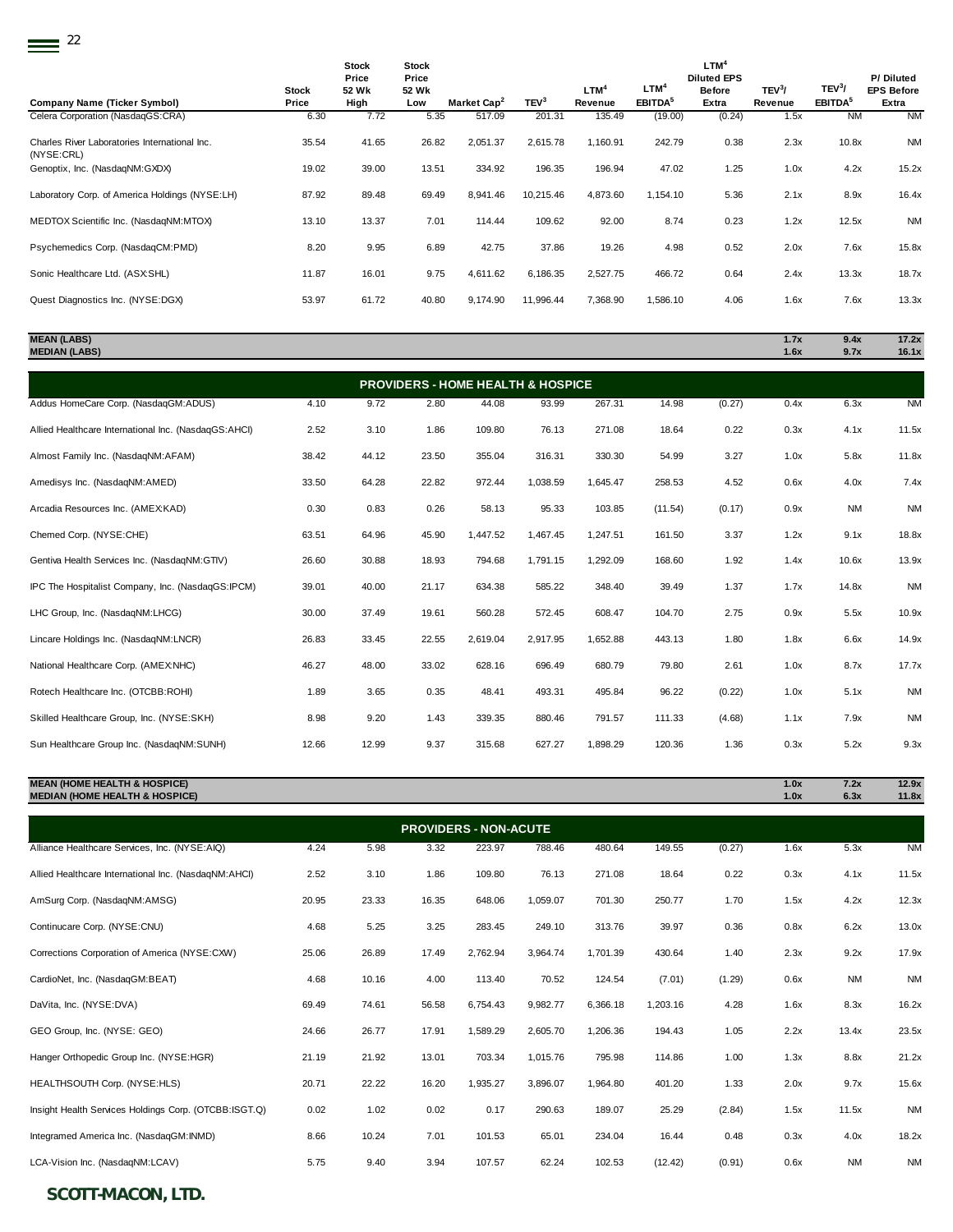| <b>Company Name (Ticker Symbol)</b>            | <b>Stock</b><br>Price | <b>Stock</b><br>Price<br>52 Wk<br>High | <b>Stock</b><br>Price<br>52 Wk<br>Low | Market Cap <sup>2</sup> | TEV <sup>3</sup> | LTM <sup>4</sup><br>Revenue | LTM <sup>4</sup><br>EBITDA <sup>5</sup> | LTM <sup>4</sup><br><b>Diluted EPS</b><br><b>Before</b><br>Extra | TEV <sup>3</sup> /<br>Revenue | TEV <sup>3</sup> /<br>EBITDA <sup>5</sup> | P/Diluted<br><b>EPS Before</b><br>Extra |
|------------------------------------------------|-----------------------|----------------------------------------|---------------------------------------|-------------------------|------------------|-----------------------------|-----------------------------------------|------------------------------------------------------------------|-------------------------------|-------------------------------------------|-----------------------------------------|
| MEDNAX Inc. (NYSE:MD)                          | 67.29                 | 69.38                                  | 44.83                                 | 3,208.99                | 3,133.63         | 1,366.37                    | 326.93                                  | 4.21                                                             | 2.3x                          | 9.6x                                      | 16.0x                                   |
| NovaMed Inc. (NasdaqGS:NOVA)                   | 11.53                 | 16.50                                  | 7.71                                  | 91.76                   | 205.51           | 154.84                      | 42.06                                   | 0.81                                                             | 1.3x                          | 4.9x                                      | 14.2x                                   |
| Providence Service Corp. (NasdaqGS:PRSC)       | 16.07                 | 18.57                                  | 11.28                                 | 208.03                  | 336.34           | 876.08                      | 74.19                                   | 1.86                                                             | 0.4x                          | 4.5x                                      | 8.6x                                    |
| RadNet, Inc. (NasdaqNM:RDNT)                   | 2.82                  | 4.20                                   | 1.80                                  | 104.28                  | 597.69           | 535.04                      | 91.88                                   | (0.42)                                                           | 1.1x                          | 6.5x                                      | <b>NM</b>                               |
| Rehabcare Group Inc. (NYSE:RHB)                | 23.70                 | 34.88                                  | 15.88                                 | 590.98                  | 1,002.67         | 1,258.82                    | 140.90                                  | 1.93                                                             | 0.8x                          | 7.1x                                      | 12.3x                                   |
| Select Medical Holdings Corporation (NYSE:SEM) | 7.31                  | 10.81                                  | 5.62                                  | 1,177.20                | 2,631.16         | 2,326.48                    | 309.87                                  | 0.54                                                             | 1.1x                          | 8.5x                                      | 13.6x                                   |
| US Physical Therapy Inc. (NasdaqNM:USPH)       | 19.82                 | 20.92                                  | 14.97                                 | 230.72                  | 229.64           | 208.32                      | 37.28                                   | 1.17                                                             | 1.1x                          | 6.2x                                      | 16.9x                                   |
| VCA Antech Inc. (NasdagGS:WOOF)                | 23.29                 | 29.28                                  | 19.12                                 | 2,007.02                | 2,425.48         | 1,358.58                    | 259.93                                  | 1.32                                                             | 1.8x                          | 9.3x                                      | 17.6x                                   |
|                                                |                       |                                        |                                       |                         |                  |                             |                                         |                                                                  |                               |                                           |                                         |

**MEAN (NON-ACUTE) 1.3x 7.4x 15.5x MEDIAN (NON-ACUTE) 1.3x 7.1x 15.8x**

|                                          |       |       |       | <b>PROVIDERS - LONG-TERM CARE</b> |          |          |        |        |      |       |           |
|------------------------------------------|-------|-------|-------|-----------------------------------|----------|----------|--------|--------|------|-------|-----------|
| Advocat Inc. (NasdagSC:AVCA)             | 5.24  | 8.44  | 4.00  | 30.10                             | 50.15    | 309.24   | 12.44  | 0.37   | 0.2x | 4.0x  | 14.2x     |
| Assisted Living Concepts Inc. (NYSE:ALC) | 32.53 | 37.48 | 24.24 | 378.03                            | 470.77   | 232.43   | 56.85  | 1.32   | 2.0x | 8.3x  | 24.6x     |
| Brookdale Senior Living Inc. (NYSE:BKD)  | 21.41 | 22.21 | 12.66 | 2,580.89                          | 5,075.19 | 2.170.38 | 354.85 | (0.51) | 2.3x | 14.3x | <b>NM</b> |
| Capital Senior Living Corp. (NYSE:CSU)   | 6.70  | 7.10  | 4.21  | 181.44                            | 326.23   | 200.72   | 30.78  | 0.13   | 1.6x | 10.6x | <b>NM</b> |
| Emeritus Corp. (NYSE:ESC)                | 19.71 | 23.79 | 14.55 | 858.25                            | 2,418.97 | 952.92   | 144.72 | (1.42) | 2.5x | 16.7x | <b>NM</b> |
| Ensign Group, Inc. (NasdaqNM:ENSG)       | 24.87 | 26.97 | 15.01 | 516.80                            | 587.88   | 623.39   | 86.58  | 1.78   | 0.9x | 6.8x  | 14.0x     |
|                                          |       |       |       |                                   |          |          |        |        |      |       |           |

Five Star Quality Care Inc. (AMEX:FVE) 7.07 7.43 2.72 252.57 255.03 1,245.39 36.18 0.51 0.2x 7.0x 13.7x Sunrise Senior Living Inc. (NYSE:SRZ) 5.45 5.99 2.18 306.60 536.68 1,455.95 66.99 (0.59) 0.4x 8.0x NM

### **MEAN (LONG-TERM CARE) 1.3x 9.5x 16.6x MEDIAN (LONG-TERM CARE) 1.3x 8.1x 14.1x**

| <b>PROVIDERS - ACUTE</b>                         |       |       |       |          |           |           |          |        |      |       |           |  |  |
|--------------------------------------------------|-------|-------|-------|----------|-----------|-----------|----------|--------|------|-------|-----------|--|--|
| Chindex International Inc. (NasdaqGS:CHDX)       | 16.49 | 18.64 | 9.94  | 265.58   | 196.19    | 174.40    | 18.39    | 0.54   | 1.1x | 10.7x | <b>NM</b> |  |  |
| Community Health Systems, Inc. (NYSE:CYH)        | 37.37 | 42.30 | 25.63 | 3,458.48 | 12,651.24 | 12,674.95 | 1,714.05 | 2.96   | 1.0x | 7.4x  | 12.6x     |  |  |
| Health Management Associates Inc. (NYSE:HMA)     | 9.54  | 9.88  | 6.13  | 2,390.92 | 5,404.52  | 5,002.24  | 727.54   | 0.61   | 1.1x | 7.4x  | 15.6x     |  |  |
| Integrated Healthcare Holdings Inc. (OTCBB:IHCH) | 0.05  | 0.10  | 0.02  | 12.77    | 101.16    | 373.92    | 13.99    | 0.01   | 0.3x | 7.2x  | 9.6x      |  |  |
| Kindred Healthcare Inc. (NYSE:KND)               | 18.37 | 19.76 | 11.50 | 725.26   | 811.76    | 4,294.20  | 196.70   | 1.32   | 0.2x | 4.1x  | 13.9x     |  |  |
| Lifepoint Hospitals Inc. (NasdaqNM:LPNT)         | 36.75 | 39.61 | 28.48 | 1,936.80 | 3,320.10  | 3,156.00  | 511.70   | 2.92   | 1.1x | 6.5x  | 12.6x     |  |  |
| MedCath Corp. (NasdaqNM:MDTH)                    | 13.95 | 14.70 | 6.62  | 285.54   | 347.47    | 442.50    | 24.84    | (2.69) | 0.8x | 14.0x | <b>NM</b> |  |  |
| NovaMed Inc. (NasdaqNM:NOVA)                     | 11.53 | 16.50 | 7.71  | 91.76    | 205.51    | 154.84    | 42.06    | 0.81   | 1.3x | 4.9x  | 14.2x     |  |  |
| Select Medical Holdings Corporation (NYSE:SEM)   | 7.31  | 10.81 | 5.62  | 1,177.20 | 2,631.16  | 2,326.48  | 309.87   | 0.54   | 1.1x | 8.5x  | 13.6x     |  |  |
| Tenet Healthcare Corp. (NYSE:THC)                | 6.69  | 6.86  | 3.92  | 3,248.22 | 7,294.22  | 9,165.00  | 987.00   | 1.95   | 0.8x | 7.4x  | 3.4x      |  |  |
| Universal Health Services Inc. (NYSE:UHS)        | 43.42 | 44.04 | 28.40 | 4,223.26 | 5,477.72  | 5,299.94  | 730.19   | 2.58   | 1.0x | 7.5x  | 16.8x     |  |  |
|                                                  |       |       |       |          |           |           |          |        |      |       |           |  |  |
| <b>MEAN (ACUTE)</b>                              |       |       |       |          |           |           |          |        | 0.9x | 7.8x  | 12.5x     |  |  |

| <b>MEAN (PROVIDERS)</b><br><b>MEDIAN (PROVIDERS)</b> |      |       |      |                                    |        |        |         |        | 1.2x<br>1.1x | 8.0x<br>7.5x | 14.7x<br>14.2x |
|------------------------------------------------------|------|-------|------|------------------------------------|--------|--------|---------|--------|--------------|--------------|----------------|
|                                                      |      |       |      | <b>PRODUCTS - CLINICAL DEVICES</b> |        |        |         |        |              |              |                |
| Abiomed Inc. (NasdaqNM:ABMD)                         | 9.61 | 12.25 | 7.80 | 363.67                             | 309.54 | 91.16  | (16.13) | (0.34) | 3.4x         | <b>NM</b>    | <b>NM</b>      |
| Accuray Incorporated (NasdaqNM:ARAY)                 | 6.75 | 7.75  | 5.50 | 397.98                             | 257.11 | 206.04 | 14.33   | 0.11   | 1.2x         | 17.9x        | <b>NM</b>      |
| Affymetrix Inc. (NasdaqNM:AFFX)                      | 5.03 | 8.38  | 3.75 | 355.32                             | 383.33 | 314.63 | 27.77   | (0.17) | 1.2x         | 13.8x        | <b>NM</b>      |

**MEDIAN (ACUTE) 1.0x 7.4x 13.6x**

## *SCOTT-MACON, LTD.*

23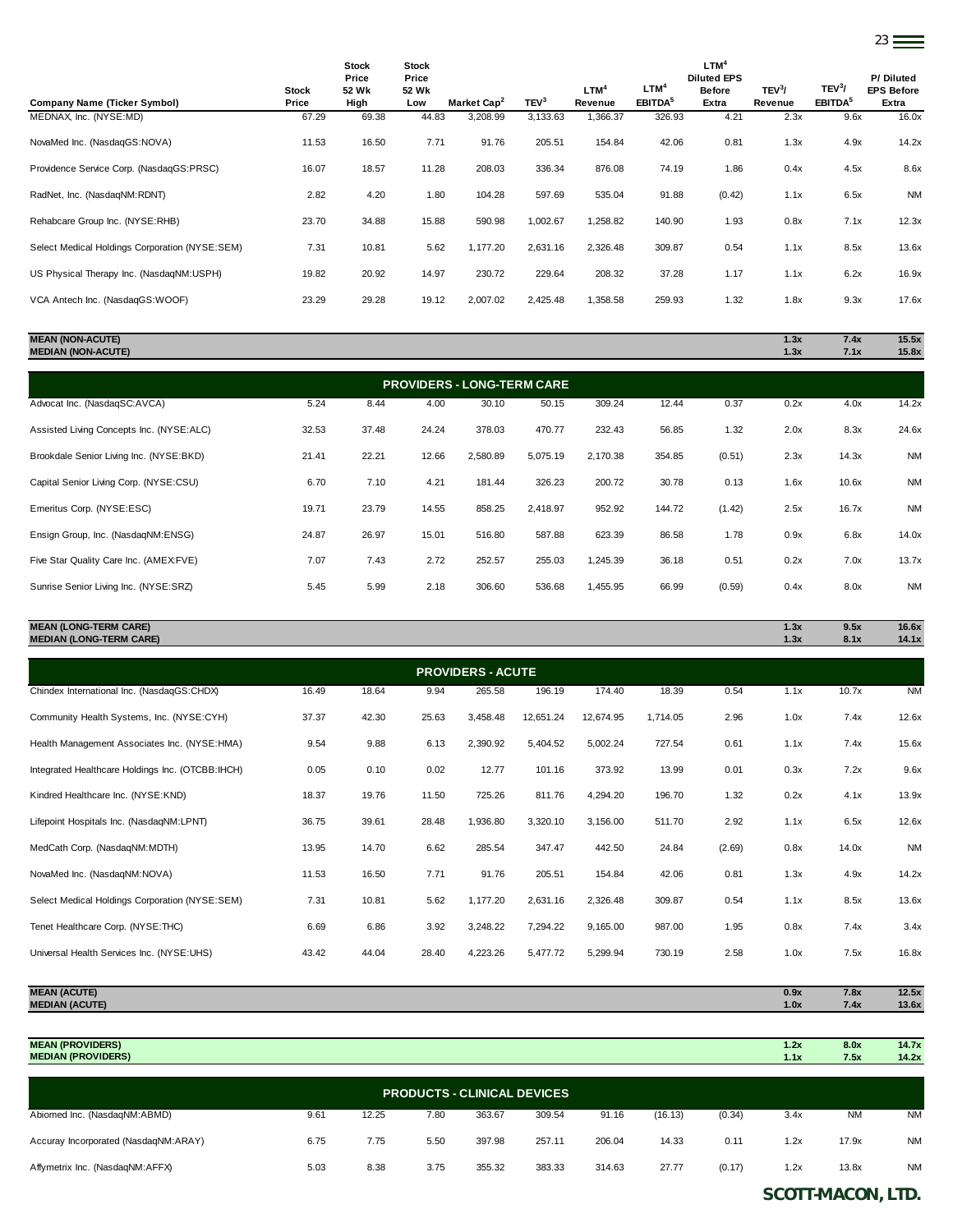| <b>Company Name (Ticker Symbol)</b>                       | Stock<br>Price | Stock<br>Price<br>52 Wk<br>High | <b>Stock</b><br>Price<br>52 Wk<br>Low | Market Cap <sup>2</sup> | TEV <sup>3</sup> | LTM <sup>4</sup><br>Revenue | LTM <sup>4</sup><br>EBITDA <sup>5</sup> | LTM <sup>4</sup><br><b>Diluted EPS</b><br><b>Before</b><br>Extra | TEV <sup>3</sup> /<br>Revenue | TEV <sup>3</sup> /<br>EBITDA <sup>5</sup> | P/Diluted<br><b>EPS Before</b><br>Extra |
|-----------------------------------------------------------|----------------|---------------------------------|---------------------------------------|-------------------------|------------------|-----------------------------|-----------------------------------------|------------------------------------------------------------------|-------------------------------|-------------------------------------------|-----------------------------------------|
| Align Technology Inc. (NasdaqNM:ALGN)                     | 19.54          | 21.40                           | 13.18                                 | 1,491.12                | 1,218.80         | 387.13                      | 113.84                                  | 0.95                                                             | 3.1x                          | 10.7x                                     | 20.6x                                   |
| Alphatec Holdings, Inc. (NasdaqNM:ATEC)                   | 2.70           | 7.62                            | 1.85                                  | 239.15                  | 267.26           | 170.39                      | 17.65                                   | (0.18)                                                           | 1.6x                          | 15.1x                                     | <b>NM</b>                               |
| American Medical Systems Holdings Inc.<br>(NasdaqNM:AMMD) | 18.86          | 24.12                           | 17.42                                 | 1,442.17                | 1,640.29         | 541.34                      | 173.02                                  | 1.07                                                             | 3.0x                          | 9.5x                                      | 17.6x                                   |
| AngioDynamics Inc. (NasdaqNM:ANGO)                        | 15.37          | 17.86                           | 13.61                                 | 382.91                  | 288.93           | 217.36                      | 33.85                                   | 0.50                                                             | 1.3x                          | 8.5x                                      | <b>NM</b>                               |
| AtriCure, Inc. (NasdaqNM:ATRC)                            | 10.27          | 10.41                           | 4.54                                  | 160.11                  | 152.03           | 56.42                       | (2.96)                                  | (0.41)                                                           | 2.7x                          | <b>NM</b>                                 | <b>NM</b>                               |
| Baxter International Inc. (NYSE:BAX)                      | 50.62          | 61.88                           | 40.25                                 | 29,497.64               | 31,824.64        | 12,843.00                   | 3,504.67                                | 2.39                                                             | 2.5x                          | 9.1x                                      | 21.2x                                   |
| Boston Scientific Corp. (NYSE:BSX)                        | 7.57           | 9.79                            | 5.04                                  | 11,506.98               | 16,919.98        | 7,883.00                    | 1,895.00                                | (1.57)                                                           | 2.1x                          | 8.9x                                      | NM                                      |
| Bruker BioSciences Corp. (NasdaqNM:BRKR)                  | 16.60          | 17.65                           | 10.52                                 | 2,736.43                | 2,675.73         | 1,255.20                    | 218.70                                  | 0.66                                                             | 2.1x                          | 12.2x                                     | <b>NM</b>                               |
| Cepheid (NasdaqNM:CPHD)                                   | 22.75          | 23.99                           | 12.38                                 | 1,371.28                | 1,311.12         | 212.47                      | 10.95                                   | (0.10)                                                           | NM                            | <b>NM</b>                                 | NM                                      |
| Conceptus, Inc. (NasdaqNM:CPTS)                           | 13.80          | 22.44                           | 12.25                                 | 428.88                  | 442.50           | 141.05                      | 19.41                                   | 0.16                                                             | 3.1x                          | <b>NM</b>                                 | <b>NM</b>                               |
| CONMED Corp. (NasdaqNM:CNMD)                              | 26.43          | 27.05                           | 16.75                                 | 743.29                  | 941.06           | 720.28                      | 103.47                                  | 0.97                                                             | 1.3x                          | 9.1x                                      | <b>NM</b>                               |
| CR Bard Inc. (NYSE:BCR)                                   | 91.77          | 95.72                           | 75.16                                 | 8,525.71                | 8,229.31         | 2,680.00                    | 859.90                                  | 4.94                                                             | 3.1x                          | 9.6x                                      | 18.6x                                   |
| CryoLife Inc. (NYSE:CRY)                                  | 5.42           | 7.45                            | 4.80                                  | 152.48                  | 121.88           | 116.04                      | 19.47                                   | 0.15                                                             | 1.1x                          | 6.3x                                      | <b>NM</b>                               |
| Cyberonics Inc. (NasdaqNM:CYBX)                           | 31.02          | 34.43                           | 16.55                                 | 869.06                  | 808.20           | 180.82                      | 48.24                                   | 1.83                                                             | 4.5x                          | 16.8x                                     | 16.9x                                   |
| Cynosure, Inc. (NasdaqNM:CYNO)                            | 10.23          | 14.06                           | 8.80                                  | 128.90                  | 38.60            | 78.69                       | (2.32)                                  | (1.51)                                                           | 0.5x                          | ΝM                                        | <b>NM</b>                               |
| DexCom, Inc. (NasdaqNM:DXCM)                              | 13.65          | 14.47                           | 8.21                                  | 840.40                  | 811.24           | 43.47                       | (42.68)                                 | (1.07)                                                           | NM                            | ΝM                                        | NM                                      |
| Edwards Lifesciences Corp. (NYSE:EW)                      | 80.84          | 85.47                           | 42.31                                 | 9,230.23                | 8,969.83         | 1,401.30                    | 323.40                                  | 1.69                                                             | NM                            | <b>NM</b>                                 | NM                                      |
| Endologix Inc. (NasdaqNM:ELGX)                            | 7.15           | 7.55                            | 3.30                                  | 350.45                  | 327.68           | 61.67                       | (0.16)                                  | (0.04)                                                           | <b>NM</b>                     | <b>NM</b>                                 | <b>NM</b>                               |
| Exactech Inc. (NasdaqNM:EXAC)                             | 18.82          | 22.34                           | 14.03                                 | 243.17                  | 274.45           | 187.03                      | 31.54                                   | 0.63                                                             | 1.5x                          | 8.7x                                      | <b>NM</b>                               |
| Fresenius AG (DB:FRE)                                     | 85.65          | 92.12                           | 63.70                                 | 13,811.87               | 30,613.75        | 21,134.43                   | 4,006.52                                | 4.88                                                             | 1.4x                          | 7.6x                                      | 17.5x                                   |
| Gen-Probe Inc. (NasdaqNM:GPRO)                            | 58.35          | 59.75                           | 42.00                                 | 2,812.94                | 2,630.62         | 545.50                      | 185.35                                  | 2.10                                                             | 4.8x                          | 14.2x                                     | <b>NM</b>                               |
| Genomic Health Inc. (NasdaqGS:GHDX)                       | 21.39          | 23.72                           | 11.94                                 | 617.25                  | 547.58           | 170.57                      | 9.33                                    | 0.08                                                             | 3.2x                          | <b>NM</b>                                 | NM                                      |
| Hologic Inc. (NasdaqNM:HOLX)                              | 18.82          | 19.72                           | 13.22                                 | 4,891.13                | 5,856.25         | 1,679.55                    | 602.78                                  | (0.24)                                                           | 3.5x                          | 9.7x                                      | NM                                      |
| Illumina Inc. (NasdaqNM:ILMN)                             | 63.34          | 66.59                           | 29.76                                 | 7,920.29                | 7,419.58         | 822.01                      | 224.54                                  | 0.70                                                             | <b>NM</b>                     | ΝM                                        | NM                                      |
| IMRIS, Inc. (TSX:IM)                                      | 5.71           | 7.34                            | 3.53                                  | 251.90                  | 239.44           | 64.42                       | 0.88                                    | (0.09)                                                           | 3.7x                          | <b>NM</b>                                 | <b>NM</b>                               |
| Integra LifeSciences Holdings Corp. (NasdagNM:IART)       | 47.30          | 49.85                           | 33.63                                 | 1,336.51                | 1,629.83         | 721.46                      | 149.98                                  | 2.08                                                             | 2.3x                          | 10.9x                                     | 22.7x                                   |
| Intuitive Surgical Inc. (NasdaqNM:ISRG)                   | 257.75         | 393.92                          | 246.05                                | 10, 127.77              | 9,146.87         | 1,413.00                    | 594.67                                  | 9.47                                                             | <b>NM</b>                     | 15.4x                                     | <b>NM</b>                               |
| Kensey Nash Corp. (NasdaqNM:KNSY)                         | 27.83          | 30.50                           | 19.70                                 | 236.50                  | 224.19           | 77.87                       | 37.21                                   | 1.77                                                             | 2.9x                          | 6.0x                                      | 15.8x                                   |
| Kinetic Concepts Inc. (NYSE:KCI)                          | 41.88          | 53.01                           | 31.84                                 | 3,013.60                | 3,890.74         | 2,017.10                    | 619.06                                  | 3.47                                                             | 1.9x                          | 6.3x                                      | 12.1x                                   |
| LeMaitre Vascular, Inc. (NasdaqNM:LMAT)                   | 6.77           | 7.36                            | 4.12                                  | 105.59                  | 78.13            | 55.21                       | 7.98                                    | 0.33                                                             | 1.4x                          | 9.8x                                      | 20.6x                                   |
| MAKO Surgical Corp. (NasdaqNM:MAKO)                       | 15.22          | 15.73                           | 9.28                                  | 601.97                  | 560.83           | 38.37                       | (35.64)                                 | (1.15)                                                           | <b>NM</b>                     | <b>NM</b>                                 | <b>NM</b>                               |
| Masimo Corporation (NasdaqNM:MASI)                        | 29.07          | 32.79                           | 21.05                                 | 1,712.57                | 1,589.20         | 392.45                      | 91.65                                   | 1.18                                                             | 4.0x                          | 17.3x                                     | 24.6x                                   |
| Medtronic Inc. (NYSE:MDT)                                 | 37.09          | 46.66                           | 30.80                                 | 39,815.22               | 46,836.22        | 15,723.00                   | 5,712.00                                | 2.89                                                             | 3.0x                          | 8.2x                                      | 12.8x                                   |
| Meridian Bioscience Inc. (NasdaqNM:VIVO)                  | 23.16          | 24.44                           | 16.03                                 | 948.22                  | 910.34           | 137.81                      | 42.64                                   | 0.58                                                             | <b>NM</b>                     | <b>NM</b>                                 | <b>NM</b>                               |
| Natus Medical Inc. (NasdaqNM:BABY)                        | 14.18          | 18.09                           | 11.68                                 | 409.93                  | 367.36           | 206.77                      | 26.68                                   | 0.37                                                             | 1.8x                          | 13.8x                                     | <b>NM</b>                               |
| NuVasive, Inc. (NasdaqNM:NUVA)                            | 25.65          | 46.83                           | 22.11                                 | 1,011.33                | 1,076.47         | 455.87                      | 65.72                                   | 0.46                                                             | 2.4x                          | 16.4x                                     | <b>NM</b>                               |
| Nxstage Medical, Inc. (NasdaqNM:NXTM)                     | 24.88          | 25.07                           | 7.60                                  | 1,301.37                | 1,319.24         | 169.96                      | (6.42)                                  | (0.72)                                                           | NM                            | <b>NM</b>                                 | <b>NM</b>                               |
| Orthofix International NV (NasdaqNM:OFIX)                 | 29.00          | 38.60                           | 26.00                                 | 514.05                  | 730.86           | 564.59                      | 103.58                                  | 2.58                                                             | 1.3x                          | 7.1x                                      | 11.2x                                   |
| Ossur Hf. (ICSE:OSSR)                                     | 1.57           | 1.74                            | 1.17                                  | 714.04                  | 851.15           | 351.80                      | 71.34                                   | 0.08                                                             | 2.4x                          | 11.9x                                     | 20.1x                                   |
| Palomar Medical Technologies Inc. (NasdaqNM:PMTI)         | 14.21          | 15.08                           | 8.56                                  | 263.92                  | 185.30           | 63.69                       | (9.06)                                  | (0.80)                                                           | 2.9x                          | <b>NM</b>                                 | <b>NM</b>                               |
| Quidel Corp. (NasdaqNM:QDEL)                              | 14.45          | 15.63                           | 10.48                                 | 411.91                  | 485.34           | 148.23                      | 31.51                                   | 0.32                                                             | 3.3x                          | 15.4x                                     | <b>NM</b>                               |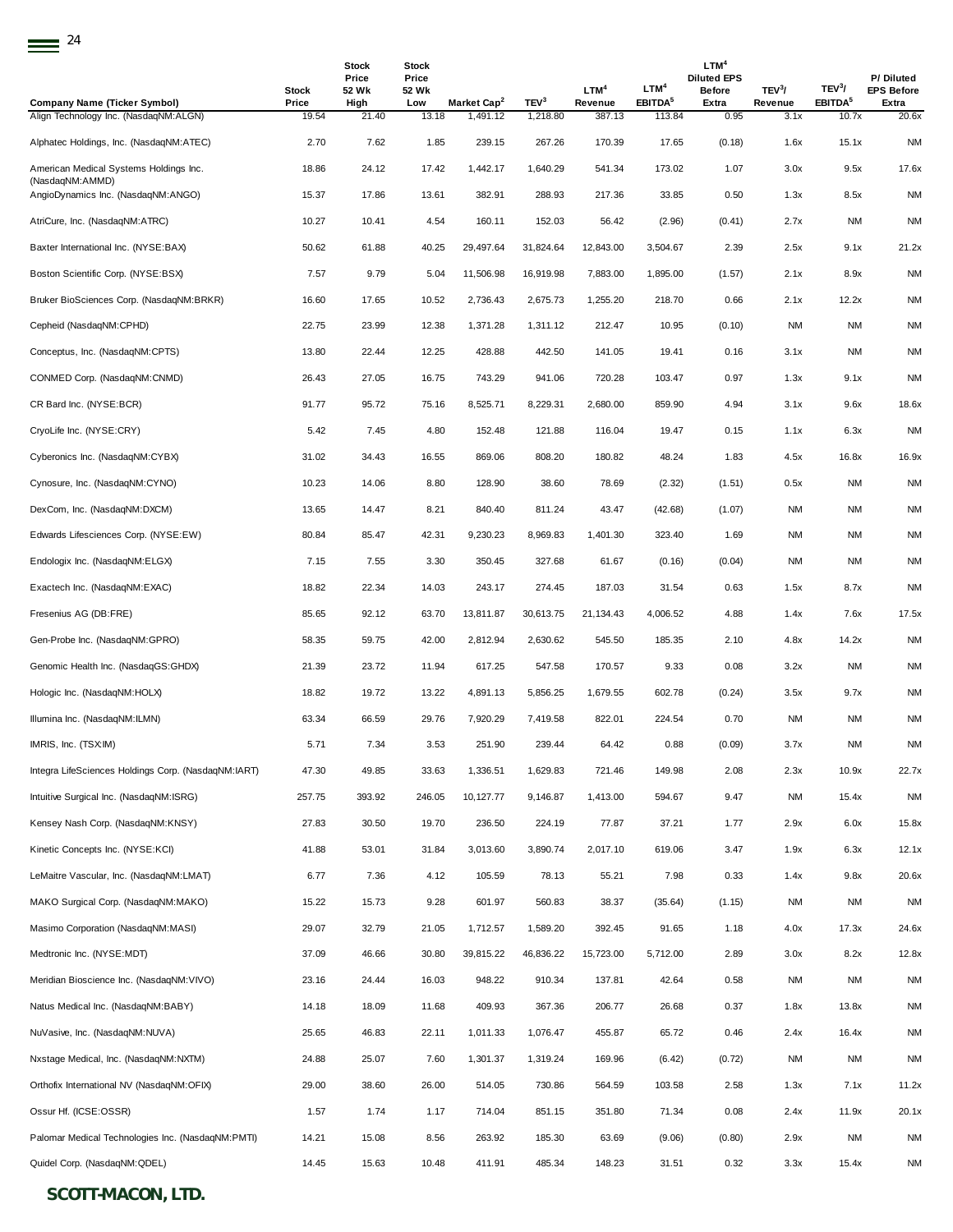| Company Name (Ticker Symbol)                   | Stock<br>Price | <b>Stock</b><br>Price<br>52 Wk<br>High | <b>Stock</b><br>Price<br>52 Wk<br>Low | Market Cap <sup>2</sup> | TEV <sup>3</sup> | LTM <sup>4</sup><br>Revenue | LTM <sup>4</sup><br>EBITDA <sup>5</sup> | LTM <sup>4</sup><br><b>Diluted EPS</b><br>Before<br>Extra | TEV <sup>3</sup> /<br>Revenue | TEV <sup>3</sup> /<br>EBITDA <sup>5</sup> | P/Diluted<br><b>EPS Before</b><br>Extra |
|------------------------------------------------|----------------|----------------------------------------|---------------------------------------|-------------------------|------------------|-----------------------------|-----------------------------------------|-----------------------------------------------------------|-------------------------------|-------------------------------------------|-----------------------------------------|
| ResMed Inc. (NYSE:RMD)                         | 34.64          | 35.90                                  | 25.04                                 | 5,237.29                | 4,791.09         | 1,158.23                    | 331.22                                  | 1.38                                                      | 4.1x                          | 14.5x                                     | <b>NM</b>                               |
| Sirona Dental Systems Inc. (NasdaqNM:SIRO)     | 41.78          | 43.45                                  | 29.55                                 | 2,310.68                | 2,431.88         | 770.28                      | 194.95                                  | 1.59                                                      | 3.2x                          | 12.5x                                     | <b>NM</b>                               |
| Smith & Nephew plc (LSE:SN.)                   | 10.56          | 10.88                                  | 8.31                                  | 9,396.70                | 9.988.83         | 3,961.00                    | 1,196.00                                | 0.63                                                      | 2.5x                          | 8.4x                                      | 16.7x                                   |
| SonoSite Inc. (NasdaqNM:SONO)                  | 31.60          | 34.90                                  | 23.61                                 | 426.03                  | 450.53           | 255.79                      | 36.44                                   | 0.40                                                      | 1.8x                          | 12.4x                                     | <b>NM</b>                               |
| Sonova Holding AG (SWX:SOON)                   | 129.19         | 149.63                                 | 120.20                                | 8,511.74                | 8,663.86         | 1,654.21                    | 490.67                                  | 5.52                                                      | <b>NM</b>                     | 17.7x                                     | 23.4x                                   |
| The Spectranetics Corporation (NasdaqNM:SPNC)  | 5.16           | 7.99                                   | 4.37                                  | 171.15                  | 144.72           | 118.27                      | 10.84                                   | (0.58)                                                    | 1.2x                          | 13.4x                                     | <b>NM</b>                               |
| St. Jude Medical Inc. (NYSE:STJ)               | 42.75          | 42.98                                  | 34.00                                 | 14,643.59               | 15,780.24        | 5,017.83                    | 1,618.45                                | 2.70                                                      | 3.1x                          | 9.8x                                      | 15.9x                                   |
| STAAR Surgical Co. (NasdaqNM:STAA)             | 6.10           | 6.74                                   | 3.00                                  | 213.61                  | 209.32           | 78.14                       | 2.70                                    | (0.12)                                                    | 2.7x                          | <b>NM</b>                                 | <b>NM</b>                               |
| Stereotaxis Inc. (NasdaqNM:STXS)               | 3.83           | 6.02                                   | 3.00                                  | 208.36                  | 213.10           | 53.59                       | (20.32)                                 | (0.49)                                                    | 4.0x                          | <b>NM</b>                                 | <b>NM</b>                               |
| Stryker Corp. (NYSE:SYK)                       | 53.70          | 59.72                                  | 42.74                                 | 21,325.34               | 17,826.24        | 7,320.00                    | 2,285.10                                | 3.19                                                      | 2.4x                          | 7.8x                                      | 16.8x                                   |
| Symmetry Medical, Inc. (NYSE:SMA)              | 9.25           | 12.05                                  | 8.00                                  | 332.46                  | 413.99           | 341.26                      | 44.76                                   | 0.29                                                      | 1.2x                          | 9.2x                                      | <b>NM</b>                               |
| Synovis Life Technologies Inc. (NasdagNM:SYNO) | 16.11          | 17.33                                  | 12.24                                 | 180.90                  | 126.83           | 68.57                       | 9.35                                    | 0.43                                                      | 1.8x                          | 13.6x                                     | <b>NM</b>                               |
| Thermogenesis Corp. (NasdaqSC:KOOL)            | 3.52           | 3.79                                   | 1.60                                  | 49.36                   | 39.17            | 24.89                       | (2.62)                                  | (0.22)                                                    | 1.6x                          | <b>NM</b>                                 | <b>NM</b>                               |
| Thoratec Corp. (NasdaqNM:THOR)                 | 28.32          | 47.93                                  | 24.25                                 | 1,655.87                | 1,403.37         | 460.34                      | 116.80                                  | 0.92                                                      | 3.0x                          | 12.0x                                     | <b>NM</b>                               |
| Utah Medical Products Inc. (NasdaqNM:UTMD)     | 26.88          | 30.46                                  | 24.11                                 | 97.20                   | 77.12            | 25.12                       | 9.52                                    | 1.65                                                      | 3.1x                          | 8.1x                                      | 16.3x                                   |
| Varian Medical Systems Inc. (NYSE:VAR)         | 69.28          | 70.97                                  | 35.50                                 | 8,284.78                | 7,807.95         | 2,395.59                    | 603.53                                  | 3.13                                                      | 3.3x                          | 12.9x                                     | 22.1x                                   |
| Volcano Corporation (NasdaqNM: VOLC)           | 27.31          | 28.90                                  | 18.00                                 | 1,395.43                | 1,274.17         | 283.92                      | 23.94                                   | (0.10)                                                    | 4.5x                          | <b>NM</b>                                 | <b>NM</b>                               |
| Winner Medical Group Inc. (NasdaqGM:WWIN)      | 5.50           | 9.00                                   | 4.40                                  | 132.72                  | 116.50           | 115.03                      | 20.04                                   | 0.56                                                      | 1.0x                          | 5.8x                                      | 9.8x                                    |
| Wright Medical Group Inc. (NasdaqNM:WMGI)      | 15.53          | 19.61                                  | 12.98                                 | 608.62                  | 652.54           | 510.61                      | 70.67                                   | 0.30                                                      | 1.3x                          | 9.2x                                      | <b>NM</b>                               |
| Zimmer Holdings Inc. (NYSE:ZMH)                | 53.68          | 64.77                                  | 46.27                                 | 10,598.74               | 10,755.74        | 4,220.20                    | 1,495.60                                | 2.97                                                      | 2.5x                          | 7.2x                                      | 18.1x                                   |
| ZOLL Medical Corp. (NasdaqNM:ZOLL)             | 37.23          | 41.00                                  | 23.07                                 | 806.18                  | 743.92           | 443.99                      | 52.47                                   | 0.87                                                      | 1.7x                          | 14.2x                                     | <b>NM</b>                               |

<u>25</u>

**MEAN (CLINICAL) 2.5x 11.2x 17.8x MEDIAN (CLINICAL) 2.5x 10.2x 17.6x**

| <b>PRODUCTS - NON-CLINICAL DEVICES</b>      |       |       |       |           |           |           |          |        |           |           |           |  |  |
|---------------------------------------------|-------|-------|-------|-----------|-----------|-----------|----------|--------|-----------|-----------|-----------|--|--|
| Abaxis Inc. (NasdaqNM:ABAX)                 | 26.85 | 28.57 | 17.54 | 600.20    | 528.26    | 139.80    | 26.42    | 0.61   | 3.8x      | 20.0x     | <b>NM</b> |  |  |
| Beckman Coulter Inc. (NYSE:BEC)             | 75.23 | 78.27 | 43.95 | 5,209.53  | 6,227.83  | 3,666.50  | 840.40   | 3.01   | 1.7x      | 7.4x      | 25.0x     |  |  |
| Caliper Life Sciences, Inc. (NasdaqNM:CALP) | 6.34  | 6.70  | 2.50  | 319.64    | 280.83    | 125.10    | 5.00     | 0.23   | 2.2x      | <b>NM</b> | <b>NM</b> |  |  |
| Careview Communications, Inc. (OTCBB:CRVW)  | 1.57  | 2.47  | 0.65  | 200.24    | 198.97    | 0.24      | (5.46)   | (0.12) | <b>NM</b> | <b>NM</b> | <b>NM</b> |  |  |
| Cerus Corp. (NasdaqNM:CERS)                 | 2.46  | 4.01  | 1.76  | 116.33    | 117.49    | 22.12     | (15.19)  | (0.49) | <b>NM</b> | <b>NM</b> | <b>NM</b> |  |  |
| Cutera Inc. (NasdaqNM:CUTR)                 | 8.29  | 12.04 | 6.92  | 112.80    | 21.28     | 53.47     | (9.21)   | (0.68) | 0.4x      | <b>NM</b> | <b>NM</b> |  |  |
| Getinge AB (OM:GETI B)                      | 20.97 | 26.49 | 20.31 | 4,997.06  | 6,840.83  | 3,299.45  | 787.36   | 1.42   | 2.1x      | 8.7x      | 14.7x     |  |  |
| Haemonetics Corp. (NYSE:HAE)                | 63.18 | 64.83 | 50.50 | 1,563.52  | 1,464.59  | 664.14    | 158.13   | 2.40   | 2.2x      | 9.3x      | <b>NM</b> |  |  |
| Hillenbrand Inc. (NYSE:HI)                  | 20.81 | 26.21 | 17.80 | 1,296.13  | 1,601.13  | 749.20    | 179.90   | 1.49   | 2.1x      | 8.9x      | 14.0x     |  |  |
| IDEXX Laboratories Inc. (NasdaqNM:IDXX)     | 69.22 | 72.40 | 49.03 | 3,980.43  | 3,979.31  | 1,103.39  | 249.37   | 2.37   | 3.6x      | 16.0x     | <b>NM</b> |  |  |
| Invacare Corp. (NYSE:IVC)                   | 30.16 | 30.92 | 19.58 | 977.27    | 1,192.57  | 1,719.11  | 138.83   | 1.11   | 0.7x      | 8.6x      | <b>NM</b> |  |  |
| Omnicell Inc. (NasdaqGS:OMCL)               | 14.45 | 15.38 | 10.93 | 476.42    | 297.79    | 222.41    | 17.23    | 0.15   | 1.3x      | 17.3x     | <b>NM</b> |  |  |
| Solta Medical, Inc. (NasdaqGM:SLTM)         | 3.05  | 3.26  | 1.49  | 181.70    | 156.48    | 109.27    | 4.34     | (0.03) | 1.4x      | <b>NM</b> | <b>NM</b> |  |  |
| Steris Corp. (NYSE:STE)                     | 36.46 | 38.16 | 25.65 | 2,156.50  | 2,149.85  | 1,161.37  | 162.26   | 1.03   | 1.9x      | 13.2x     | <b>NM</b> |  |  |
| SurModics Inc. (NasdaqGS:SRDX)              | 11.87 | 23.31 | 8.29  | 207.33    | 186.84    | 67.69     | 12.32    | (1.34) | 2.8x      | 15.2x     | <b>NM</b> |  |  |
| Thermo Fisher Scientific, Inc. (NYSE:TMO)   | 55.36 | 57.40 | 41.74 | 22,004.38 | 23,230.38 | 10,847.00 | 2,112.20 | 2.43   | 2.1x      | 11.0x     | 22.8x     |  |  |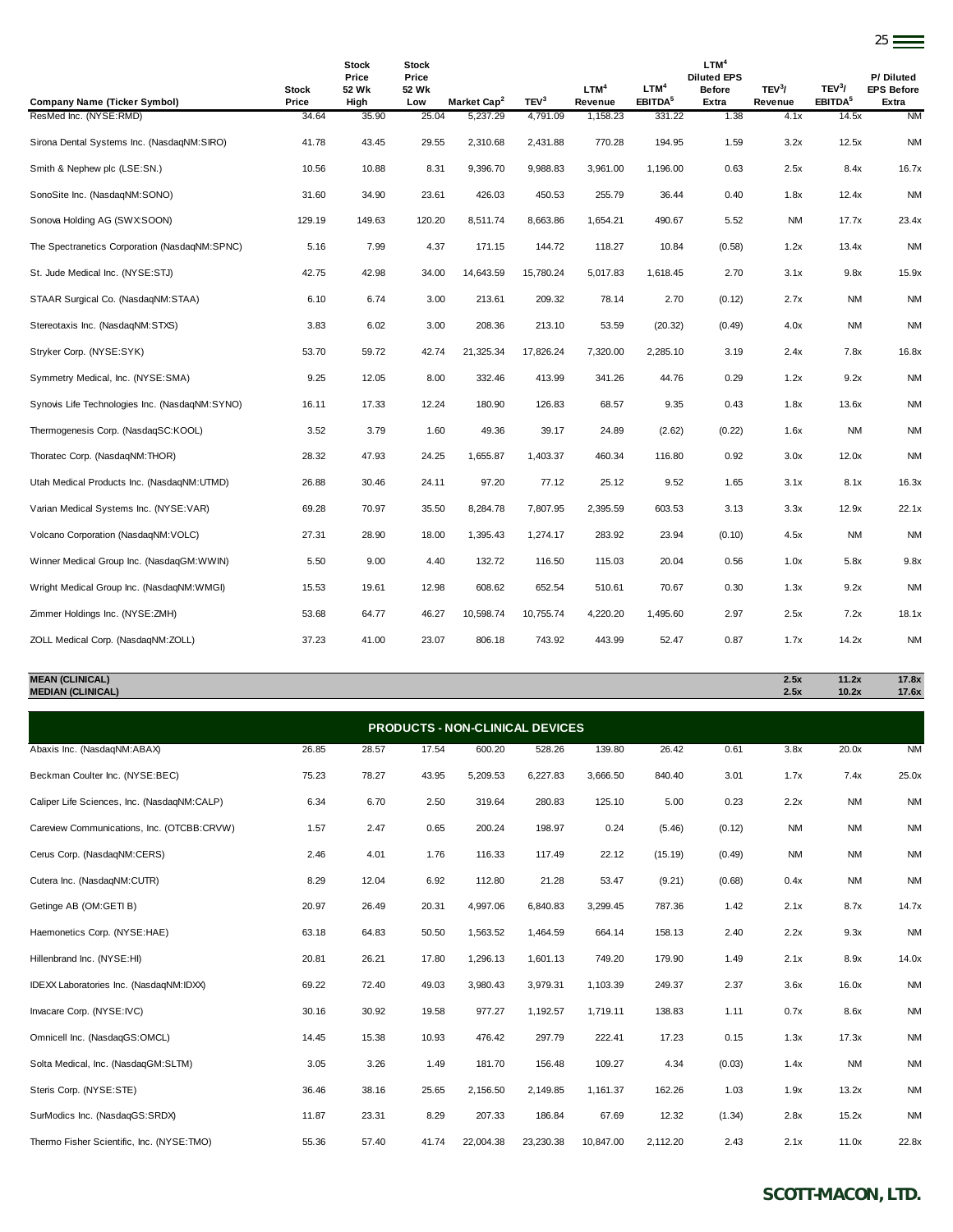| × |
|---|
|   |

| Company Name (Ticker Symbol) | <b>Stock</b><br>Price | <b>Stock</b><br>Price<br>52 Wk<br>High | Stock<br>Price<br>52 Wk<br>LOW | Market Cap <sup>2</sup> | TEV <sup>3</sup> | <b>LTM</b><br>Revenue | LTM <sup>4</sup><br>EBITDA <sup>5</sup> | $LTM^4$<br><b>Diluted EPS</b><br><b>Before</b><br>Extra | TEV <sup>3</sup> /<br>Revenue | TEV <sup>3</sup> /<br>EBITDA <sup>5</sup> | P/Diluted<br><b>EPS Before</b><br>Extra |
|------------------------------|-----------------------|----------------------------------------|--------------------------------|-------------------------|------------------|-----------------------|-----------------------------------------|---------------------------------------------------------|-------------------------------|-------------------------------------------|-----------------------------------------|
| TSO3 Inc. (TSX:TOS)          | 1.33                  | 2.02                                   | 1.17                           | 77.01                   | 56.44            | 0.89                  | (8.37)                                  | (0.16)                                                  | ΝM                            | ΝM                                        | NM                                      |

| <b>MEAN (NON-CLINICAL)</b><br><b>MEDIAN (NON-CLINICAL)</b> |        |        |        |                               |           |          |          |        | 2.0x<br>2.1x | 12.3x<br>11.0x | 19.1x<br>18.8x |
|------------------------------------------------------------|--------|--------|--------|-------------------------------|-----------|----------|----------|--------|--------------|----------------|----------------|
|                                                            |        |        |        | <b>PRODUCTS - DISPOSABLES</b> |           |          |          |        |              |                |                |
| ATRION Corp. (NasdaqNM:ATRI)                               | 179.46 | 184.99 | 127.01 | 361.07                        | 344.55    | 106.34   | 37.00    | 9.45   | 3.2x         | 9.3x           | 19.0x          |
| Becton Dickinson & Co. (NYSE:BDX)                          | 84.52  | 85.50  | 66.47  | 19,122.90                     | 19,068.21 | 7,372.33 | 2,181.41 | 4.90   | 2.6x         | 8.7x           | 17.2x          |
| CRH Medical Corporation (CDNX:CRM)                         | 1.24   | 2.07   | 1.01   | 60.28                         | 58.50     | 7.24     | (1.31)   | (0.04) | <b>NM</b>    | <b>NM</b>      | <b>NM</b>      |
| ICU Medical Inc. (NasdaqNM:ICUI)                           | 36.50  | 39.20  | 30.55  | 496.11                        | 414.21    | 278.78   | 60.91    | 2.01   | 1.5x         | 6.8x           | 18.2x          |
| Medical Action Industries Inc. (NasdaqNM:MDCI)             | 9.58   | 16.65  | 7.57   | 156.60                        | 253.72    | 297.14   | 27.12    | 0.66   | 0.9x         | 9.4x           | 14.5x          |
| Merit Medical Systems Inc. (NasdaqNM:MMSI)                 | 15.83  | 19.85  | 13.78  | 448.23                        | 530.92    | 283.05   | 45.30    | 0.47   | 1.9x         | 11.7x          | <b>NM</b>      |
| Nipro Corp. (TSE:8086)                                     | 20.05  | 24.49  | 19.56  | 1,271.80                      | 3,167.32  | 2,214.52 | 459.42   | 1.11   | 1.4x         | 6.9x           | 18.0x          |
| Rochester Medical Corp. (NasdaqNM:ROCM)                    | 10.92  | 13.92  | 8.51   | 132.96                        | 100.09    | 42.16    | 2.15     | (0.02) | 2.4x         | <b>NM</b>      | <b>NM</b>      |
| Terumo Corp. (TSE:4543)                                    | 56.33  | 70.13  | 49.79  | 10,695.90                     | 9,820.45  | 3,852.12 | 997.68   | 2.41   | 2.5x         | 9.8x           | 23.3x          |
| Vascular Solutions Inc. (NasdaqNM:VASC)                    | 11.72  | 13.22  | 7.86   | 197.19                        | 177.97    | 75.79    | 10.61    | 0.48   | 2.3x         | 16.8x          | 24.4x          |
|                                                            |        |        |        |                               |           |          |          |        |              |                |                |

## **MEAN (DISPOSABLES) 2.1x 9.9x 19.2x MEDIAN (DISPOSABLES) 2.3x 9.3x 18.2x**

|                                                    | <b>PRODUCTS - COMMERCIAL</b> |        |       |          |           |          |        |        |      |           |           |  |  |  |
|----------------------------------------------------|------------------------------|--------|-------|----------|-----------|----------|--------|--------|------|-----------|-----------|--|--|--|
| Bio-Rad Laboratories Inc. (NYSE:BIO)               | 103.85                       | 125.01 | 80.00 | 2,890.64 | 2,899.68  | 1,888.47 | 373.98 | 5.53   | 1.5x | 7.8x      | 18.8x     |  |  |  |
| Cantel Medical Corp. (NYSE:CMN)                    | 23.40                        | 24.17  | 13.39 | 399.30   | 416.34    | 274.95   | 41.86  | 1.10   | 1.5x | 9.9x      | 21.2x     |  |  |  |
| Dentsply International, Inc. (NasdaqNM:XRAY)       | 34.17                        | 38.15  | 27.76 | 4,855.52 | 5,165.57  | 2,221.78 | 460.30 | 1.85   | 2.3x | 11.2x     | 18.5x     |  |  |  |
| Hill-Rom Holdings, Inc. (NYSE:HRC)                 | 39.37                        | 43.80  | 23.11 | 2,482.48 | 2,457.88  | 1,488.50 | 282.30 | 2.21   | 1.7x | 8.7x      | 17.8x     |  |  |  |
| Hospira Inc. (NYSE:HSP)                            | 55.69                        | 60.49  | 47.48 | 9,304.57 | 10,398.37 | 3,980.30 | 907.00 | 2.33   | 2.6x | 11.5x     | 23.9x     |  |  |  |
| Immucor Inc. (NasdaqNM:BLUD)                       | 19.83                        | 22.79  | 15.01 | 1,388.24 | 1,157.73  | 328.62   | 145.82 | 1.19   | 3.5x | 7.9x      | 16.7x     |  |  |  |
| Ion Beam Applications SA (ENXTBR:IBAB)             | 11.10                        | 12.83  | 8.68  | 291.66   | 347.76    | 441.66   | 20.88  | (0.62) | 0.8x | 16.7x     | <b>NM</b> |  |  |  |
| IRIS International Inc. (NasdaqNM:IRIS)            | 10.23                        | 12.74  | 7.26  | 185.55   | 154.44    | 104.86   | 9.35   | 0.25   | 1.5x | 16.5x     | <b>NM</b> |  |  |  |
| Luminex Corp. (NasdaqNM:LMNX)                      | 18.28                        | 19.86  | 13.25 | 773.23   | 670.06    | 138.53   | 20.29  | 0.52   | 4.8x | <b>NM</b> | <b>NM</b> |  |  |  |
| OraSure Technologies Inc. (NasdagNM:OSUR)          | 5.75                         | 6.80   | 3.18  | 265.77   | 199.99    | 77.08    | (1.58) | (0.11) | 2.6x | <b>NM</b> | <b>NM</b> |  |  |  |
| Rockwell Medical Technologies Inc. (NasdaqGM:RMTI) | 7.90                         | 8.74   | 4.16  | 137.96   | 114.34    | 59.99    | (0.15) | (0.10) | 1.9x | <b>NM</b> | <b>NM</b> |  |  |  |
| SurModics Inc. (NasdaqNM:SRDX)                     | 11.87                        | 23.31  | 8.29  | 207.33   | 186.84    | 67.69    | 12.32  | (1.34) | 2.8x | 15.2x     | <b>NM</b> |  |  |  |
| West Pharmaceutical Services Inc. (NYSE:WST)       | 41.20                        | 44.84  | 32.74 | 1,371.88 | 1.647.78  | 1,121.30 | 189.10 | 2.29   | 1.5x | 8.7x      | 18.0x     |  |  |  |
| Young Innovations Inc. (NasdaqNM:YDNT)             | 32.01                        | 33.40  | 21.60 | 254.10   | 258.12    | 101.51   | 26.88  | 1.83   | 2.5x | 9.6x      | 17.5x     |  |  |  |

**MEAN (COMMERCIAL) 2.3x 11.2x 19.0x MEDIAN (COMMERCIAL)** Alere Inc. (NYSE:ALR) 36.60 44.87 25.36 3,105.44 5,792.65 2,123.06 515.69 (0.24) 2.7x 11.2x NM Essilor International (ENXTPA:EI) 64.60 68.62 54.76 13,421.06 14,337.82 4,336.36 925.78 2.30 3.3x 15.5x NM Female Health Co. (NasdaqCM:FHCO) 5.69 7.45 4.35 156.42 153.54 22.22 6.75 0.24 NM NM 24.1x Insulet Corporation (NasdaqNM:PODD) 15.50 16.53 12.25 669.15 659.41 89.41 (35.70) (1.47) NM NM NM Nutraceutical International Corp. (NasdaqGS:NUTR) 14.19 16.99 11.20 147.60 171.86 180.46 34.35 1.57 1.0x 5.0x 9.0x NutriSystem Inc. (NasdaqGS:NTRI) 21.03 31.90 15.26 561.98 524.60 530.22 62.59 0.93 1.0x 8.4x 22.7x Schiff Nutrition International Inc. (NYSE:WNI) 9.08 11.00 6.56 256.27 230.47 206.61 24.47 0.47 1.1x 9.4x 19.3x **PRODUCTS - CONSUMER**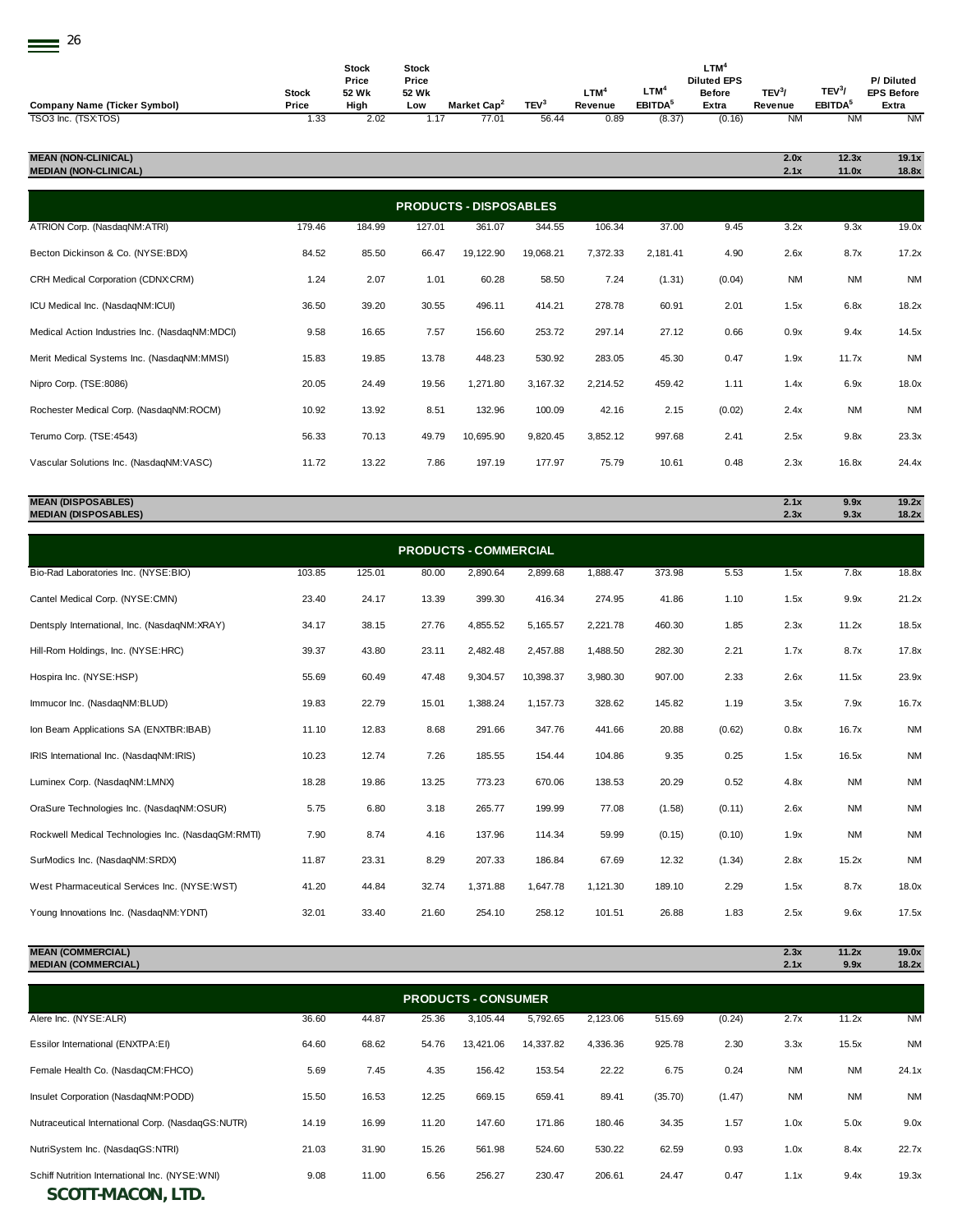|                                                                      |                | <b>Stock</b>   | Stock          |                                     |                              |                          |                               | LTM <sup>4</sup>                    |                    |                              |                                |
|----------------------------------------------------------------------|----------------|----------------|----------------|-------------------------------------|------------------------------|--------------------------|-------------------------------|-------------------------------------|--------------------|------------------------------|--------------------------------|
|                                                                      | Stock          | Price<br>52 Wk | Price<br>52 Wk |                                     |                              | LTM <sup>4</sup>         | LTM <sup>4</sup>              | <b>Diluted EPS</b><br><b>Before</b> | TEV <sup>3</sup> / | TEV <sup>3</sup> /           | P/Diluted<br><b>EPS Before</b> |
| Company Name (Ticker Symbol)<br>The Cooper Companies Inc. (NYSE:COO) | Price<br>56.34 | High<br>59.11  | Low<br>34.28   | Market Cap <sup>2</sup><br>2.582.46 | TEV <sup>3</sup><br>3,191.32 | Revenue<br>1,158.52      | EBITDA <sup>5</sup><br>301.84 | Extra<br>2.43                       | Revenue<br>2.8x    | EBITDA <sup>5</sup><br>10.6x | Extra<br>23.2x                 |
| USANA Health Sciences Inc. (NYSE:USNA)                               | 43.45          | 45.50          | 24.34          | 693.85                              | 689.93                       | 496.89                   | 74.73                         | 2.77                                | 1.4x               | 9.2x                         | 15.7x                          |
| <b>MEAN (CONSUMER)</b><br><b>MEDIAN (CONSUMER)</b>                   |                |                |                |                                     |                              |                          |                               |                                     | 1.9x               | 9.9x<br>9.4x                 | 19.0x                          |
|                                                                      |                |                |                |                                     |                              |                          |                               |                                     | 1.4x               |                              | 21.0x                          |
|                                                                      |                |                |                | <b>PRODUCTS - PHARMACEUTICALS</b>   |                              |                          |                               |                                     |                    |                              |                                |
| Abbott Laboratories (NYSE:ABT)                                       | 47.91          | 56.79          | 44.59          | 74,060.04                           | 89,005.93                    | 35,167.00                | 8,953.97                      | 2.96                                | 2.5x               | 9.9x                         | 16.2x                          |
| Acorda Therapeutics, Inc. (NasdaqNM:ACOR)                            | 27.26          | 40.48          | 24.99          | 1.065.32                            | 826.78                       | 138.65                   | (31.07)                       | (0.99)                              | <b>NM</b>          | <b>NM</b>                    | <b>NM</b>                      |
| Alcon Inc. (NYSE:ACL)                                                | 163.40         | 170.64         | 134.44         | 49,335.36                           | 46,654.36                    | 7,179.00                 | 2,747.00                      | 7.27                                | <b>NM</b>          | 17.0x                        | 22.5x                          |
| Allergan Inc. (NYSE:AGN)                                             | 68.67          | 74.94          | 55.25          | 21,116.85                           | 20,239.65                    | 4,834.40                 | 1,441.50                      | (0.14)                              | 4.2x               | 14.0x                        | <b>NM</b>                      |
| Array Biopharma Inc. (NasdaqNM:ARRY)                                 | 2.99           | 4.25           | 2.24           | 165.25                              | 187.31                       | 64.50                    | (43.96)                       | (1.23)                              | 2.9x               | <b>NM</b>                    | <b>NM</b>                      |
| Astellas Pharma, Inc. (TSE:4503)                                     | 38.15          | 44.62          | 34.86          | 17,616.96                           | 15,443.66                    | 11.273.56                | 2.163.87                      | 2.14                                | 1.4x               | 7.1x                         | 17.9x                          |
| AstraZeneca plc (LSE:AZN)                                            | 45.62          | 52.92          | 42.62          | 64,307.55                           | 63,578.90                    | 33,269.00                | 15,616.00                     | 5.57                                | 1.9x               | 4.1x                         | 8.2x                           |
| AVI Biopharma, Inc. (NasdaqNM:AVII)                                  | 2.12           | 2.24           | 1.11           | 238.13                              | 204.10                       | 19.04                    | (18.81)                       | (0.19)                              | <b>NM</b>          | ΝM                           | <b>NM</b>                      |
| Bristol-Myers Squibb Co. (NYSE:BMY)                                  | 26.48          | 28.00          | 22.24          | 45,325.42                           | 43,575.42                    | 19,484.00                | 6,996.00                      | 1.79                                | 2.2x               | 6.2x                         | 14.8x                          |
| Cell Therapeutics, Inc. (NasdaqCM:CTIC)                              | 0.37           | 1.40           | 0.12           | 298.12                              | 302.67                       | 0.34                     | (82.68)                       | (0.22)                              | <b>NM</b>          | <b>NM</b>                    | <b>NM</b>                      |
| Clinical Data Inc. (NasdaqNM:CLDA)                                   | 15.91          | 22.39          | 10.87          | 476.58                              | 475.58                       | 15.22                    | (76.34)                       | (3.11)                              | <b>NM</b>          | ΝM                           | <b>NM</b>                      |
| Cubist Pharmaceuticals Inc. (NasdaqNM:CBST)                          | 21.40          | 25.48          | 18.66          | 1,269.04                            | 980.93                       | 636.46                   | 206.11                        | 1.55                                | 1.5x               | 4.8x                         | 13.8x                          |
| Cumberland Pharmaceuticals, Inc. (NasdaqGS:CPIX)                     | 5.99           | 14.52          | 4.70           | 121.66                              | 63.91                        | 43.78                    | 5.89                          | 0.10                                | 1.5x               | 10.8x                        | <b>NM</b>                      |
| Durect Corp. (NasdaqNM:DRRX)                                         | 3.45           | 3.69           | 1.91           | 299.79                              | 253.13                       | 27.81                    | (23.46)                       | (0.30)                              | <b>NM</b>          | <b>NM</b>                    | <b>NM</b>                      |
| Dyax Corp. (NasdaqNM:DYAX)                                           | 2.16           | 4.14           | 2.06           | 212.77                              | 182.47                       | 48.48                    | (14.22)                       | (0.30)                              | 3.8x               | <b>NM</b>                    | <b>NM</b>                      |
| Eli Lilly & Co. (NYSE:LLY)                                           | 35.04          | 38.08          | 32.02          | 40,406.13                           | 41,395.53                    | 23,076.00                | 8,091.80                      | 4.58                                | 1.8x               | 5.1x                         | 7.7x                           |
| Endo Pharmaceuticals Holdings Inc.<br>(NasdaqNM:ENDP)                | 35.71          | 38.20          | 19.19          | 4,127.73                            | 3,756.38                     | 1,596.45                 | 563.24                        | 2.68                                | 2.4x               | 6.7x                         | 13.3x                          |
| Forest Laboratories Inc. (NYSE:FRX)                                  | 31.98          | 34.17          | 24.17          | 9,134.06                            | 5,690.77                     | 4,308.37                 | 1,062.22                      | 2.54                                | 1.3x               | 5.4x                         | 12.6x                          |
| Glaxosmithkline plc (LSE:GSK)                                        | 19.36          | 20.94          | 16.99          | 100,584.37                          | 115,567.58                   | 46,004.87                | 14,928.14                     | 1.21                                | 2.5x               | 7.7x                         | 16.0x                          |
| Hospira Inc. (NYSE:HSP)                                              | 55.69          | 60.49          | 47.48          | 9,304.57                            | 10,398.37                    | 3,980.30                 | 907.00                        | 2.33                                | 2.6x               | 11.5x                        | 23.9x                          |
| InterMune Inc. (NasdaqNM:ITMN)                                       | 36.40          | 49.46          | 8.34           | 2,039.53                            | 2,039.21                     | 24.24                    | (96.80)                       | (2.16)                              | <b>NM</b>          | <b>NM</b>                    | <b>NM</b>                      |
| ISTA Pharmaceuticals Inc. (NasdaqNM:ISTA)                            | 5.13           | 5.25           | 2.01           | 171.87                              | 177.26                       | 139.68                   | 9.11                          | 0.06                                | 1.3x               | 19.5x                        | <b>NM</b>                      |
| Johnson & Johnson (NYSE: JNJ)                                        | 61.85          | 66.20          | 56.86          | 169,855.81                          | 160,283.81                   | 62,494.00                | 19,509.00                     | 4.87                                | 2.6x               | 8.2x                         | 12.7x                          |
| King Pharmaceuticals Inc. (NYSE:KG)                                  | 14.05          | 14.25          | 7.18           | 3,512.06                            | 3,163.84                     | 1,565.41                 | 349.04                        | 0.34                                | 2.0x               | 9.1x                         | <b>NM</b>                      |
| KV Pharmaceutical Co. (NYSE:KV.A)                                    | 2.55           | 4.01           | 0.61           | 127.52                              | 363.93                       | 152.22                   | (73.43)                       | (5.80)                              | 2.4x               | <b>NM</b>                    | <b>NM</b>                      |
| Lannett Co. Inc. (AMEX:LCI)                                          | 5.59           | 7.00           | 3.66           | 154.17                              | 144.12                       | 119.14                   | 12.17                         | 0.18                                | 1.2x               | 11.8x                        | <b>NM</b>                      |
| Meda AB (OM:MEDA A)                                                  | 7.62           | 12.35          | 7.14           | 2,302.84                            | 3,839.47                     | 1,742.23                 | 680.18                        | 0.78                                | 2.2x               | 5.6x                         | 9.8x                           |
| Medicis Pharmaceutical Corp. (NYSE:MRX)                              | 26.79          | 30.94          | 21.02          | 1,624.16                            | 1,143.75                     | 696.89                   | 267.55                        | 2.13                                | 1.6x               | 4.3x                         | 12.6x                          |
| Merck & Co. Inc. (NYSE:MRK)                                          | 36.04          | 41.56          | 30.70          | 111,034.95                          | 121,013.55                   | 43,986.80                | 13,668.10                     | 2.59                                | 2.8x               | 8.9x                         | 13.9x                          |
| Mylan Laboratories Inc. (NasdaqGS:MYL)                               | 21.13          | 23.63          | 16.55          | 9,196.18                            | 13,976.44                    | 5,367.84                 | 1,230.00                      | 0.72                                | 2.6x               | 11.4x                        | <b>NM</b>                      |
| Novartis AG (SWX:NOVN)                                               | 58.81          | 64.65          | 53.73          | 134,660.73                          | 154,574.80                   | 51,561.00                | 15,578.00                     | 4.26                                | 3.0x               | 9.9x                         | 13.8x                          |
| Novo Nordisk A/S (CPSE:NOVO B)                                       | 113.16         | 116.04         | 59.55          | 64,704.14                           | 62,726.45                    | 10,521.19                | 3,637.95                      | 3.95                                | <b>NM</b>          | 17.2x                        | <b>NM</b>                      |
| NuPathe, Inc. (NasdaqGM:PATH)                                        | 9.06           | 10.22          | 5.06           | 131.81                              | 90.37                        | $\overline{\phantom{a}}$ | (18.20)                       | (2.09)                              | <b>NM</b>          | <b>NM</b>                    | <b>NM</b>                      |
| Par Pharmaceutical Companies Inc. (NYSE:PRX)                         | 38.51          | 39.57          | 23.09          | 1,370.76                            | 1,150.97                     | 1,072.17                 | 164.79                        | 2.43                                | 1.1x               | 7.0x                         | 15.8x                          |
| Perrigo Co. (NasdaqNM:PRGO)                                          | 63.33          | 68.38          | 37.46          | 5,841.18                            | 6,690.90                     | 2,381.86                 | 482.95                        | 2.65                                | 2.8x               | 13.9x                        | 23.9x                          |
| Pfizer Inc. (NYSE:PFE)                                               | 17.51          | 20.36          | 14.00          | 140,254.24                          | 161,710.24                   | 66,785.00                | 26,520.00                     | 0.76                                | 2.4x               | 6.1x                         | 23.0x                          |
|                                                                      |                |                |                |                                     |                              |                          |                               |                                     |                    |                              |                                |

27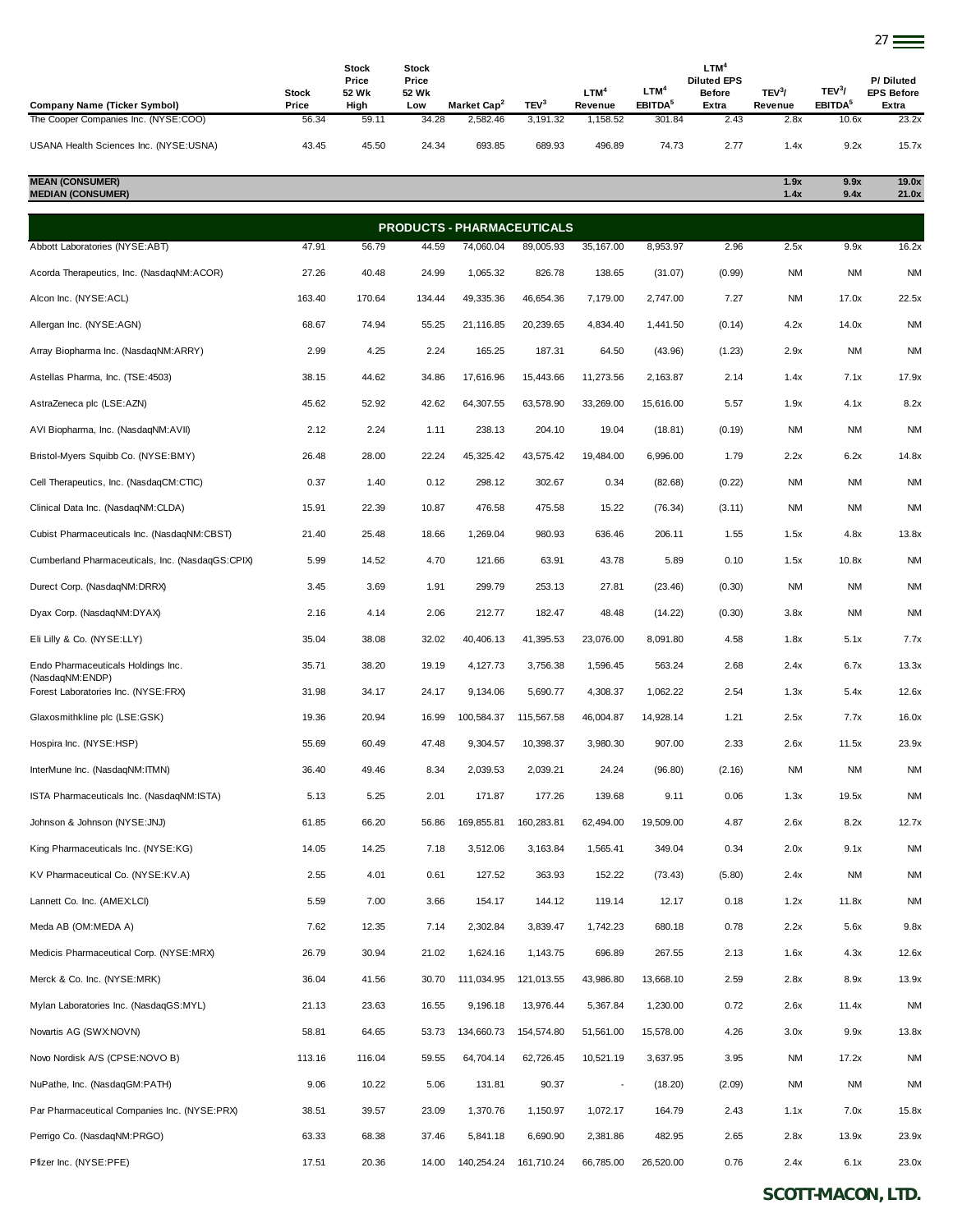|                                                     | <b>Stock</b> | <b>Stock</b><br>Price<br>52 Wk | <b>Stock</b><br>Price<br>52 Wk |                         |                  | LTM <sup>4</sup> | LTM <sup>4</sup>    | LTM <sup>4</sup><br><b>Diluted EPS</b><br><b>Before</b> | TEV <sup>3</sup> / | TEV <sup>3</sup> /  | P/Diluted<br><b>EPS Before</b> |
|-----------------------------------------------------|--------------|--------------------------------|--------------------------------|-------------------------|------------------|------------------|---------------------|---------------------------------------------------------|--------------------|---------------------|--------------------------------|
| <b>Company Name (Ticker Symbol)</b>                 | Price        | High                           | Low                            | Market Cap <sup>2</sup> | TEV <sup>3</sup> | Revenue          | EBITDA <sup>5</sup> | Extra                                                   | Revenue            | EBITDA <sup>5</sup> | Extra                          |
| Rigel Pharmaceuticals, Inc. (NasdaqNM:RIGL)         | 7.53         | 10.03                          | 6.02                           | 392.67                  | 226.20           | 125.75           | 31.15               | 0.57                                                    | 1.8x               | 7.3x                | 13.2x                          |
| Roche Holding AG (SWX:ROG)                          | 146.63       | 200.58                         | 137.96                         | 127,474.14              | 159,349.34       | 47.844.61        | 17,558.71           | 10.57                                                   | 3.3x               | 9.1x                | 13.9x                          |
| Salix Pharmaceuticals Ltd. (NasdaqNM:SLXP)          | 46.96        | 49.05                          | 23.53                          | 2,720.72                | 2,549.25         | 288.70           | (1.70)              | (1.04)                                                  | <b>NM</b>          | <b>NM</b>           | <b>NM</b>                      |
| Sanofi-Aventis (ENXTPA:SAN)                         | 64.16        | 78.98                          | 59.01                          | 83,725.15               | 92,201.18        | 43,412.81        | 16,333.47           | 6.49                                                    | 2.1x               | 5.6x                | 9.9x                           |
| Sciele Pharma Inc. (NasdaqNM:SCRX)                  | 30.19        | 31.21                          | 16.89                          | 1,003.30                | 1,226.70         | 407.80           | 104.70              | 1.16                                                    | 3.0x               | 11.7x               | <b>NM</b>                      |
| Sucampo Pharmaceuticals, Inc. (NasdaqNM:SCMP)       | 3.84         | 4.40                           | 3.25                           | 160.70                  | 61.62            | 65.82            | 4.92                | 0.04                                                    | 0.9x               | 12.5x               | <b>NM</b>                      |
| Takeda Pharmaceutical Co. Ltd. (TSE:4502)           | 49.24        | 53.00                          | 45.48                          | 38,868.07               | 29,526.77        | 17.049.09        | 6.047.88            | 3.82                                                    | 1.7x               | 4.9x                | 12.9x                          |
| Targacept, Inc. (NasdagNM:TRGT)                     | 26.50        | 27.65                          | 17.80                          | 759.30                  | 534.88           | 65.65            | (10.25)             | (0.48)                                                  | <b>NM</b>          | <b>NM</b>           | <b>NM</b>                      |
| Taro Pharmaceutical Industries Ltd. (OTCPK:TARO.F)  | 14.49        | 14.50                          | 8.25                           | 568.72                  | 568.64           | 392.67           | 104.25              | 1.27                                                    | 1.4x               | 5.5x                | 11.4x                          |
| Teva Pharmaceutical Industries Ltd. (NasdaqNM:TEVA) | 52.13        | 64.95                          | 46.99                          | 46,885.26               | 53,115.26        | 15,505.00        | 5,120.00            | 3.25                                                    | 3.4x               | 10.4x               | 16.0x                          |
| Theravance Inc. (NasdaqNM:THRX)                     | 25.07        | 28.84                          | 9.62                           | 1,999.08                | 1,979.42         | 21.10            | (74.92)             | (1.26)                                                  | <b>NM</b>          | <b>NM</b>           | <b>NM</b>                      |
| Trius Therapeutics, Inc. (NasdaqGM:TSRX)            | 3.71         | 5.47                           | 2.93                           | 87.50                   | 33.13            | 6.54             | (18.03)             | (5.13)                                                  | <b>NM</b>          | <b>NM</b>           | <b>NM</b>                      |
| Valeant Pharmaceuticals International (NYSE:VRX)    | 28.43        | 31.02                          | 14.42                          | 8,529.75                | 11,267.55        | 907.73           | 373.06              | (0.66)                                                  | <b>NM</b>          | <b>NM</b>           | <b>NM</b>                      |
| ViroPharma Inc. (NasdaqNM:VPHM)                     | 17.32        | 18.37                          | 8.41                           | 1,350.65                | 1,046.10         | 405.22           | 220.52              | 1.22                                                    | 2.6x               | 4.7x                | 14.2x                          |
| Watson Pharmaceuticals Inc. (NYSE:WPI)              | 51.65        | 52.20                          | 37.26                          | 6.844.35                | 7,777.15         | 3,399.90         | 710.20              | 1.85                                                    | 2.3x               | 11.0x               | <b>NM</b>                      |

## **MEAN (PHARMACEUTICALS) 2.2x 9.1x 14.8x MEDIAN (PHARMACEUTICALS) 2.3x 8.5x 13.8x**

|                                                |       |       |       | <b>PRODUCTS - BIOTECH</b> |           |           |          |        |           |           |           |
|------------------------------------------------|-------|-------|-------|---------------------------|-----------|-----------|----------|--------|-----------|-----------|-----------|
| Albany Molecular Research Inc. (NasdaqNM:AMRI) | 5.62  | 9.73  | 5.00  | 170.04                    | 141.10    | 192.84    | 13.74    | (1.06) | 0.7x      | 10.3x     | <b>NM</b> |
| Alnylam Pharmaceuticals Inc. (NasdaqNM:ALNY)   | 9.86  | 19.29 | 8.79  | 416.09                    | 184.73    | 105.48    | (32.75)  | (1.06) | 1.8x      | <b>NM</b> | <b>NM</b> |
| Amgen Inc. (NasdaqNM:AMGN)                     | 54.90 | 61.26 | 50.26 | 51,870.34                 | 48,113.34 | 15,053.00 | 6,670.00 | 4.79   | 3.2x      | 7.2x      | 11.5x     |
| Amylin Pharmaceuticals Inc. (NasdaqNM:AMLN)    | 14.71 | 24.21 | 9.51  | 2,118.18                  | 2,313.04  | 668.81    | (53.37)  | (1.06) | 3.5x      | NM        | <b>NM</b> |
| Angiotech Pharmaceuticals Inc. (TSX:ANP)       | 0.32  | 1.43  | 0.17  | 26.98                     | 591.38    | 247.77    | 21.70    | (0.64) | 2.4x      | NM        | <b>NM</b> |
| Biogen Idec Inc. (NasdaqNM:BIIB)               | 67.05 | 68.60 | 45.96 | 15,978.15                 | 16,273.14 | 4,624.41  | 1,882.05 | 4.03   | 3.5x      | 8.6x      | 16.6x     |
| Celera Group (NasdaqGS:CRA)                    | 6.30  | 7.72  | 5.35  | 517.09                    | 201.31    | 135.49    | (19.00)  | (0.24) | 1.5x      | NM        | <b>NM</b> |
| Celgene Corporation (NasdaqNM:CELG)            | 59.14 | 65.79 | 48.02 | 27,833.65                 | 24,326.78 | 3,620.35  | 1,202.44 | 1.88   | <b>NM</b> | NM        | <b>NM</b> |
| Cephalon Inc. (NasdaqNM:CEPH)                  | 61.72 | 72.87 | 55.00 | 4,643.38                  | 4,525.96  | 2,615.60  | 1,008.31 | 5.35   | 1.7x      | 4.5x      | 11.5x     |
| Enzo Biochem Inc. (NYSE:ENZ)                   | 5.28  | 6.78  | 3.33  | 201.50                    | 169.94    | 97.57     | (11.37)  | (0.57) | 1.7x      | NM        | <b>NM</b> |
| Enzon Pharmaceuticals Inc. (NasdaqNM:ENZN)     | 12.16 | 12.71 | 8.86  | 726.56                    | 423.69    | 230.51    | 86.43    | 0.89   | 1.8x      | 4.9x      | 13.7x     |
| Exelixis Inc. (NasdaqNM:EXEL)                  | 8.21  | 9.20  | 2.86  | 894.77                    | 962.41    | 188.35    | (70.46)  | (0.95) | <b>NM</b> | NM        | <b>NM</b> |
| Genomic Health Inc. (NasdaqNM:GHDX)            | 21.39 | 23.72 | 11.94 | 617.25                    | 547.58    | 170.57    | 9.33     | 0.08   | 3.2x      | <b>NM</b> | <b>NM</b> |
| Genzyme Corp. (NasdaqNM:GENZ)                  | 71.20 | 73.23 | 45.39 | 18,440.16                 | 18,547.23 | 4,373.38  | 725.90   | (0.08) | 4.2x      | NM        | <b>NM</b> |
| Gilead Sciences Inc. (NasdaqNM:GILD)           | 36.24 | 49.50 | 31.73 | 29,422.10                 | 30,765.70 | 7,949.42  | 4,395.88 | 3.32   | 3.9x      | 7.0x      | 10.9x     |
| Human Genome Sciences Inc. (NasdaqNM:HGSI)     | 23.89 | 34.49 | 20.56 | 4,509.00                  | 4,566.99  | 189.05    | (104.36) | (0.85) | <b>NM</b> | <b>NM</b> | <b>NM</b> |
| Incyte Corporation (NasdaqNM:INCY)             | 16.56 | 17.48 | 8.50  | 2,038.78                  | 1,931.27  | 90.87     | (44.98)  | (1.27) | <b>NM</b> | NM        | <b>NM</b> |
| ISIS Pharmaceuticals Inc. (NasdaqNM:ISIS)      | 10.12 | 11.82 | 7.59  | 1,004.22                  | 644.73    | 114.31    | (34.03)  | (0.63) | <b>NM</b> | NM        | <b>NM</b> |
| Martek Biosciences Corp. (NasdaqNM:MATK)       | 31.30 | 32.75 | 17.95 | 1,049.18                  | 992.50    | 450.02    | 123.24   | 0.83   | 2.2x      | 8.1x      | <b>NM</b> |
| Myriad Genetics Inc. (NasdaqNM:MYGN)           | 22.84 | 27.13 | 14.11 | 2,109.39                  | 1,681.05  | 377.06    | 152.10   | 1.39   | 4.5x      | 11.1x     | 16.4x     |
| Nabi Biopharmaceuticals (NasdaqNM:NABI)        | 5.79  | 6.42  | 4.40  | 245.83                    | 141.59    | NA        | 7.28     | 0.18   | <b>NM</b> | 19.4x     | <b>NM</b> |
| Nanosphere, Inc. (NasdaqNM:NSPH)               | 4.36  | 6.80  | 2.91  | 123.85                    | 78.21     | 2.54      | (34.91)  | (1.54) | <b>NM</b> | NM        | <b>NM</b> |
| Nektar Therapeutics (NasdaqNM:NKTR)            | 12.85 | 16.06 | 9.21  | 1,212.17                  | 1,143.02  | 152.73    | 3.09     | (0.25) | <b>NM</b> | <b>NM</b> | <b>NM</b> |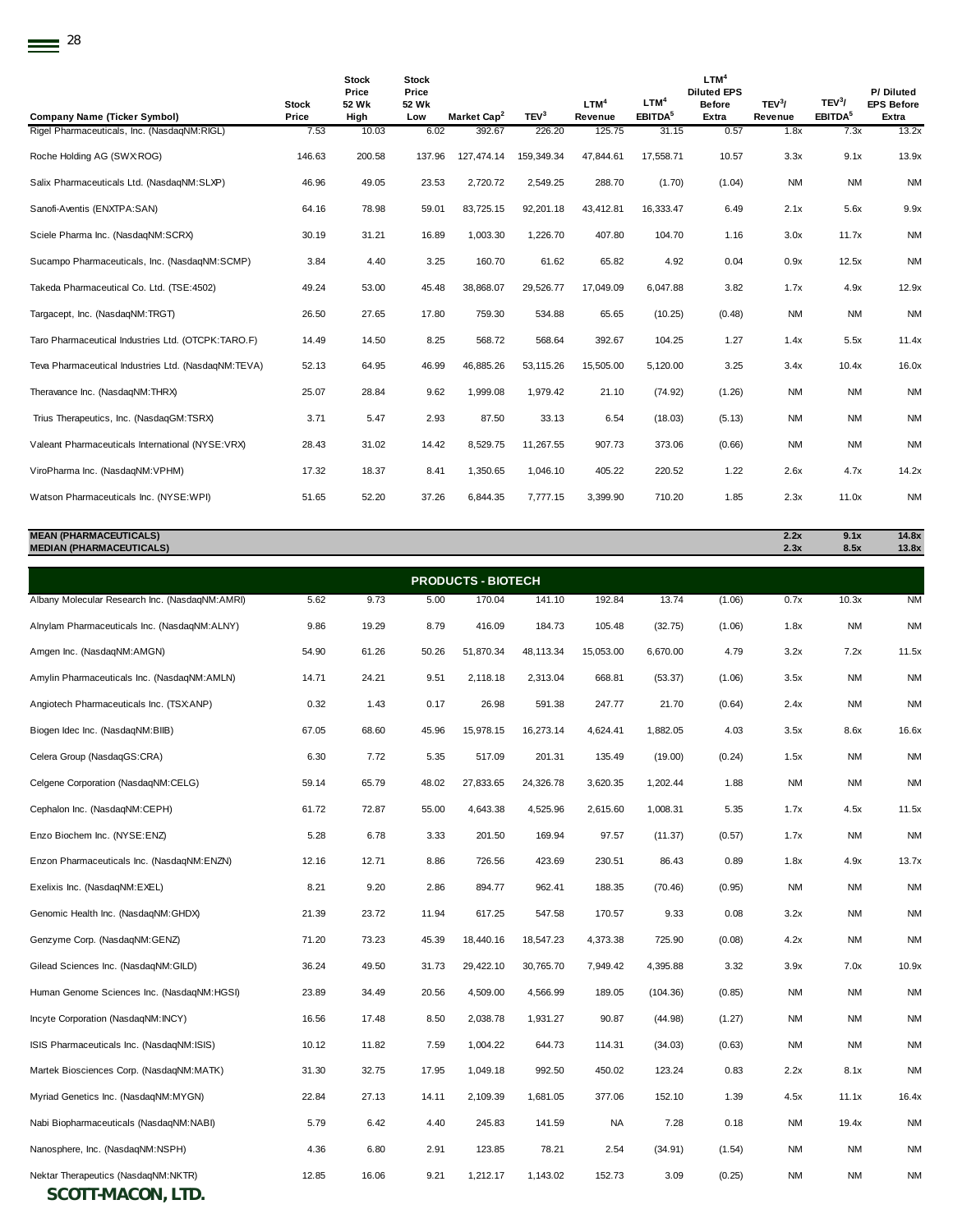| <b>Company Name (Ticker Symbol)</b>              | <b>Stock</b><br>Price | <b>Stock</b><br>Price<br>52 Wk<br>High | <b>Stock</b><br>Price<br>52 Wk<br>Low | Market Cap <sup>2</sup> | TEV <sup>3</sup> | LTM <sup>4</sup><br>Revenue | LTM <sup>4</sup><br>EBITDA <sup>5</sup> | LTM <sup>4</sup><br><b>Diluted EPS</b><br><b>Before</b><br>Extra | TEV <sup>3</sup> /<br>Revenue | TEV <sup>3</sup> /<br>EBITDA <sup>5</sup> | P/Diluted<br><b>EPS Before</b><br>Extra |
|--------------------------------------------------|-----------------------|----------------------------------------|---------------------------------------|-------------------------|------------------|-----------------------------|-----------------------------------------|------------------------------------------------------------------|-------------------------------|-------------------------------------------|-----------------------------------------|
| Neurocrine Biosciences Inc. (NasdaqNM:NBIX)      | 7.64                  | 9.30                                   | 2.12                                  | 419.22                  | 294.25           | 20.58                       | (17.74)                                 | (0.37)                                                           | <b>NM</b>                     | <b>NM</b>                                 | <b>NM</b>                               |
| NPS Pharmaceuticals Inc. (NasdaqNM:NPSP)         | 7.90                  | 8.27                                   | 3.10                                  | 528.73                  | 718.38           | 87.42                       | 10.97                                   | (0.50)                                                           | <b>NM</b>                     | <b>NM</b>                                 | <b>NM</b>                               |
| Oculus Innovative Sciences, Inc. (NasdaqCM:OCLS) | 1.69                  | 3.20                                   | 1.41                                  | 44.65                   | 41.05            | 8.58                        | (7.12)                                  | (0.27)                                                           | 4.8x                          | <b>NM</b>                                 | <b>NM</b>                               |
| Orexigen Therapeutics, Inc. (NasdagNM:OREX)      | 8.08                  | 11.15                                  | 3.81                                  | 384.47                  | 287.60           | 0.37                        | (54.52)                                 | (1.18)                                                           | <b>NM</b>                     | <b>NM</b>                                 | <b>NM</b>                               |
| Orthovita Inc. (NasdaqNM:VITA)                   | 2.01                  | 4.68                                   | 1.60                                  | 154.51                  | 167.99           | 95.63                       | 5.25                                    | (0.03)                                                           | 1.8x                          | <b>NM</b>                                 | <b>NM</b>                               |
| Regeneron Pharmaceuticals Inc. (NasdaqNM:REGN)   | 32.83                 | 33.94                                  | 20.45                                 | 2,701.68                | 2,381.64         | 422.20                      | (105.57)                                | (1.56)                                                           | <b>NM</b>                     | <b>NM</b>                                 | <b>NM</b>                               |
| RTI Biologics, Inc. (NasdaqNM:RTIX)              | 2.67                  | 4.59                                   | 2.02                                  | 146.33                  | 144.34           | 162.76                      | 13.53                                   | (2.39)                                                           | 0.9x                          | 10.7x                                     | <b>NM</b>                               |
| Senomyx Inc. (NasdaqNM:SNMX)                     | 7.13                  | 7.92                                   | 2.40                                  | 277.29                  | 201.83           | 24.07                       | (12.07)                                 | (0.42)                                                           | <b>NM</b>                     | <b>NM</b>                                 | <b>NM</b>                               |
| Techne Corp. (NasdaqNM:TECH)                     | 65.67                 | 69.74                                  | 55.63                                 | 2,435.31                | 2,262.67         | 270.46                      | 163.62                                  | 2.93                                                             | <b>NM</b>                     | 13.8x                                     | 22.4x                                   |
| United Therapeutics Corp. (NasdaqNM:UTHR)        | 63.22                 | 64.66                                  | 46.14                                 | 3,598.29                | 3,399.64         | 546.28                      | 175.87                                  | 1.58                                                             | <b>NM</b>                     | 19.3x                                     | <b>NM</b>                               |
| Vertex Pharmaceuticals Inc. (NasdaqNM:VRTX)      | 35.03                 | 44.24                                  | 31.25                                 | 7,117.89                | 6,447.38         | 111.74                      | (632.61)                                | (3.73)                                                           | <b>NM</b>                     | <b>NM</b>                                 | <b>NM</b>                               |

29

#### **MEAN (BIOTECH) 2.6x 10.4x 14.7x**

**MEDIAN (BIOTECH) 2.3x 9.5x 13.7x**

| <b>PRODUCTS - DISTRIBUTION</b>                    |       |       |       |           |           |            |          |        |      |           |           |
|---------------------------------------------------|-------|-------|-------|-----------|-----------|------------|----------|--------|------|-----------|-----------|
| AmerisourceBergen Corporation (NYSE:ABC)          | 34.12 | 34.72 | 25.66 | 9,428.99  | 9,114.38  | 77,953.98  | 1,187.53 | 2.22   | 0.1x | 7.7x      | 15.4x     |
| Animal Health International, Inc. (NasdaqGS:AHII) | 2.88  | 3.27  | 1.70  | 69.99     | 212.76    | 684.07     | 19.91    | 0.06   | 0.3x | 10.7x     | <b>NM</b> |
| Cardinal Health, Inc. (NYSE:CAH)                  | 38.31 | 39.29 | 29.69 | 13,368.67 | 12,796.47 | 98,159.60  | 1,678.90 | 2.62   | 0.1x | 7.6x      | 14.6x     |
| CVS Caremark Corporation (NYSE:CVS)               | 34.77 | 37.82 | 26.84 | 47,245.48 | 57,438.48 | 97,463.00  | 7,737.00 | 2.50   | 0.6x | 7.4x      | 13.9x     |
| Drugstore.com Inc. (NasdagGS:DSCM)                | 2.21  | 3.95  | 1.48  | 234.27    | 215.14    | 478.72     | 8.91     | (0.08) | 0.4x | <b>NM</b> | <b>NM</b> |
| Henry Schein Inc. (NasdaqNM:HSIC)                 | 61.39 | 62.63 | 50.96 | 5,664.64  | 6,371.22  | 7,289.30   | 624.11   | 3.46   | 0.9x | 10.2x     | 17.8x     |
| McKesson Corporation (NYSE:MCK)                   | 70.38 | 71.49 | 57.23 | 17,810.57 | 17,039.57 | 109,899.00 | 2,444.00 | 4.52   | 0.2x | 7.0x      | 15.6x     |
| MWI Veterinary Supply, Inc. (NasdaqGS:MWIV)       | 63.15 | 65.84 | 36.21 | 790.45    | 804.26    | 1,229.34   | 60.32    | 2.70   | 0.7x | 13.3x     | 23.4x     |
| Owens & Minor Inc. (NYSE:OMI)                     | 29.43 | 32.80 | 25.68 | 1,863.98  | 1,927.48  | 8,093.87   | 236.23   | 1.91   | 0.2x | 8.2x      | 15.4x     |
| Patterson Companies Inc. (NasdaqNM:PDCO)          | 30.63 | 32.84 | 24.13 | 3,760.05  | 4,081.95  | 3,340.05   | 415.05   | 1.89   | 1.2x | 9.8x      | 16.2x     |
| PetMed Express Inc. (NasdaqGS:PETS)               | 17.81 | 24.63 | 14.68 | 405.77    | 335.17    | 231.03     | 37.67    | 1.00   | 1.5x | 8.9x      | 17.8x     |
| PharMerica Corporation (NYSE:PMC)                 | 11.45 | 20.95 | 6.88  | 335.66    | 478.96    | 1,807.20   | 85.80    | 0.82   | 0.3x | 5.6x      | 14.0x     |
| PSS World Medical Inc. (NasdaqNM:PSSI)            | 22.60 | 24.45 | 18.15 | 1,248.90  | 1,422.14  | 1,981.97   | 157.04   | 1.23   | 0.7x | 9.1x      | 18.4x     |
| Rite Aid Corp. (NYSE:RAD)                         | 0.88  | 1.77  | 0.86  | 787.21    | 7,073.53  | 25,222.23  | 706.43   | (0.64) | 0.3x | 10.0x     | <b>NM</b> |
| Vitacost.com, Inc. (NasdaqGM:VITC)                | 5.70  | 13.45 | 5.42  | 158.36    | 125.19    | 209.77     | 4.51     | (0.01) | 0.6x | <b>NM</b> | <b>NM</b> |
| Vitamin Shoppe, Inc. (NYSE:VSI)                   | 33.64 | 34.37 | 19.31 | 946.46    | 1,015.81  | 733.60     | 79.90    | 0.90   | 1.4x | 12.7x     | <b>NM</b> |
| Walgreen Co. (NYSE:WAG)                           | 38.96 | 40.20 | 26.26 | 36,067.77 | 36,407.77 | 68,400.00  | 4,734.00 | 2.25   | 0.5x | 7.7x      | 17.3x     |
|                                                   |       |       |       |           |           |            |          |        |      |           |           |

| <b>MEAN (DISTRIBUTION)</b>   | 0.6x | 9.1x  | 16.6x |
|------------------------------|------|-------|-------|
| <b>MEDIAN (DISTRIBUTION)</b> | 0.5x | 8.9x  | 15.9x |
|                              |      |       |       |
|                              |      |       |       |
| <b>MEAN (PRODUCTS)</b>       | 2.2x | 10.3x | 16.9x |
| <b>MEDIAN (PRODUCTS)</b>     | 2.1x | 9.5x  | 16.7x |

1) Source: Financial Information from SEC filings and other publicly-available sources<br>2) Market Cap: Total Value of Company's Stock; Equal to the Number of Shares Outstanding Times the Price per Share<br>3) TEV (Total Enterp

4) LTM: Latest Twelve Months

5) EBITDA: Earnings Before Interest, Taxes, Depreciation and Amortization 6) NA: Not Available

7) NM: Not Meaningful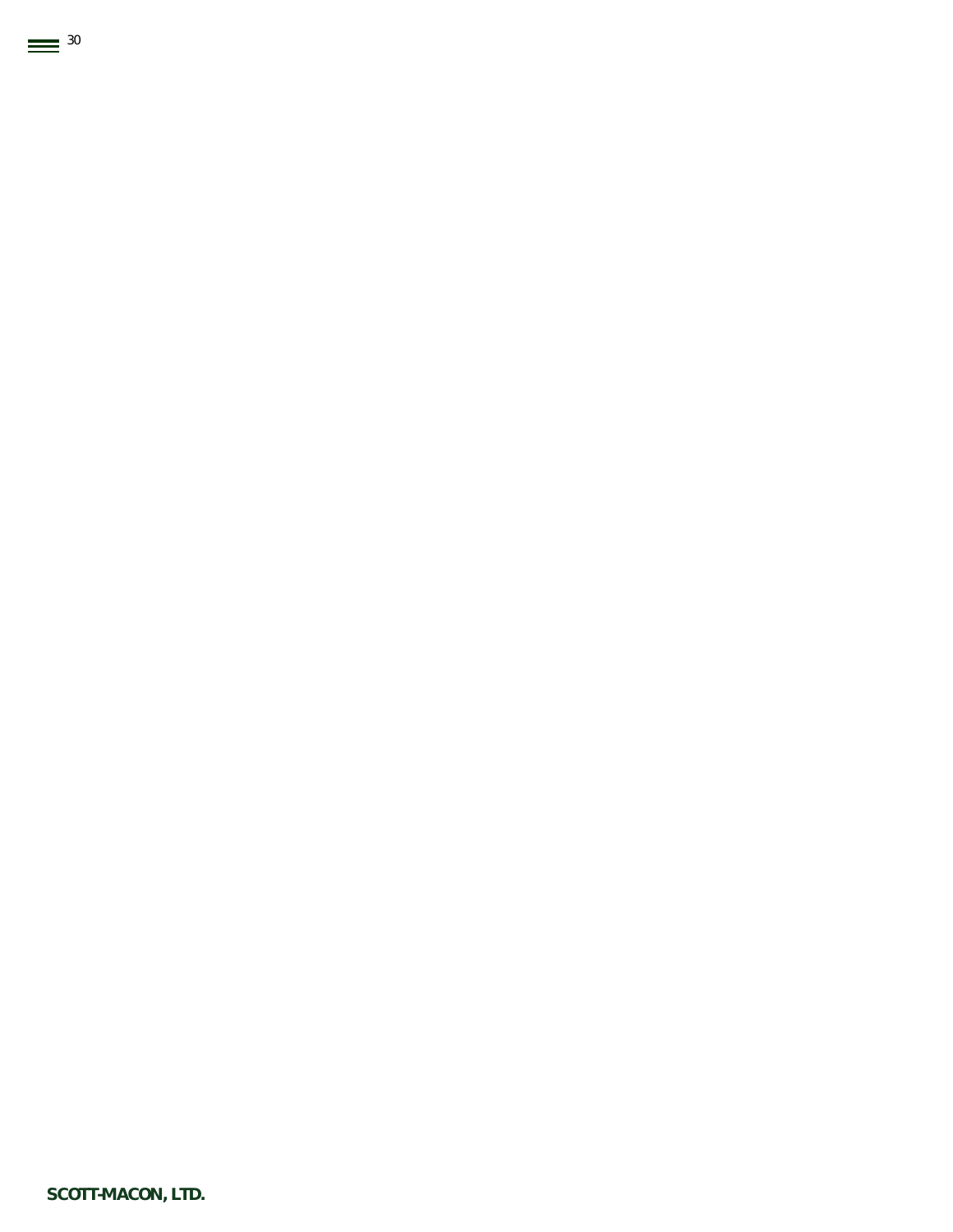# Copyright 2011 © Scott-Macon, Ltd.

31

#### *Note: Disclaimer*

*In the preparation of the information contained in this document, Scott-Macon, Ltd. has endeavored to present information that is as accurate and current as possible from sources believed to be reliable. However, inadvertent errors can occur. Therefore, the information is provided "as is", without any representation or warranty of any kind, expressed or implied. Any reproduction, retransmission, republication, or other use of all or part of this document is expressly prohibited, unless written permission has been granted by Scott-Macon, Ltd. All other rights are reserved.*